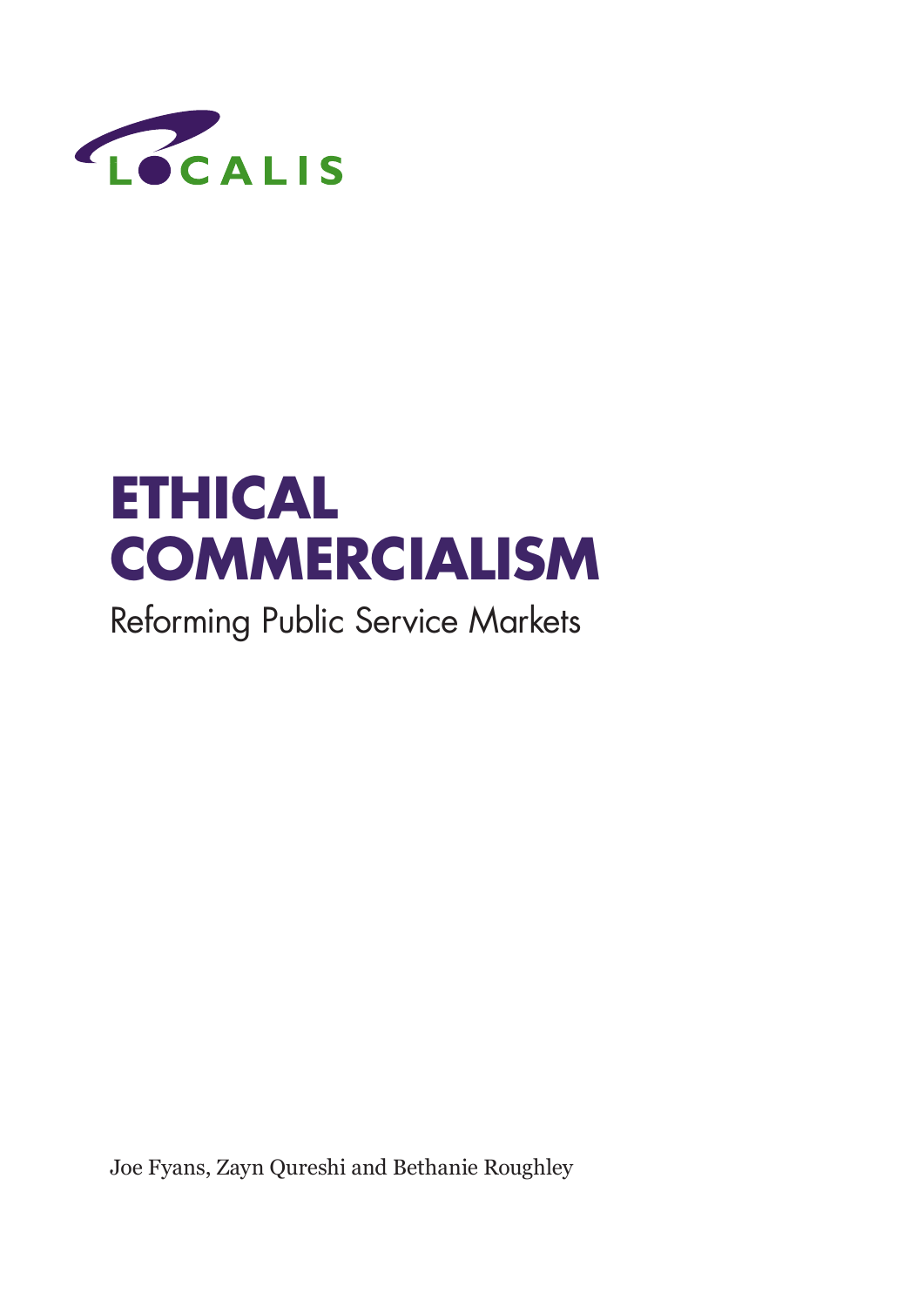# About Localis

# Who we are

We are a leading, independent think tank that was established in 2001. Our work promotes neo-localist ideas through research, events and commentary, covering a range of local and national domestic policy issues.

# Neo-localism

Our research and policy programme is guided by the concept of neo-localism. Neo-localism is about giving places and people more control over the effects of globalisation. It is positive about promoting economic prosperity, but also enhancing other aspects of people's lives such as family and culture. It is not antiglobalisation, but wants to bend the mainstream of social and economic policy so that place is put at the centre of political thinking.

In particular our work is focused on four areas:

- Reshaping our economy. How places can take control of their economies and drive local growth.
- Culture, tradition and beauty. Crafting policy to help our heritage, physical environment and cultural life continue to enrich our lives.
- Reforming public services. Ideas to help save the public services and institutions upon which many in society depend.
- **Improving family life.** Fresh thinking to ensure the UK remains one of the most family-friendly places in the world.

# What we do

We publish research throughout the year, from extensive reports to shorter pamphlets, on a diverse range of policy areas. We run a broad events programme, including roundtable discussions, panel events and an extensive party conference programme. We also run a membership network of local authorities and corporate fellows.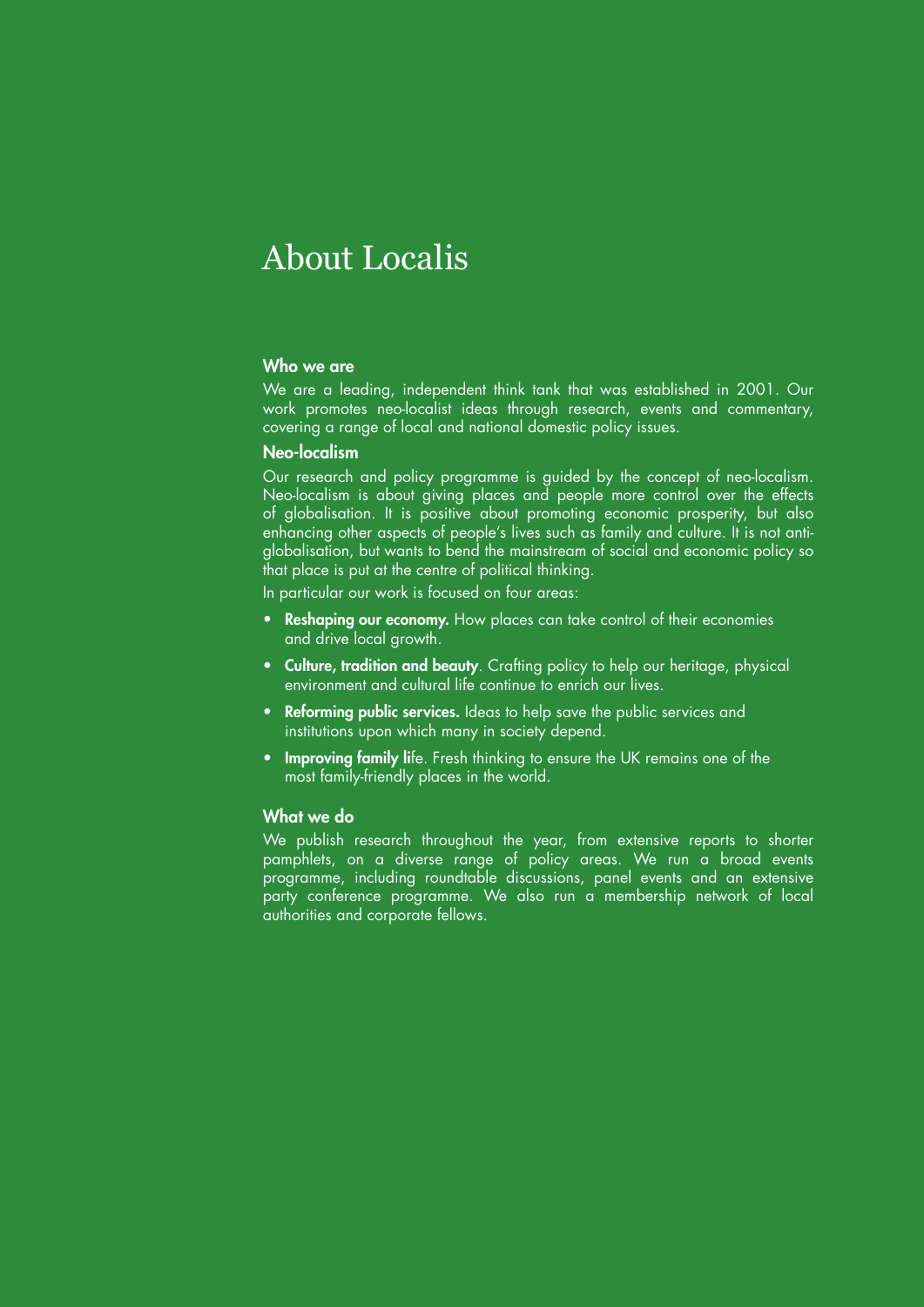# **Contents**

|                         | Acknowledgements                       | $\overline{2}$ |
|-------------------------|----------------------------------------|----------------|
|                         | <b>Advisory Panel</b>                  | 3              |
|                         | <b>Executive Summary</b>               | 4              |
| ٦                       | Introduction                           | 7              |
| $\overline{\mathbf{2}}$ | What's created a culture of suspicion? | 14             |
| 3                       | Model behaviour                        | 24             |
| 4                       | Changing the culture of suspicion      | 31             |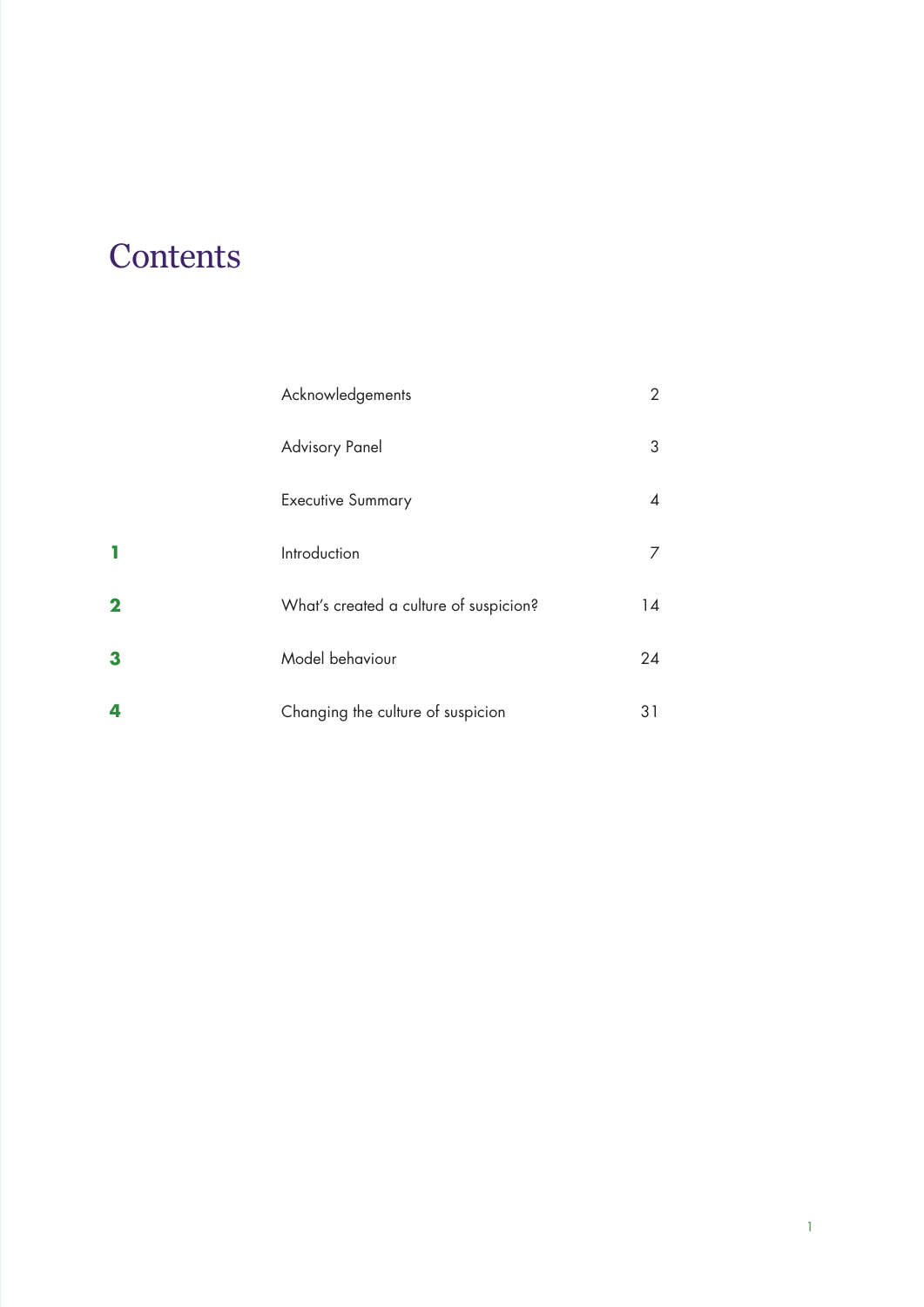# Acknowledgements

We would like to extend our thanks to all who contributed to this research – the advisory panel, listed overleaf, made the work possible by sharing their experience and expertise. Particular thanks are owed to Geoff Tucker, Richard Harrison and everyone at Norse Group and C.Co for supporting the research.

We would also like to thank our Localis colleagues Jonathan Werran and Seonaid Strachan.

Any errors or omissions remain our own.

# **Joe Fyans, Zayn Qureshi and Bethanie Roughley**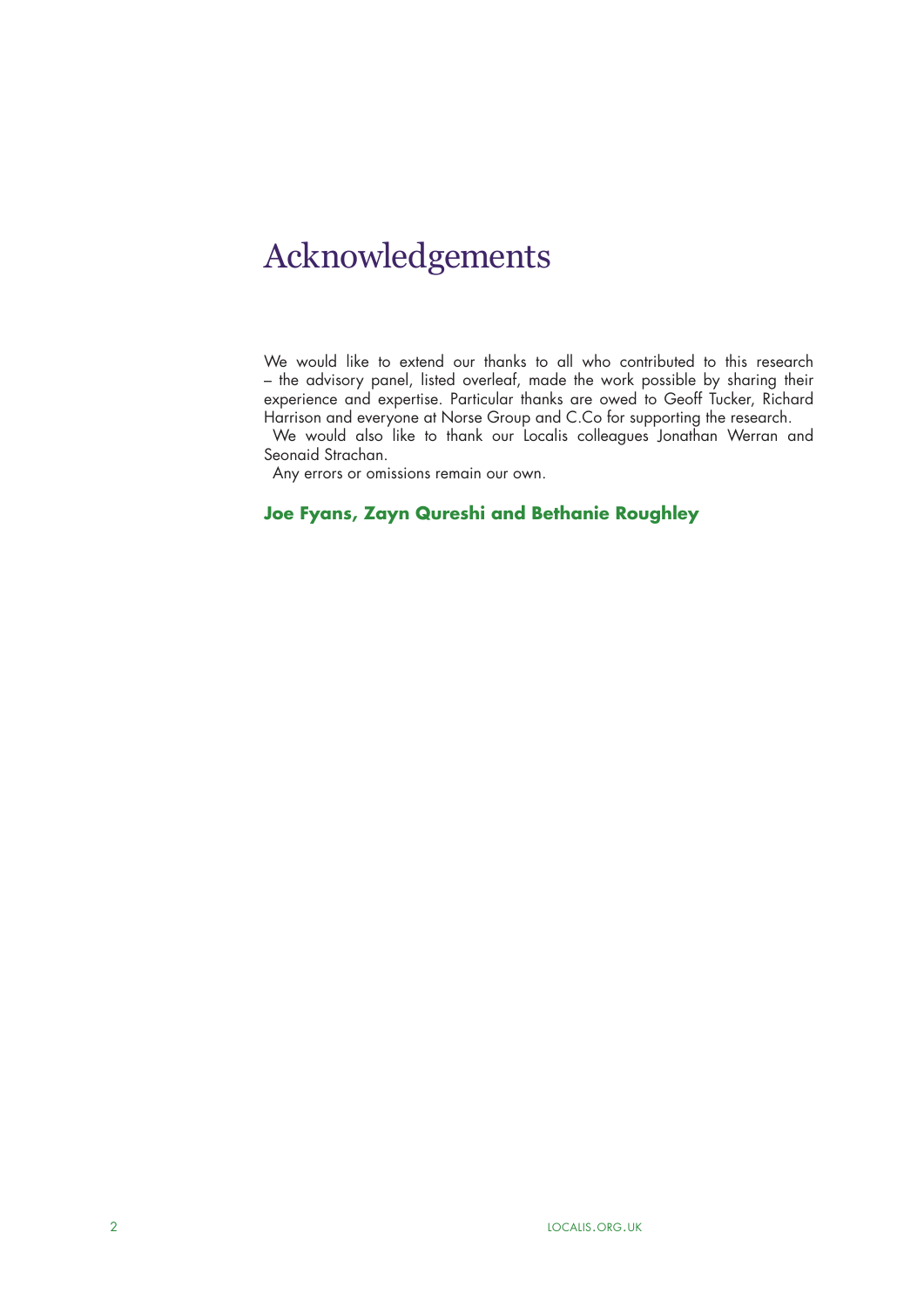# Advisory Panel

This research project was supported by an advisory panel, whose members are listed below. Advisory panel members provided one-on-one advice, attended an editorial roundtable and provided comments on reports drafts. They may not necessarily agree with every analysis and recommendation made in the report.

- Michael Burton, Editorial Director, The MJ
- Martin Cresswell, Chief Executive, iMPOWER
- Nathan Elvery, Chief Executive, West Sussex County Council
- Sean Hanson, Chief Executive, Local Partnerships
- Richard Harrison, Managing Director, C.Co
- Sandy Hopkins, Chief Executive, East Hants District Council and Havant Borough Council
- Melanie Maxwell-Scott, Director of Policy, Business Services Association
- Becky Shaw, Chief Executive, East Sussex County Council
- Geoff Tucker, Sales and Marketing Director, Norse Group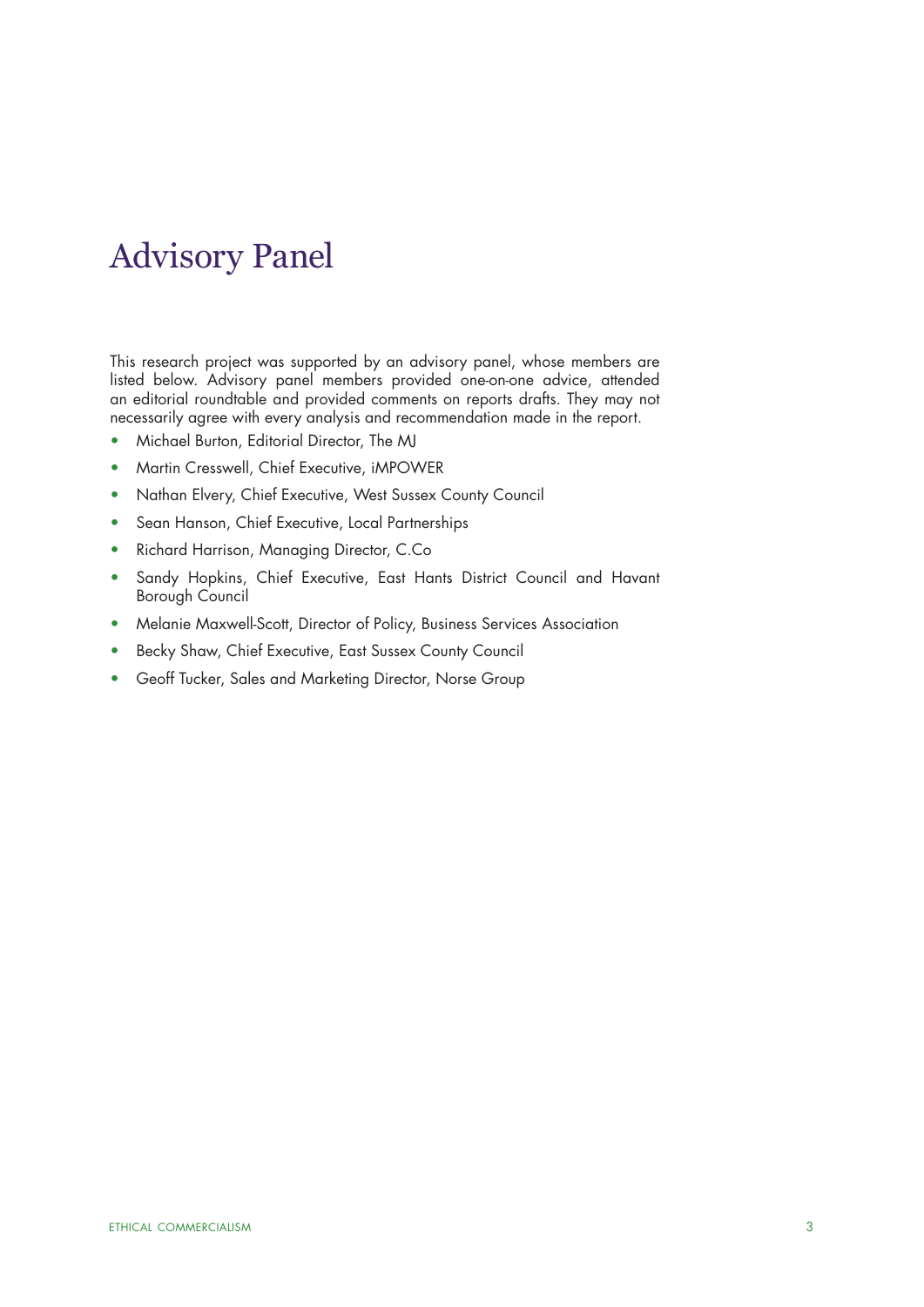# Executive Summary

Since Compulsory Competitive Tendering was first introduced in the 1980's, local authorities have been encouraged to deal with service delivery in a commercial way, prioritising value for money. The following few decades brought the Best Value regime and a steady increase in commercialism across the public sector. The underlying idea is that businesses can deliver for councils in the most efficient way and help councils save money, while maintaining good service quality and high levels of public satisfaction. However, in recent years, rising tensions around quality of service, risk transfer and executive pay - to name but a few contentious issues – have led the public to question the ethics of outsourcing as a practice. This report aims to reframe the tripartite relationship between the local state, the private sector and the people and communities they both ultimately serve.

# **Making the case for reforming the public service market**

The state of the public service market is much more precarious now than in the past, with a number of major government contracts being either cancelled or bailed out at taxpayer expense. With concerns over profitability mounting and contracting bodies seeking to meet stringent savings' targets, margins for failure have become perilously narrow. As profitability becomes more difficult to attain, firms risk getting 'locked' into a cycle of revenue-chasing. Operating in a highpressure market where mistakes become seemingly inevitable, structural and systemic factors compound the pressures on government outsourcing.

However, we argue that the public services market is one worth sustaining. Firstly, because the public sector cannot afford a rapid collapse in the public service market. In many instances contracts are multi-generational and have been delivered by private sector providers for decades, meaning public sector expertise in these sometimes critical service areas has migrated out. Secondly, contracts tend to be long term to ensure that financial benefits accrue over a period of many years – spanning electoral cycles and spending review periods. Terminating contracts early could cost, and have already cost, local authorities millions of pounds – often cancelling out or exceeding in expense any intended savings.

# **Trust should be the focus of reform**

Public perceptions of involving private companies in delivering public services are increasingly negative. This is exacerbated by public ignorance as to which companies are delivering local services for their community on behalf of councils. Political resistance is increasing, heightened by the Labour Party's adoption of a markedly sceptical approach to big business and a stated desire to revert to the 'democratic public ownership' of key public services. It is popularly felt that even if local government does have to go down the outsourcing route, councils should contract with Small and Medium-sized Enterprises (SMEs). However, the public procurement process is long and expensive. For local authorities to make real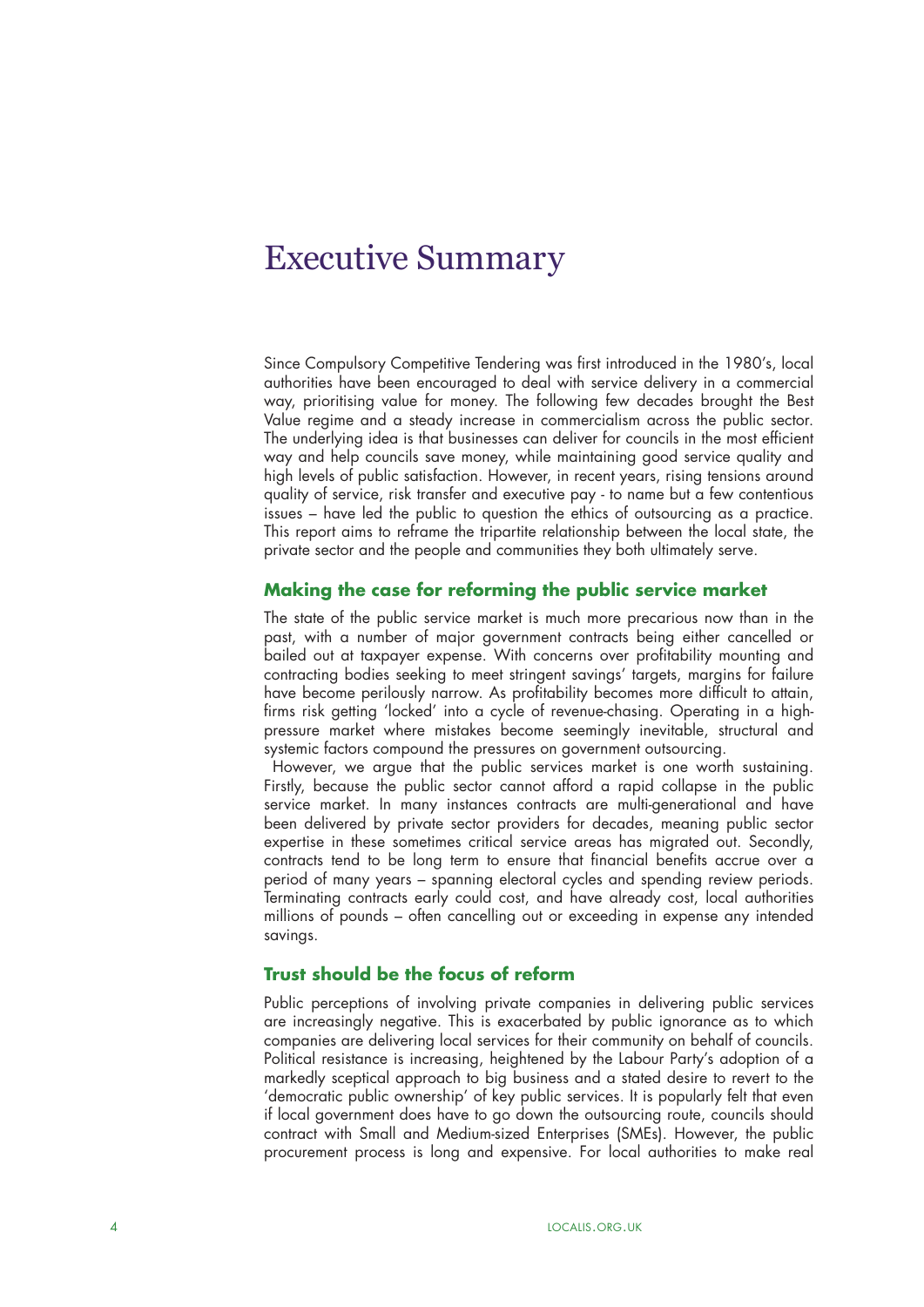savings from contractual arrangements, companies need to have built up capital behind them. Most SMEs would struggle to achieve this at the scale required.

To ensure fruitful and meaningful commercial agreements, it is essential that trust is rebuilt through improved accountability and greater transparency. It is also in the interest of private companies which are struggling to maintain profitability within existing contracts to reform market terms and conditions.

# **The role of local government**

With such large quantities of public money being paid to the private sector to deliver local public services, it is essential that the public service market upholds honesty, integrity and transparency. We argue that an 'ethical' approach to commercialisation is the key to saving public services, not just on an ideological basis, but also on a pragmatic basis. Drawing up procurement agreements is often difficult, time-consuming and complex. It is incumbent, therefore, upon local authorities to take it upon themselves to change the procurement culture and ensure public service deals are more focused on innovation and environmental concerns, and that contractual agreements offer greater social value to residents in localities.

A rigid contract of the type deployed in local government service delivery can create barriers to common-sense, plain-dealing, leading to an adversarial relationship developing. Strategic direction must be developed for procurement, under which objectives for public service contracts should be agreed at the earliest possible stage – before they are codified in contractual obligation.

# **The role of the private sector**

The private sector, in particular the large firms who act as major strategic partners to all branches of government, clearly has a lead role to play in restoring trust and changing the culture of suspicion. Part of this is related to the public image of outsourcing, which is in dire need of improvement. For large private sector companies, tax transparency and executive pay disclosure must be seen as part of the price of doing business with the public sector. In addition to this, large private sector firms can use their knowledge of supply chains to act as a conduit for government business to many thousands of small and mediumsized businesses. Through involvement in setting a strategic direction for public service contracts, private companies can agree with local authorities quotas for participation by local SMEs, ecological sustainability and driving innovation.

# **The role of the citizen**

Citizens need a clearer and more developed role in the appraisal of commercialism in government. We call on central government, in collaboration with the Local Government Association, to develop a single, comparative tool for citizens to access information about the contracts and associated performance in their local authority. Currently, there is no such single platform: councils are obliged to publish waste contract details somewhere on their website, although there is no need to inform people if waste is handled in-house. Contract registers are provided, but there is a shocking lack of uniformity to the way the data is presented. Often a contracts register will be a spreadsheet featuring each individually-procured service and data spread over multiple columns, with little to no contextualising information. Through services like Nomis UK, the ONS data explorer and Public Health England's 'Fingertips' tool, citizens can now access clearly presented information on a range of public data. The same is needed for the outsourcing market, which must be brought into the light if it is to be trusted.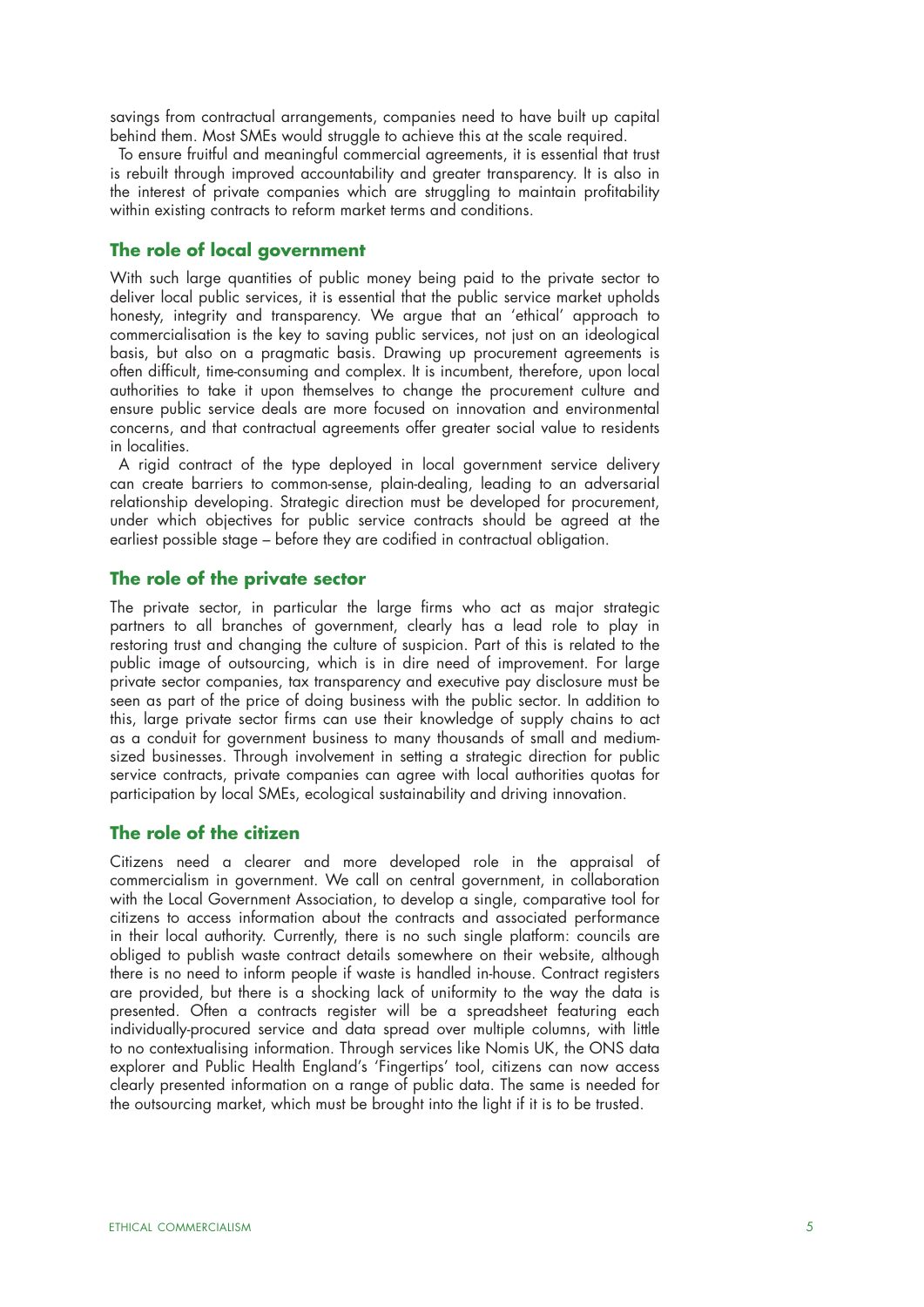# **Recommendations**

We summarise below our recommendations to central and local government.

- Local authorities should develop procurement strategies in collaboration with neighbouring authorities and the private sector to outline the key goals for service delivery, sustainability and innovation
- Local authorities should co-brand all contracted-out services with the service provider to stress partnership and promote knowledge of the everyday effectiveness of many contracted services.
- Local authorities should be encouraged and incentivised to employ relationship managers on the demand-side, in recognition of the importance of long-term relationship building to developing mutual trust.
- Relationship managers should be given leeway to overrule the need to publish all contracts on ContractFinder - under conditions where awarding an existing provider would work to strengthen the bond between the provider and the local area.
- Cabinet Office guidelines for procurement should be refocused away from rigidity and towards flexibility, giving both sides greater room to manoeuvre.
- The Local Government Association should oversee the development of a single platform for local government contracts data – using as a basis for imitation Nomis UK, the ONS data explorer and Public Health England's 'Fingerprints' tool.
- This platform should also be inclusive of any relevant Key Performance Indicators of the service.
- When Britain leaves the European Union, local authorities should be allowed to give preferential treatment to employers paying the living wage in their area.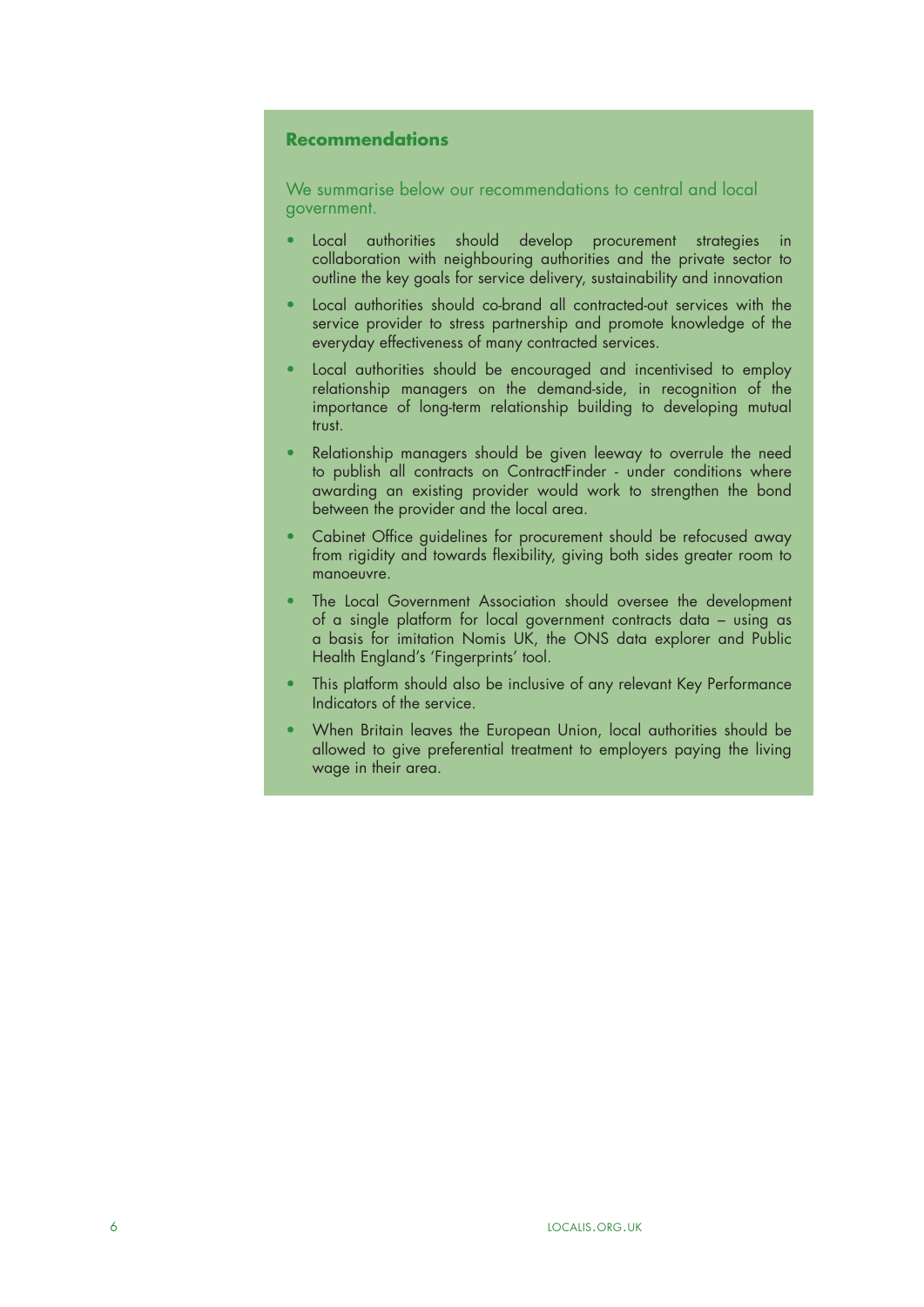# Chapter 1 – Introduction

It has become fashionable to argue there is a crisis of trust in our institutions. We are more atomised, we're told, by technology, the easy flow of information (and disinformation), by consumerism and by politics. Newspaper surveys regularly cite our falling trust in a range of professions. Evidence suggests this is now happening across all sectors and of particular note is the falling trust in industries which have traditionally been considered honest, such as charities<sup>12</sup>. Wherever you look, it seems trust is a commodity in short supply. Nowhere does this seem more evident than the UK's public service market.

The assumption in 2010 was that austerity would result in an outsourcing bonanza<sup>3</sup>. To an extent this view was borne out. In the first four years of coalition government public sector outsourcing spend doubled compared to the previous four of the Labour government<sup>4</sup>. The areas in which private providers were engaged also grew, with justice, welfare and employment seeing considerable rises in private sector involvement. Firms who had built a reputation and relationships across the public sector working in mature and more commoditised markets found themselves in prime position to take on contracts in these new and more complex service areas. Unfortunately, downward spending pressure and a poorly-designed procurement system would turn many of these contracts into "ticking time bombs"5.

The collapse of outsourcing and construction firm Carillion earlier this year made visible to a much wider audience the perilous state of the UK's public service market. Opponents of private sector involvement in public services argue this is not only a "watershed" moment but suggested the whole model of public private collaboration has been exposed as faulty<sup>67</sup>. This view is not without fair concern. A number of major contracts have been cancelled in recent years, many are losing money and some large firms have chosen to exit the UK market entirely<sup>8</sup>. A recent spate of profit warnings have raised further concern the market is under pressure as many major outsourcers have seen their share value tumble in recent years<sup>9</sup>. Even if the public service market isn't moribund, it seems fair to conclude that it suffers from significant deficiencies.

Any single report would struggle to address every deficiency, or make recommendations on the reform of a market which, at its widest, encompasses products as diverse as aircraft carriers to printer paper. We can, however, create a new space to talk about the future of the public service market. We can begin

<sup>1</sup> Harvard Business Review (2017) [Survey: People's Trust Has Declined in Business, Media, Government, and](https://hbr.org/2017/01/survey-peoples-trust-has-declined-in-business-media-government-and-ngos)  **[NGOs](https://hbr.org/2017/01/survey-peoples-trust-has-declined-in-business-media-government-and-ngos)** 

<sup>2</sup> Charity Commission (2016) Public trust in charities has fallen, reports Charity Commission

<sup>3</sup> The Guardian (2010) [Austerity drive will hand billions to private sector](https://www.theguardian.com/politics/2010/jul/16/austerity-drive-billions-private-sector)

<sup>4</sup> Financial Times (2014) [UK outsourcing spend doubles to £88bn under coalition](https://www.ft.com/content/c9330150-0364-11e4-9195-00144feab7de) 

<sup>5</sup> Interview response

<sup>6</sup> The Guardian (2018) [It's not just Carillion. The whole privatisation myth has been exposed](https://www.theguardian.com/commentisfree/2018/jan/22/carillion-privatisation-myth-councils-pfi-contracts)

<sup>7</sup> BBC (2018) [Carillion: Watershed moment for privatisation debate?](https://www.bbc.co.uk/news/uk-politics-42688295)

<sup>8</sup> BSA (2017) [Just Another Paperclip? Rethinking the Market for Complex Public Services](http://www.bsa-org.com/wp-content/uploads/2017/04/Just-Another-Paperclip-FINAL.pdf)

<sup>9</sup> The Telegraph (2018) [Santander warns UK outsourcing under 'stress' after Capita profit warning](https://www.telegraph.co.uk/business/2018/01/31/santander-warns-uk-outsourcing-stress-capita-profit-warning/)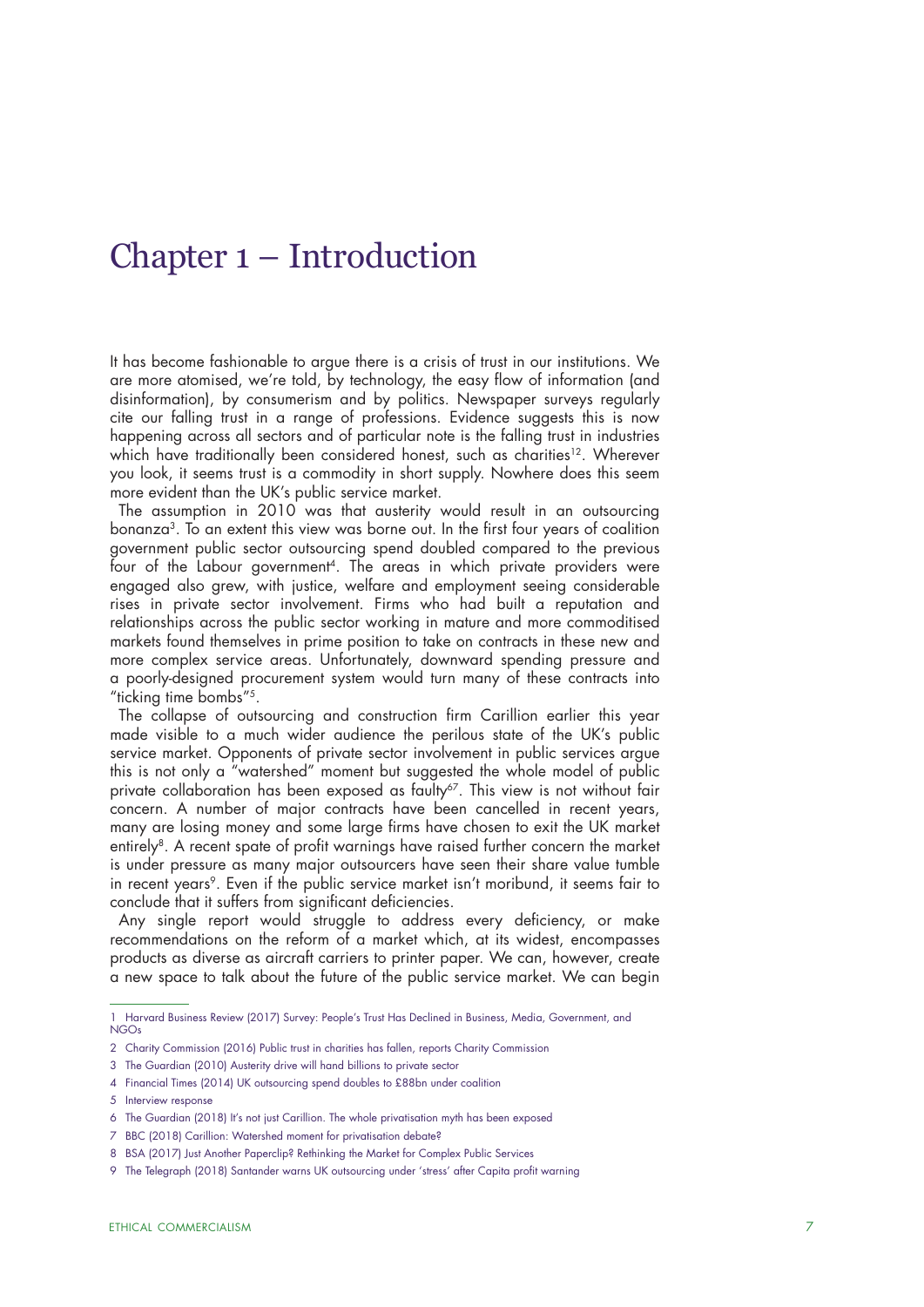small and locally with a conversation which is honest about the role public and private have had in creating a market which isn't working well enough. A conversation in which self-delusion and arrogance are set aside in the interests of mutual cooperation. At the heart of this conversation should be the issue of trust without which there can be no functioning market<sup>10</sup>. No contract is ever a complete guarantee.

# **1.1 A market worth preserving**

We assert the public services market is worth saving not for ideological but pragmatic reasons. Those who argue the choice to contract with the private sector is driven by politics may well be correct. Since the first PFI deal in 1992 both Conservative and Labour governments have pushed to deepen the private sector's role in public services. If politics does lay behind the decision to increase private sector involvement in the state then it is far more generational than partisan, however. In an era of steady and increasing growth, manageable deficits and cheap money, politicians from all sides could convince themselves a third way between the ethos of the public and innovation of the private sectors had been found. After seven years of downward pressure on public spending and increasing complexity in contracts, as outsourcing and reform have become symbiotic, fundamental weaknesses have been exposed in public private collaboration which had previously been papered over by easy efficiencies and a growing tax base.

However, the public sector can't afford a rapid collapse in the public service market. Firstly, many contracts are now multi-generational, with different iterations occurring with the same provider or switching between providers. This means many services across a variety of local areas have, in varying degrees, been in private hands for decades. These more mature service markets tend be to lean, with multiple rounds of efficiency having driven cost out in the shape of reducing staff count, new technology and reformed management practice. As a result, expertise has migrated towards the private sector and the capacity to deliver inhouse has slowly diminished. This is not to say in-house services aren't possible or good quality, rather that large scale 'insourcing' will be highly complex and in certain places simply not possible in a time scale commensurate with a continuity of service residents, politicians and the law would deem appropriate.

Secondly, because of the long-term nature of contracts, many public sector organisations have the projected financial benefits these deals generate 'baked in' to their own spending plans. A provider handing back a service or collapsing completely would force an insource or retendering of a contract and with it a significant financial burden. However, the latter poses the question; why would a private provider be prepared to take on a contract which another provider had been unable to deliver at profit? Allied to this is the significant penalty costs associated with early termination of a contract.

<sup>10</sup> Cass Business School Trust - the glue in effective collaborations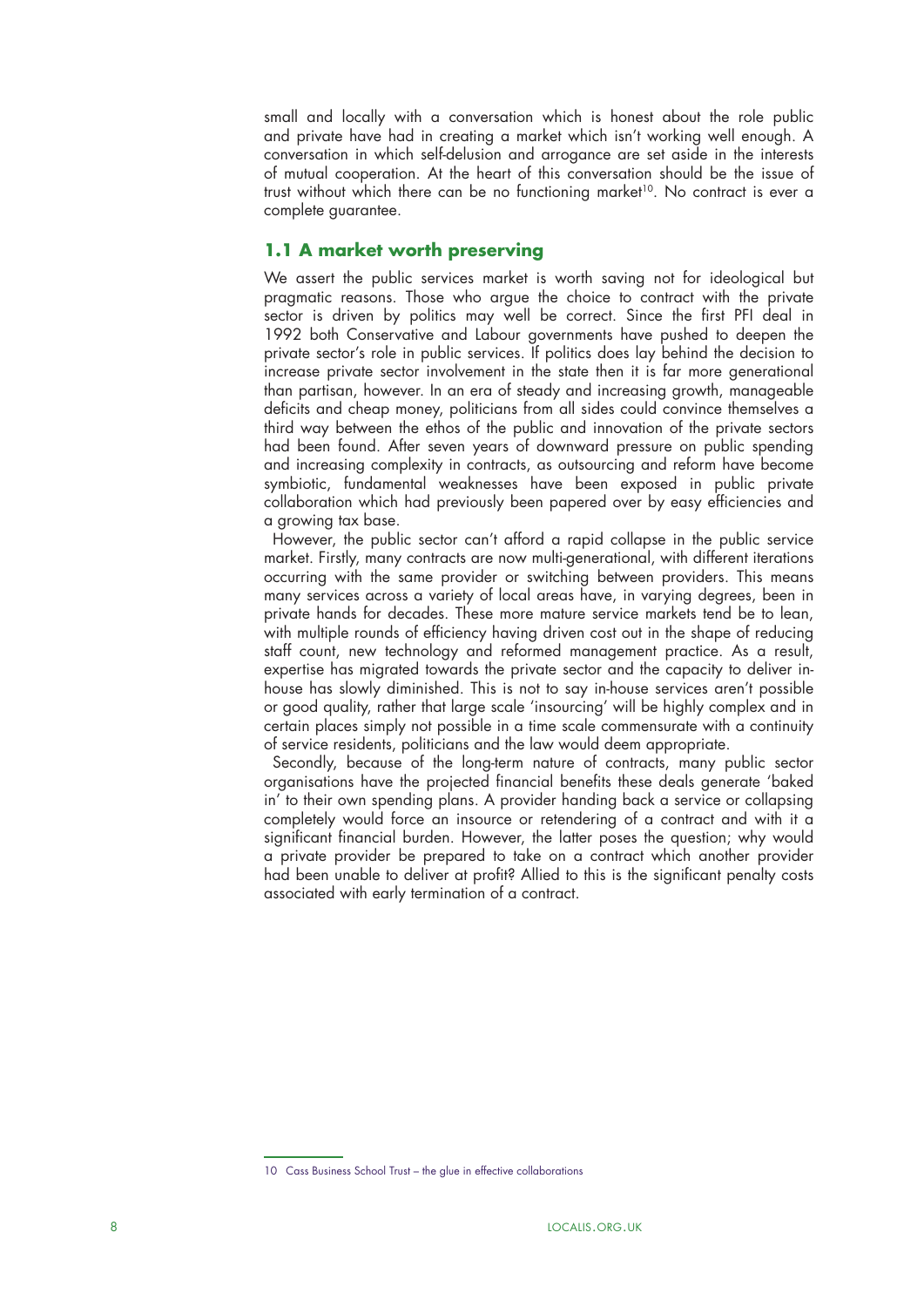| <b>Example</b><br>compensation to<br>external provider<br>(as percentage of<br>contract value) | <b>Possible cost</b> (if compensation applied nationally to<br>all insourced contracts) |
|------------------------------------------------------------------------------------------------|-----------------------------------------------------------------------------------------|
| 10%                                                                                            | £3,023,200,000.00                                                                       |
| 20%                                                                                            | £6,046,400,000.00                                                                       |
| 30%                                                                                            | £9,069,600,000.00                                                                       |
| 40%                                                                                            | £12,092,800,000.00                                                                      |
| 50%                                                                                            | £15,116,000,000.00                                                                      |

Source: Local Government Financial Statistics England 2016 (for data from 2010- 11 to 2013-14)

The Labour Party has advocated the policy of a general insourcing of local public services but the likely cost of this will be huge<sup>11</sup>. The average outsourcing contract signed by councils in recent years has been worth £37.8 million and will last 66 months<sup>12</sup>. Taking the 2014 figure for expenditure on external contractors by English local authorities – £30.2 billion – we have calculated the possible variations in penalty cost of insourcing council services above. A policy of forced insourcing puts billions of public money at risk. One could wait until a contract is finished and bring the service back in-house then, but as we have already noted, the capacity and capability may not be available, and given the average contract length (more than a parliamentary cycle of five years) there could be significant political or legal change before that time lapses. With tight controls expected on public spending in the medium-term and private providers now ubiquitous in service delivery the public sector, whether it ideologically agrees with it or not, needs a well-functioning public service market.

Private providers also desperately need the market to reform. A narrowing provider group, tighter margins and contracting public spending have all had an impact. Taking a sample of five of the largest firms (Capita, Serco, Biffa, Kier and Balfour Beatty) working with local government across a range of services we can see below our five firms, on average, trailed the FTSE index and their respective sectoral indices in terms of price growth. The UK may be the "Silicon Valley" of public private partnership, but it doesn't have the share price to match California's tech giants.

<sup>11</sup> Business Insider (2016) [Jeremy Corbyn says he will spend £500 billion on infrastructure and introduce rent](http://uk.businessinsider.com/jeremy-corbyn-speech-lays-out-10-new-policies-2016-8)  [control](http://uk.businessinsider.com/jeremy-corbyn-speech-lays-out-10-new-policies-2016-8)

<sup>12</sup> Arvato (2015) [UK Outsourcing Index 2015](https://www.arvato.com/content/dam/arvato/documents/reports/studies/Arvato-UKOutsourcing-Infographic-Design-Fullyear-OUTLINED-2015-08.pdf)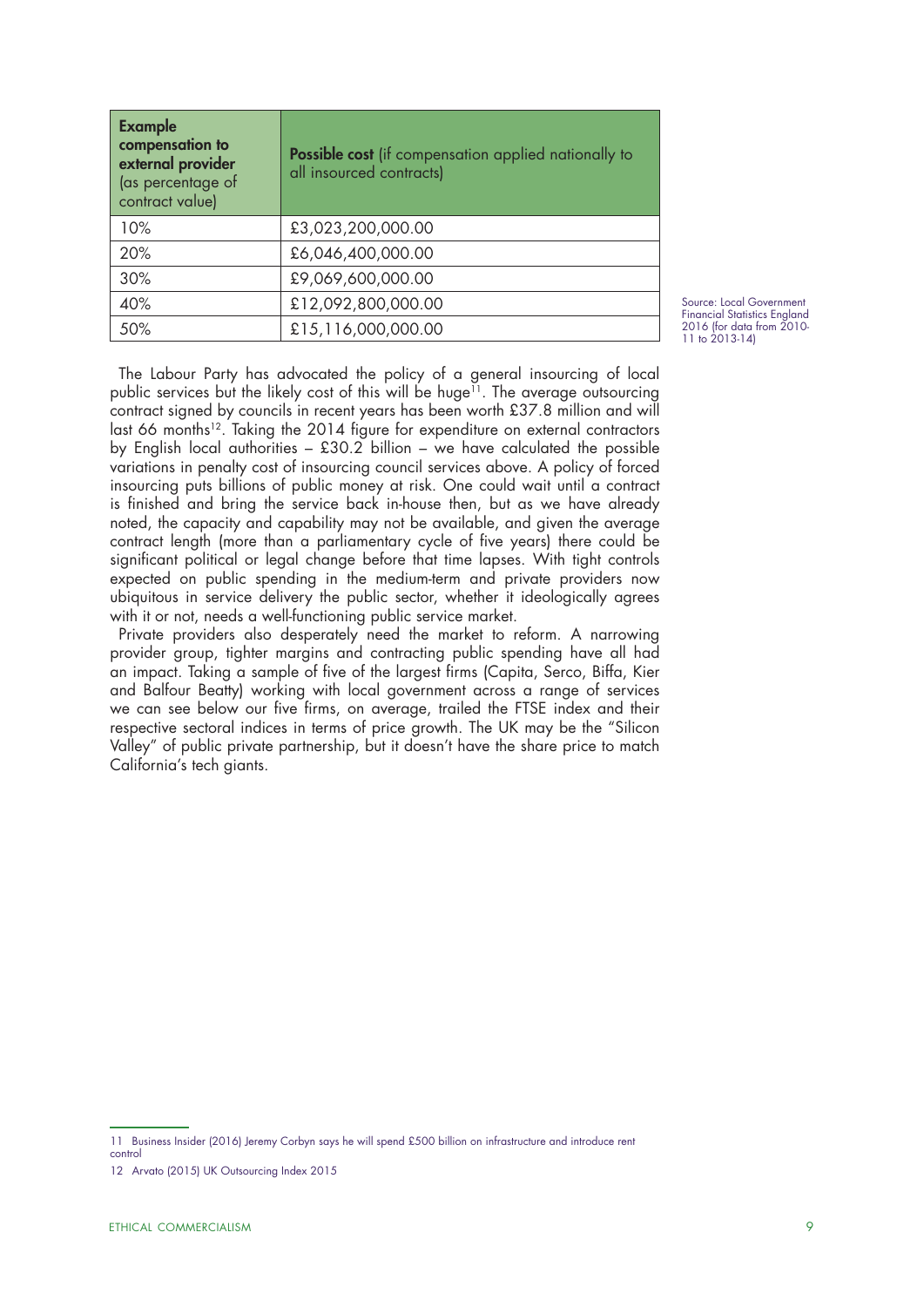Figure 1: Change in average share price for major public service providers vs. sectoral and FTSE 100 indices





#### Concerns over profitability are rising

To counter this, many large providers in recent years have sought work across multiple service areas in both public and private sectors. However this means failure in one area risks contagion spreading to another<sup>13</sup>. Secondly, as contracting bodies seek to meet savings targets, margins have been driven down to unstable levels leaving little room for the provider in the case of delivery failure or poorly-priced risk<sup>14</sup>. To an extent private providers have been complicit in this. Concerns over new entrants' knowledge of the market and their ability to price risk have been raised. "They create an artificial floor which means everyone else either drops to that level and figures it out later or chooses not to win. But the latter isn't really an option for many companies"<sup>15</sup>. A similar concern is noted by Sturgess who states government can also encourage this instability through a belief there are many more firms waiting to enter the market through an unrealistic sense of its profitability<sup>16</sup>.

For many, the market has become something of a Chinese finger trap. Each winning bid another tug serving, only to tighten the grip the market has on the firm. As profitability has become more difficult to achieve, firms have become locked into a continuous cycle of revenue-chasing. The impact this situation has on the decision-making and behaviour of individual executives has a significant bearing on the bidding and management of contracts and this is "subject to the limitations of the human condition<sup> $n_1$ 7</sup>. In short, in a high-pressure market where one bad news story could wipe half your share price or one lost bid could do the same, mistakes are going to happen. Structural and systemic factors compound this problem such as "sunk costs, a perception of first mover or last survivor advantage, unexpected changes to customer behaviour in a sudden shift from relational to transactional contracting, the bias to deal-closure embedded in bid teams, the inclination even amongst operational managers, to become caught up in 'bid fever', investor expectations of growth."<sup>18</sup> One experienced former

<sup>13</sup> This is what happened with Carillion where a small number of contracts forced the business down

<sup>14</sup> Reuters (2017) [Political squeeze changes landscape for Britain's outsourcing sector](https://uk.reuters.com/article/uk-britain-outsourcing/political-squeeze-changes-landscape-for-britains-outsourcing-sector-idUKKBN16A22I)

<sup>15</sup> Interview response

<sup>16</sup> BSA (2017) [Just Another Paperclip? Rethinking the Market for Complex Public Services](http://www.bsa-org.com/wp-content/uploads/2017/04/Just-Another-Paperclip-FINAL.pdf)

<sup>17</sup> Ibid

<sup>18</sup> Ibid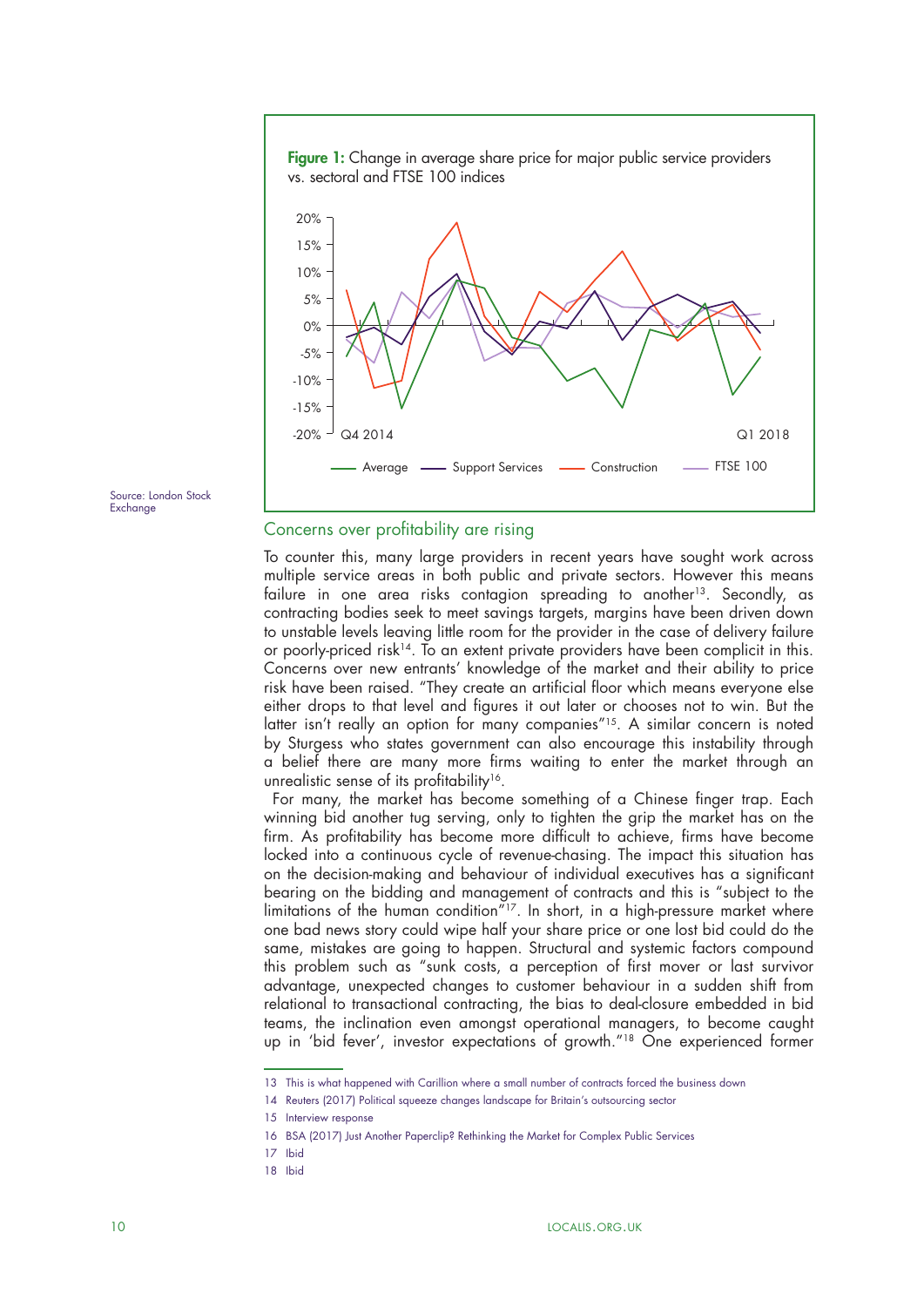private sector executive interviewed for this research described the market as "increasingly resembling a Ponzi scheme".

# **1.2 A basis for reform**

Both public and private sectors have strong incentives to reform the public services market. The question is where to begin?

# Local government as testbed

As suggested by Professor Gary Sturgess, reform in the public service market should start with one or two areas from which lessons can be drawn for the wider procurement and commissioning landscape. The natural area to pilot ideas and begin a new conversation is at the local level. Councils spend approximately £69bn on third party providers and have been contracting out services since the 1980s<sup>19</sup>. Local government is arguably the most mature public service market in the country. With its vision of competition, privatisation and individual freedom Nicholas Ridley's 'night watchman state' has its origins in local government<sup>20</sup>. A multitude of private providers, a mix of established brands and new entrants provide back office, front line, support and advisory services to councils. And because of this it has also suffered from the challenges experienced by the wider public service market. This makes it a suitable base from which to test and build future reform.

# Trust should be the focus of reform

The shift from relational to transactional contracting has mirrored a perceived decline in trust in the public services market<sup>21</sup>. In simple terms this means contracts have become more specified and services more commoditised - hence 'transactional'. This notionally minimises the delivery risk to the client as contracts make clear the exact quantum of service to provide and how it will be measured. Providers accepted this shift because public spending remained buoyant and "based on years of previous experience, company executives did not believe that government would interpret such clauses (new contractual clauses) strictly."22 However, after a sustained period of downward pressure on public spending, a number of high-profile market failures and a general pessimism toward the market, many providers now consider this more transactional approach to have had a detrimental effect<sup>2324</sup>.

Specifically, it has reduced trust in the marketplace. By aggressively specifying every aspect of a contract, from controlling the means of delivery through to outcome, commissioners and procurers have eroded the natural obligations which govern human interactions. In this instance, namely not to deceive. Private providers have been complicit in this decline. Poor levels of transparency, weak governance and a series of provider failures based on poor executive management decisions, e.g. under-bidding contracts and then descoping or dropping contracts which had been won but subsequently could not be delivered.

We are not without hope, however. Both public and private sector executives talk often and positively about *relationships*. "When it does work well it's because we know and trust one another."25 And there are numerous examples of happy clients, high-performing providers and profitable contracts. We know it can work when there is trust. The question is how to address it?

<sup>19</sup> [NAO \(2016\) Government and Commercial Contracting: an overview of the NAO's work](https://www.nao.org.uk/wp-content/uploads/2016/05/Government-Commercial-and-Contracting-overview-NAOs-work.pdf)

<sup>20</sup> CPS (1988) [The local right: enabling not providing](https://www.cps.org.uk/files/reports/original/111027172704-TheLocalRight1988.pdf) 

<sup>21</sup> BSA (2017) [Just Another Paperclip? Rethinking the Market for Complex Public Services](http://www.bsa-org.com/wp-content/uploads/2017/04/Just-Another-Paperclip-FINAL.pdf)

<sup>22</sup> BSA (2017) [Just Another Paperclip? Rethinking the Market for Complex Public Services](http://www.bsa-org.com/wp-content/uploads/2017/04/Just-Another-Paperclip-FINAL.pdf)

<sup>23</sup> BSA (2017) [Just Another Paperclip? Rethinking the Market for Complex Public Services](http://www.bsa-org.com/wp-content/uploads/2017/04/Just-Another-Paperclip-FINAL.pdf)

<sup>24</sup> Localis (2016) [A New Public Service Ethos](https://www.localis.org.uk/wp-content/uploads/2016/11/Localis-A-New-Public-Service-Ethos.pdf)

<sup>25</sup> Interview response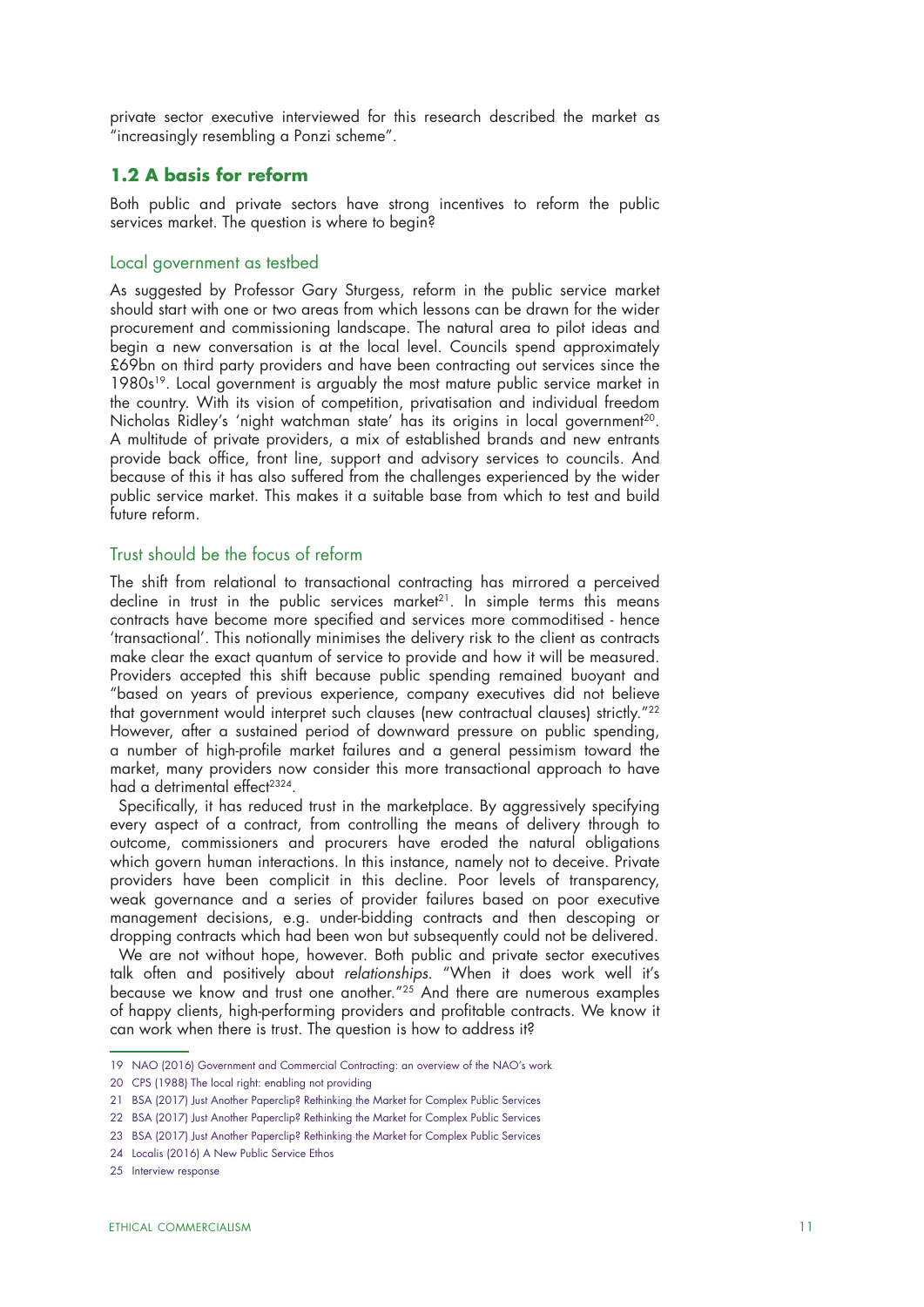# Challenging a culture of suspicion

More trust won't solve every problem but there can't be any long-term solution without it. Therefore, this report will focus on the ways in which trust can be improved, the contractual models which better encourage it and the policy actions needed to facilitate it. Trust, therefore, should provide the basis for more wide-ranging reform efforts beyond this report. The first step then is to frame the challenge in such a way that policy makers, practitioners and the market are able to engage. To this end we believe the best way to build trust is to address the public service market's *culture of suspicion*.

At the heart of this effort should be improved knowledge and transparency. For procurers and commissioners this means reappraising their understanding of what drives provider decision-making, during a bidding process and subsequent delivery. Similarly, a much deeper knowledge of the ownership structure, share position and debt gearing of providers should be a feature of due diligence. Allied to this should be a more detailed understanding of the market's profitability, a key bellweather to its sustainability. Sturgess notes within government there is an artificial sense of the market's health because of a misplaced belief that there are many more firms waiting to enter the market and an unrealistic sense of the profitability of the market<sup>26</sup>. The knowledge and skills deficit in the public sector on procurement and commissioning is as unacceptable as it is widely noted. Particularly as there are examples of good practice which can be drawn from.

For private providers poor transparency, particularly around the importance of profit, has led to a negative image of the public services market. Similarly, executive salaries and the terms and conditions of delivery staff have been inadequately explained. In particular executive pay and increasingly tax transparency are considered "drags" on the reputations of the UK's large businesses<sup>27</sup>. When placed alongside poor transparency (2015 polling by Survation suggests 67% of people in the UK want outsourcing contracts made public28), providers can too easily be characterised as lacking accountability and motivated by greed. Recent history suggests this view is not without merit and unfortunately we might not be able to rely on private providers to arrest this concern. As Sturgess notes, "self-interest may not be enough to prevent self-harm" when it comes to private companies trading in the public services market<sup>29</sup>.

Finally, a practical benefit of framing the challenge as one of a *culture of suspicion* and not a *crisis of trust* is that both sectors are well versed with culture change as a concept. Also, it has the added value of not having the severe and panicked cachet of a *crisis*. Trust takes time to build and, like an upturned hourglass, as it increases, suspicion decreases.

# **1.3 What we are not doing**

We are not offering a wholesale reform programme for the public services market. Nor are we focusing on technical or legal changes to the procurement system beyond suggestions for the broad direction of contracts. We may, on occasion, refer to specific pieces of legislation or technical aspects, but only to provide context and background information. While this report's messages will have relevance to central government procurement, the basis for our analysis is largely drawn from local government. Naturally some aspects may be less relevant than others if taken outside of that context. We will draw on the work of academic experts in our definitions and frameworks for assessing trust and apply these to the public service market. We will not be conducting an in-depth

<sup>26</sup> BSA (2017) [Just Another Paperclip? Rethinking the Market for Complex Public Services](http://www.bsa-org.com/wp-content/uploads/2017/04/Just-Another-Paperclip-FINAL.pdf)

<sup>27</sup> Edelman [Social Media on Notice as Public Calls Out Insufficient Regulation](https://www.edelman.co.uk/wp-content/uploads/Website-Edelman-Trust-Barometer-Press-Release-2018.pdf) 

<sup>28</sup> We Own It (2015) [New polling shows the public wants a say over outsourcing contracts](https://weownit.org.uk/blog/new-polling-shows-public-wants-say-over-outsourcing-contracts)

<sup>29</sup> BSA (2017) [Just Another Paperclip? Rethinking the Market for Complex Public Services](http://www.bsa-org.com/wp-content/uploads/2017/04/Just-Another-Paperclip-FINAL.pdf)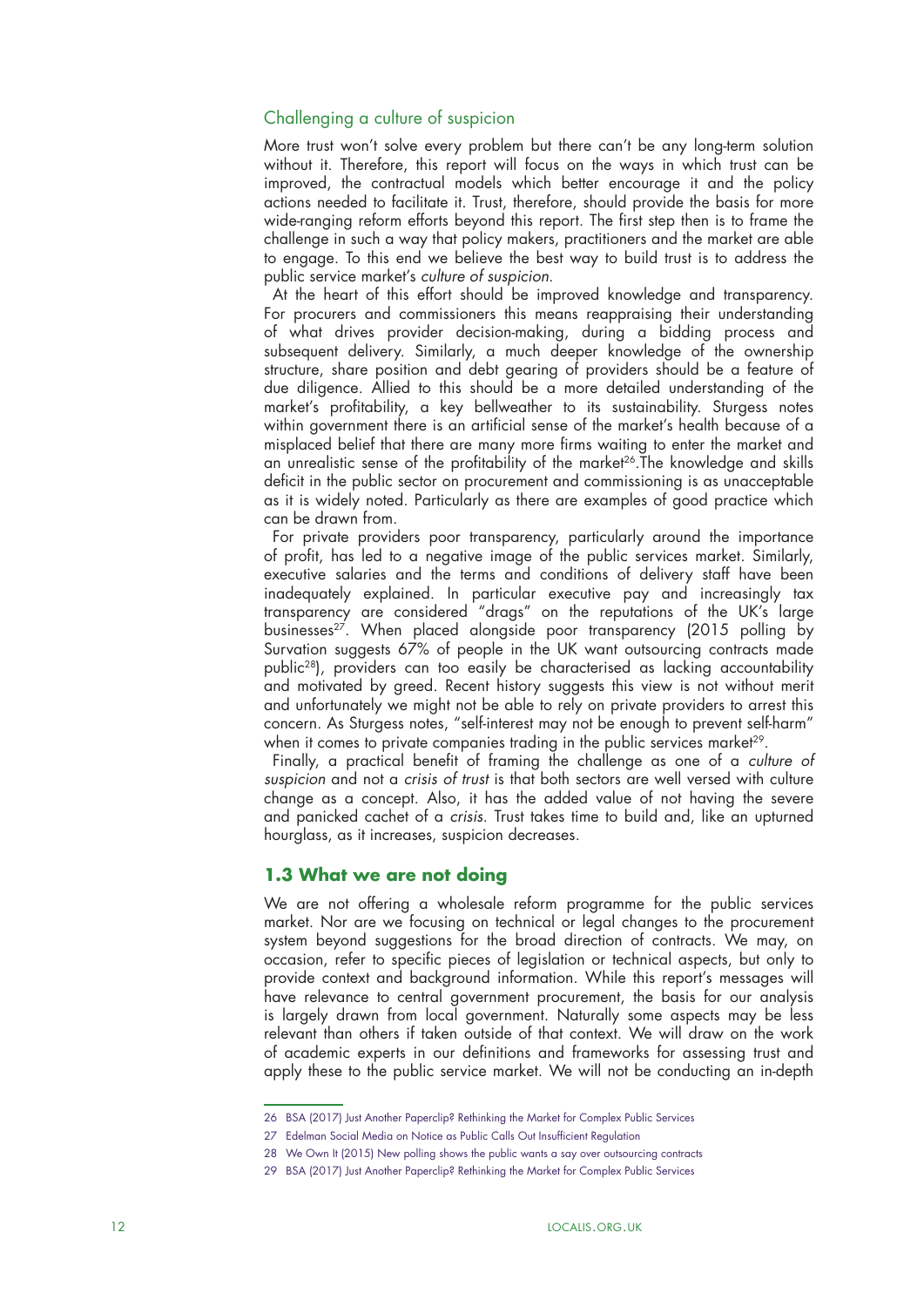historical analysis into procurement, preferring instead to use 2010 as a starting point for our data analysis. We will, however, make reference to historical (pre-2010) events, facts and quotes of relevance. Finally, we offer no value judgement on individual private providers or public sector organisations.

# **1.4 Structure of the report**

Following this introduction the report is structured into three subsequent chapters.

**Chapter 2, what's created a culture of suspicion?** Here we explain our definition of trust in the context of the public service market and explain the behavioural and policy pressures acting against trust.

**Chapter 3, model behaviour.** In this chapter we examine which contracting models build trust and assess their usage in two sample markets. We also explore how accountability and transparency can be improved.

**Chapter 4, changing a culture of suspicion.** Finally we make recommendations for reform to government and the market.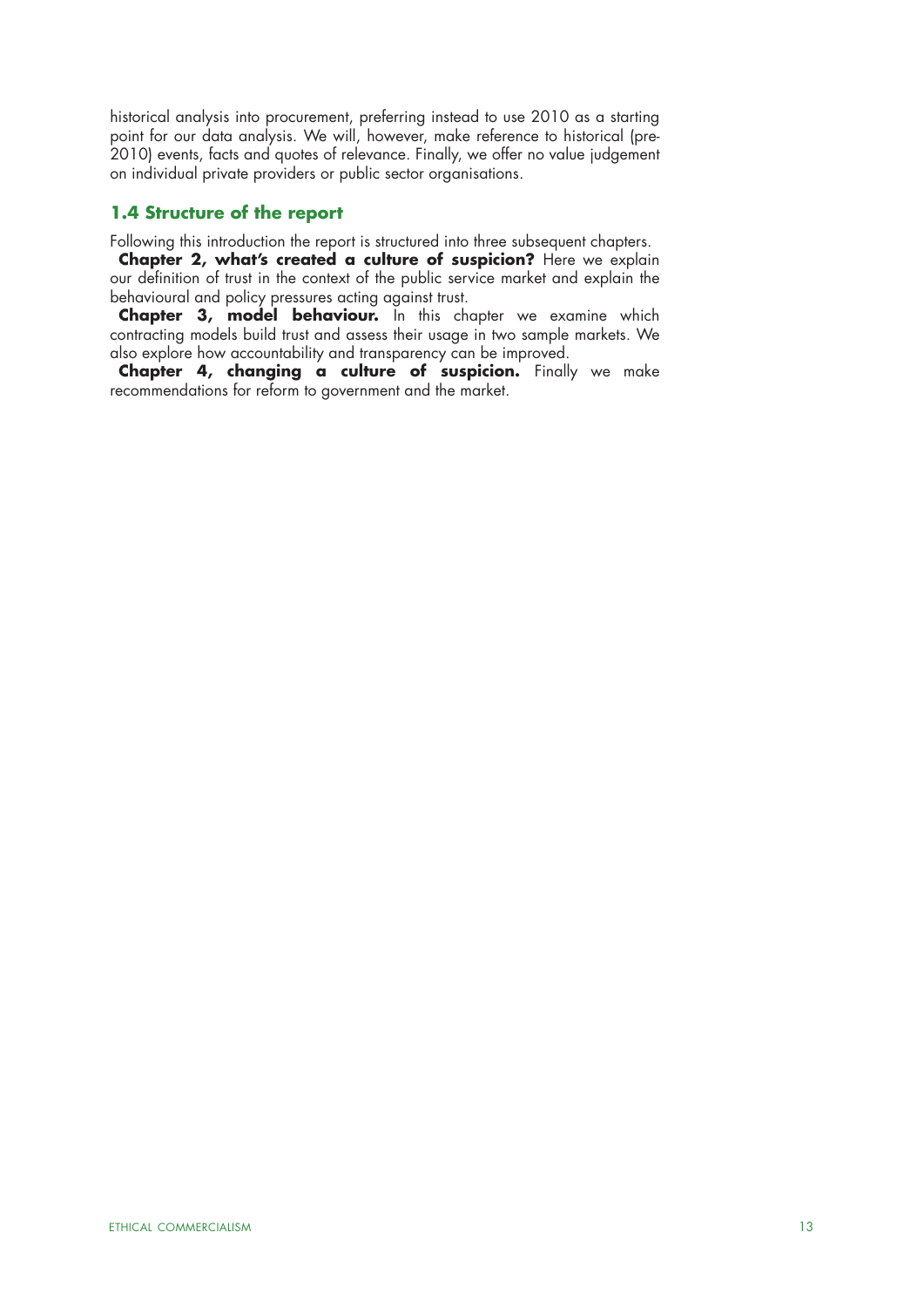# Chapter 2 – What's created a culture of suspicion?

For some, trust is an instant gift. For others it is built up over time, the combined result of many small decencies. As such it is an amorphous concept, expanding and contracting to fit our personalities, needs, tastes and urgency. Therefore, crafting policy to influence trust as if it were an aspect without differentiation from person to person, or circumstance to circumstance, is very difficult.

If public and private are to increase trust between them, we need a definition of trust which can be broken down into features which can be addressed via policy, behaviours and relationships. We need to make it less amorphous. Extensive research suggests *trust* has three components; competence, honesty and benevolence<sup>30</sup>. We have adopted this definition for this report.

#### Competency, honesty and benevolence

To trust someone's competence is to believe they have the ability to deliver to the standard demanded. To collect the bins without missing any streets or maintain the roads without undue disruption. Honesty is reflected in your sense that someone is not, nor will they deceive you. You trust a contract can be delivered at a particular price, or that a change in political control won't force a change in that contract. Benevolence is the belief that someone has your best interests at heart and cares about you as a partner, customer or client<sup>31</sup>. Trust is built or destroyed via these components.

"Many councils have discovered that contracts they may have signed with a view of saving money no longer represent good value for money. You have to appraise that and say, well, can we do it better ourselves?"32 Such a comment wouldn't raise so much as an eyebrow were it from Jeremy Corbyn or a Labour council leader. After all, we're often told the question of public private partnerships is really about ideology and has a distinctly "partisan character"33. That it came from Cllr David Simmonds, when Conservative group leader at the Local Government Association, should give us pause for reflection. While it's reasonable to assume a Tory shire would be more open to a conversation with the market than a Labour Met, to argue partisanship is a defining feature of public private collaboration at present is to ignore what is actually happening in town halls across the country. Whether Labour or Conservative, north or south, local commissioners have become increasingly sceptical of the market's ability to

<sup>30</sup> Kellogg Insight (2016) [Cultivating Trust is Critical – and Surprisingly Complex](https://insight.kellogg.northwestern.edu/article/cultivating-trust-is-critical-and-surprisingly-complex) 

<sup>31</sup> Ibid

<sup>32</sup> The Guardian (2016) [Why have councils fallen out of love with outsourcing vital services?](https://www.theguardian.com/society/2016/mar/02/councils-outsourcing-cumbria-public-private-partnership-in-house)

<sup>33</sup> Smith Institute (2018) [Out of contract: Time to move on from the 'love in' with outsourcing and PFI](http://www.smith-institute.org.uk/wp-content/uploads/2018/01/Out-of-contract-Time-to-move-on-from-the-‘love-in’-with-outsourcing-and-PFI.pdf)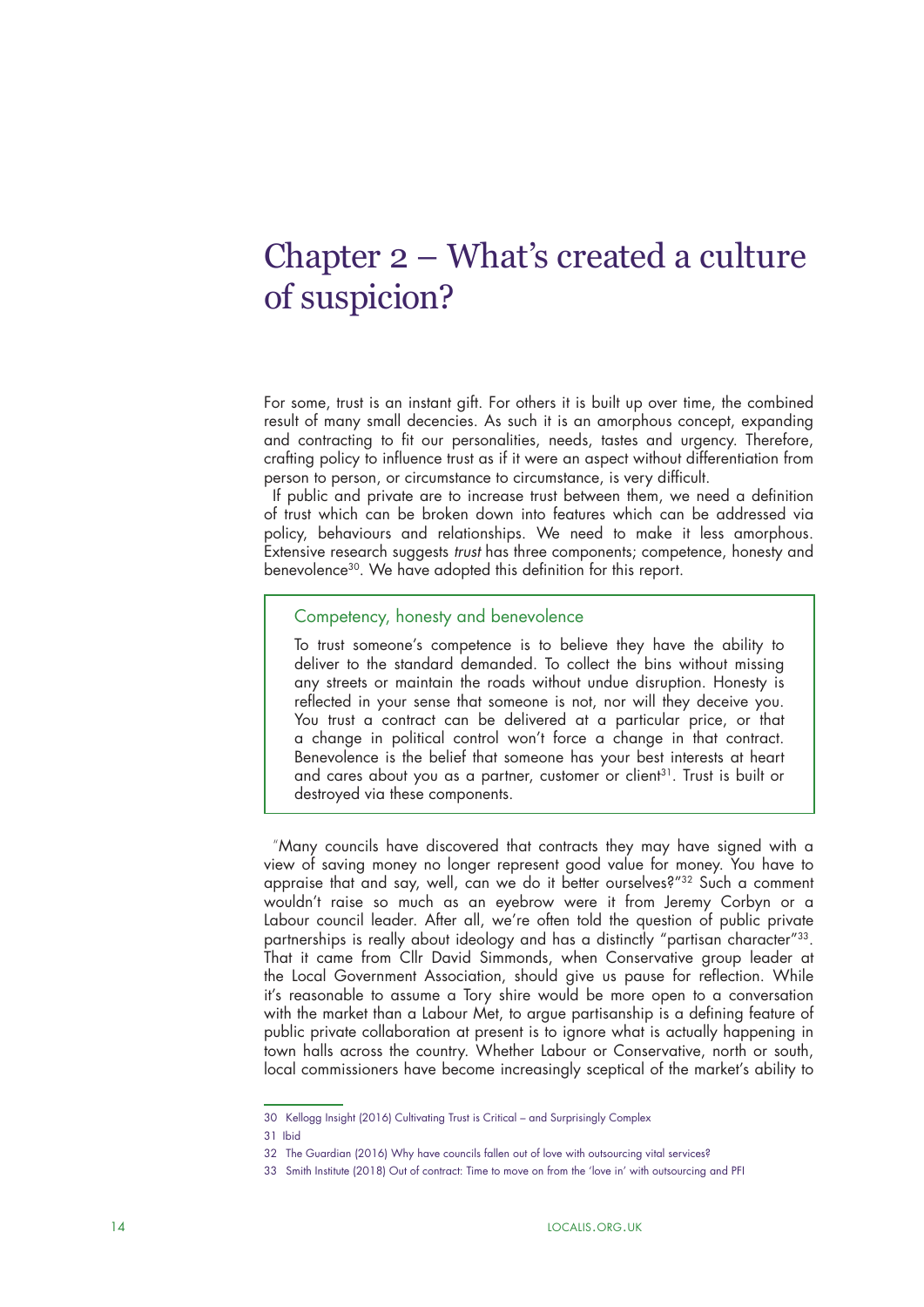deliver. If we are to make recommendations which will improve trust in the public services market, we need to understand why.

# **2.1 Low public sector confidence**

In 2016 Localis polled 1,400 public sector workers from across local government and the NHS on their attitudes to the private sector. Specifically, we asked them to identify the values most associated with 'public service' and then rank the effect private sector involvement has had on those values over time. The results were a wake-up call to private providers. In every region of the country local public sector workers had a net negative view of private sector influence on public service values.

| <b>Region</b>          | Average effect of the private sector on the<br>qualities associated with public services we<br>tested for <sup>34</sup> |
|------------------------|-------------------------------------------------------------------------------------------------------------------------|
| North East             | $-0.14$                                                                                                                 |
| East Midlands          | $-0.23$                                                                                                                 |
| London                 | $-0.35$                                                                                                                 |
| <b>West Midlands</b>   | $-0.35$                                                                                                                 |
| Scotland               | $-0.36$                                                                                                                 |
| <b>East of England</b> | $-0.37$                                                                                                                 |
| North West             | $-0.37$                                                                                                                 |
| South West             | $-0.4$                                                                                                                  |
| Yorkshire &<br>Humber  | $-0.42$                                                                                                                 |
| Wales                  | $-0.47$                                                                                                                 |
| South East             | $-0.48$                                                                                                                 |

Source: A New Public Service Ethos (2016), Localis

The most sceptical part of the UK was the South East, ostensibly the most politically Conservative. One council leader from the region cited the view amongst elected members that private providers had not delivered the flexibility they would have expected nor the "levels of innovation they purport to provide"<sup>35</sup>.

# **2.2 Political resistance**

The Labour Party's recent shift leftward under Jeremy Corbyn has broken a twodecades' long consensus on the public service market. In a way this has been mirrored by the Conservatives under Theresa May, who has adopted a sceptical tone toward big business and its treatment of the consumer. The market is being pressed from both left and right with both sides wanting reform.

In the public services market, manifestation of this pressure fits with traditional political caricatures. Labour's transition from the Blair/Brown years of outward positivity to private sector involvement, to the studied intellectual critique of Ed Miliband, has finally reached a level of declared preference against the private

<sup>34</sup> The qualities we tested for were accountability, career advancement, community responsibility, creativity, customer service, efficiency, entrepreneurialism, integrity, pay and benefits, and social justice

<sup>35</sup> Interview response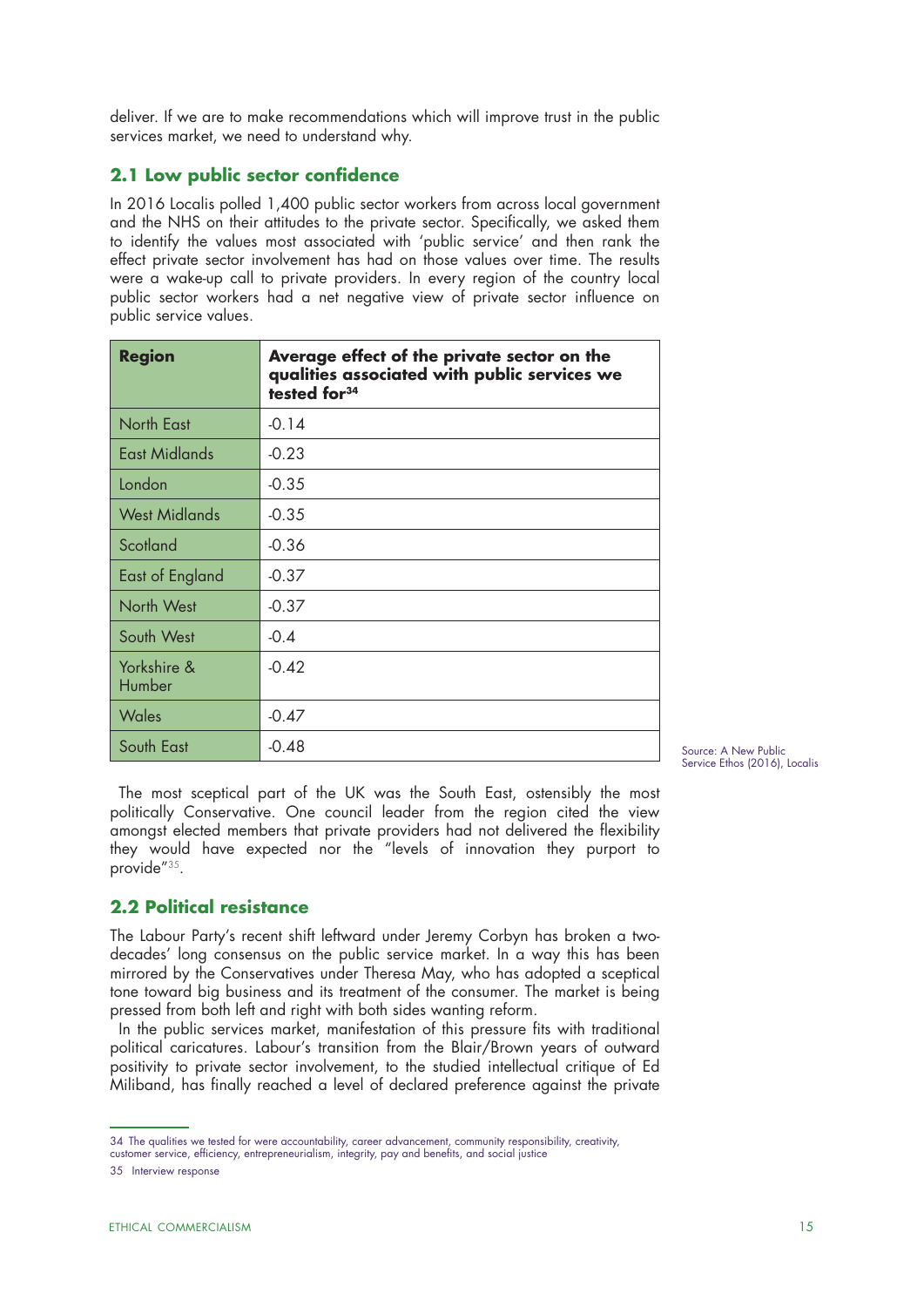sector with Jeremy Corbyn, who openly refers to outsourcing as a "racket"<sup>36</sup>. Conservative scepticism has been more recent and nuanced. However, the Open Public Services White Paper made reference to a number of issues which reinforce a lack of trust such as a narrow pool of providers, contract size and local accountability<sup>37</sup>.

# **2.3 Small versus large firms**

The political rhetoric is often in favour of small to medium-sized businesses but the reality of public sector procurement in recent years has been less so. The relationship between big providers and their supply chain is poorly understood by commissioners, procurers and the public alike. There are both structural and perception issues. On the former, to name but a few, the procurement process is long and expensive. Only companies with a certain size of overhead and ready cash to hand can weather the bidding period. Many contracts also require upfront capital, something which SMEs would struggle to access at the scale required. Similarly, the liability threshold is too great for many SMEs. On the latter, few commissioners and procurers have detailed knowledge of their providers' supply chain. The view of the market being dominated by a small number of large firms misses the extensive role played by SMEs in private provider supply chains. As Rupert Soames has noted regarding Serco's own contracts, "37% of the revenue paid to us by the government goes out to SMEs and it's actually quite a good model. Rather than government saying 'we want SMEs', this pipe dream that government can suddenly become SME-friendly...I think one of the roles we can play is being that bridge."<sup>38</sup>

# Public spending

Across the public spending settlement between 2010-11 and 2016-17, local government saw a real terms reduction in funding of 49.1%39. Non-social care services saw a reduction in local authority spending of 32.6%; planning, housing, transportation, cultural and environmental services have all seen double figure reductions in spending. Many councils have sought to bring in the private sector to make services more efficient and help them hit savings targets. As the following section lays out, there have been some severe missteps in this effort.

<sup>36</sup> The Guardian (2018) [Corbyn on Carillion: we'll end outsourcing 'racket' in rule change](https://www.theguardian.com/politics/2018/jan/18/corbyn-on-carillion-well-end-outsourcing-racket-in-rule-change)

<sup>37</sup> HM Government (2011) [Open Public Services White Paper](https://assets.publishing.service.gov.uk/government/uploads/system/uploads/attachment_data/file/255288/OpenPublicServices-WhitePaper.pdf)

<sup>38</sup> Quote from IFG Event

<sup>39</sup> NAO (2018) [Financial sustainability of local authorities 2018](https://www.nao.org.uk/wp-content/uploads/2018/03/Financial-sustainabilty-of-local-authorites-2018-Summary.pdf)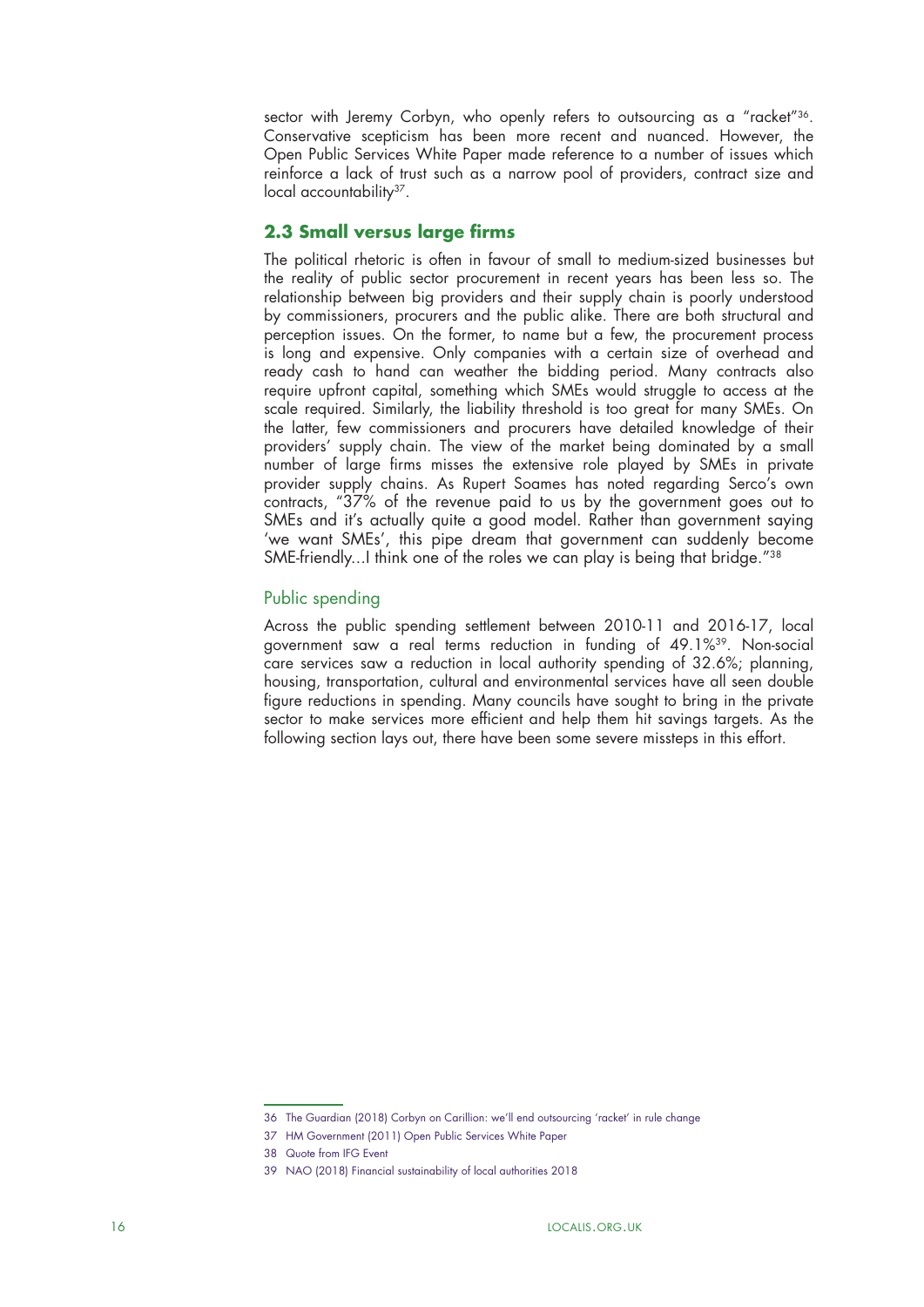

Source: National Audit Office

### **2.4 Unethical Commercialism**

Local government paid £65 billion in 2014/15 to suppliers, of which a large proportion was for service contracts<sup>40</sup>. With at least 25 upper-tier councils holding major contracts with Carillion, the behaviour of other contracting firms is in the spotlight. Although many contractual agreements have enabled local government to save money and deliver efficient services, some companies are still generating profit while maintaining poor standards of service delivery. It is important to understand that the backlash against outsourcing embodied in the Labour comments cited above did not emerge from a vacuum. If the public services market is to be saved it must become more ethical. In order to do this we have to understand and accept what *unethical* looks like in this context. Below are some examples of where poor practice has led to negative outcomes for the public and the public sector.

Birmingham City Council for instance, agreed a 'Service Birmingham' IT contract with Capita, costing the council up to £120 million a year<sup>41</sup>. Part of this service involved a call centre which charged the council by call volume. This became increasingly costly and incentivised the return of frustrated repeat callers - because those calls would be more profitable than someone whose problem was solved first time. Less than half of Birmingham's citizens were satisfied with the Capita call centre with 41% finding staff were unwilling to help<sup>42</sup>. This level of failed services motivated Birmingham City Council to end the contract. Since taking it back under the control of the local council, customer satisfaction has risen from 49% in 2014 to 69% in 2018<sup>43</sup>. Additionally, the council has managed to save £4 million a year since taking the service in-house from  $2014^{44}$ .

The Yorkshire Purchasing Organisation (YPO), a procurement body owned by

<sup>40</sup> The Smith Institute (2018) - [Out of Contract: Time to move on from the 'love in' with outsourcing and PFI](http://www.smith-institute.org.uk/wp-content/uploads/2018/01/Out-of-contract-Time-to-move-on-from-the-%E2%80%98love-in%E2%80%99-with-outsourcing-and-PFI.pdf)

<sup>41</sup> Birmingham Post (2017) – [Council's controversial Service Birmingham IT company to be wound up in January](https://www.birminghampost.co.uk/business/business-news/councils-controversial-service-birmingham-company-13916249)  [saving £3 million over four years](https://www.birminghampost.co.uk/business/business-news/councils-controversial-service-birmingham-company-13916249)

<sup>42</sup> Birmingham Live (2014) – [Birmingham City Council's Capita call centre slammed by users](https://www.birminghammail.co.uk/news/midlands-news/birmingham-city-councils-capita-call-7877344?_ga=2.232695257.750821083.1538470460-40963994.1537890975)

<sup>43</sup> Birmingham Live (2018) – [Birmingham's council run call centre £4 million a year cheaper than under private](https://www.birminghammail.co.uk/news/midlands-news/birminghams-council-run-call-centre-14768489)  [operator – and people are happier](https://www.birminghammail.co.uk/news/midlands-news/birminghams-council-run-call-centre-14768489)

<sup>44</sup> Ibid.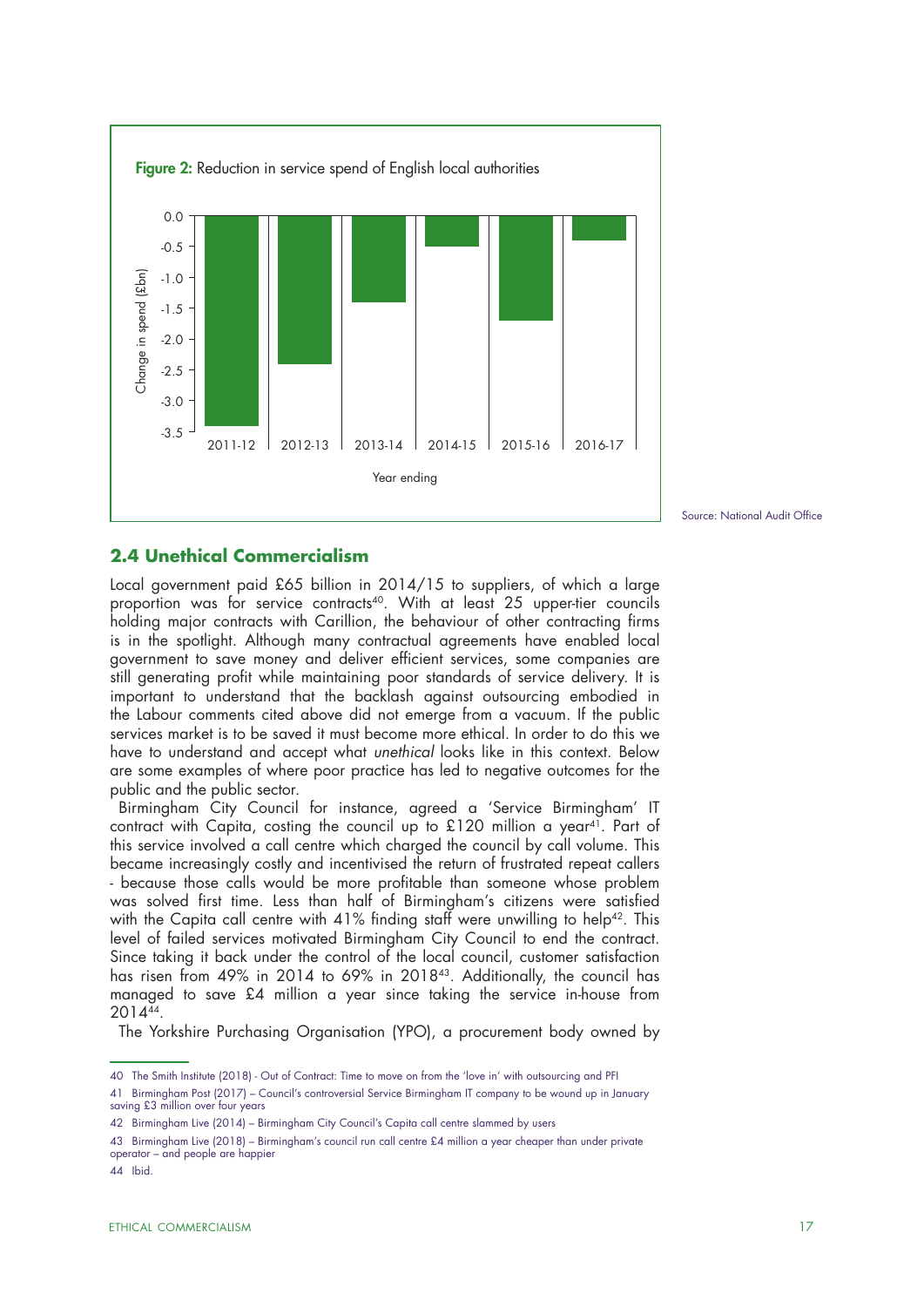local authorities in Yorkshire agrees mass deals with suppliers – aggregating demand through bulk purchasing to reduce costs. The YPO recently agreed a £600 million deal with Amazon to distribute supplies to local schools across Yorkshire. This model is familiar in the United States of America where about 1,500 public agencies and jurisdictions—including counties, cities and school districts—have signed onto a procurement contract awarded to Amazon Business by U.S. Communities, a buying cooperative for tens of thousands of agencies.

However, Amazon has been criticised in the past by the House of Commons Public Accounts Committee for diverting sales and profits to complex corporate structures overseas to minimise tax exposure. And despite increasing its profits from £24.3 million to £72.3 million this year, Amazon's tax payments decreased from £7.4 million to £4.6 million<sup>45</sup>. Despite these concerns and allegations of poor working conditions for its warehouse staff<sup>46</sup>, local authorities have chosen to drive public procurement through large multi-national companies like this rather than local SME's47.

Against these complaints, it could be argued that Amazon has the full commercial capability to deliver on its contract, providing cost-efficient services to participating councils due to its economies of scale and strong existing logistical mechanisms to transport large supplies to a wide area across Yorkshire. But the decision to land the contract with Amazon raises ethical concerns about what fair competition looks like in the public service market.

Unfortunately, there may be cases where private companies exploit the government's lack of knowledge in procurement and management of projects. Atos has faced many IT failures and the government has had to review contracts worth £500 million<sup>48</sup>. This included delays for assessing disabled people for personal independence payments. Many payments were delayed by more than six months, causing some claimants to be admitted to hospital due to stress and being unable to afford medically prescribed diets<sup>49</sup>. Additionally, a review by the National Audit Office (NAO) heavily criticised Atos for their role in the design of an IT system that would allow for the extraction of data from GP practice systems and concluded that Atos did not show duty of care to the taxpayers<sup>50</sup>. Private companies have also been known to drain money from localities by exploiting contractual agreements unnecessarily. For instance, a Panorama investigation found that Kingdom Services, a company contracted out from Maidstone Borough Council, were offering staff bonuses to those enforcing fines for littering in the area<sup>51</sup>. This resulted in excessive litter fines, with incidents such as members of the public being fined for accidentally dropping orange peel on the street. The contract worth £240,000 was subsequently reviewed by the council<sup>52</sup>.

Another concern with outsourcing, is the ability of private firms to live up to their promises and contractual agreements. This was evident in the dispute between Southwest One and Somerset County Council. SouthWest One (SWO) the outsourcing company, delivered less than the anticipated £180 million savings over 10 years. In consequence, Somerset decided to terminate the contract a year early. SWO disputed the decision and then launched legal action against Somerset<sup>53</sup>. SWO argued they complied with their contractual obligations and were on target with the long-term savings plan. Somerset ended up paying £5.9 million to settle the contract dispute, illustrating how complex contracts can

52 Ibid.

<sup>45</sup> BBC News (2018) – [Amazon tax bill falls despite profits leap](https://www.bbc.co.uk/news/business-45053528)

<sup>46</sup> Business Insider (2018) - [Amazon accused of treating warehouse staff 'like robots'](https://www.theguardian.com/business/2018/may/31/amazon-accused-of-treating-uk-warehouse-staff-like-robots
)

<sup>47</sup> Examiner Live (2018) – [Amazon contract to supply Kirklees Council, police, fire and NHS branded a 'joke'](https://www.examinerlive.co.uk/news/west-yorkshire-news/amazon-contract-supply-kirklees-council-14986299)

<sup>48</sup> Guardian (2016) – [Government to review £500m-worth of Atos contracts after IT failure](https://www.theguardian.com/society/2016/mar/06/government-to-review-500m-worth-of-atos-contracts-after-it-failure)

<sup>49</sup> Guardian (2014) – [Watchdog attacks the government's handling 'fiasco' of disability payouts](https://www.theguardian.com/society/2014/jun/20/watchdog-attacks-atos-disability-payouts-fiasco)

<sup>50</sup> National Audit Office (2015) – [General Practice Extraction Service - Investigation](https://www.nao.org.uk/report/general-practice-extraction-service-investigation/)

<sup>51</sup> Kent Online (2017) – [Maidstone Borough Council suspends litter wardens after Panorama investigation into](https://www.kentonline.co.uk/maidstone/news/litter-wardens-removed-from-duty-125758/)  [Kingdom Security](https://www.kentonline.co.uk/maidstone/news/litter-wardens-removed-from-duty-125758/)

<sup>53</sup> BBC (2012) – [Southwest One sues Somerset County Council](https://www.bbc.co.uk/news/uk-england-somerset-19493731)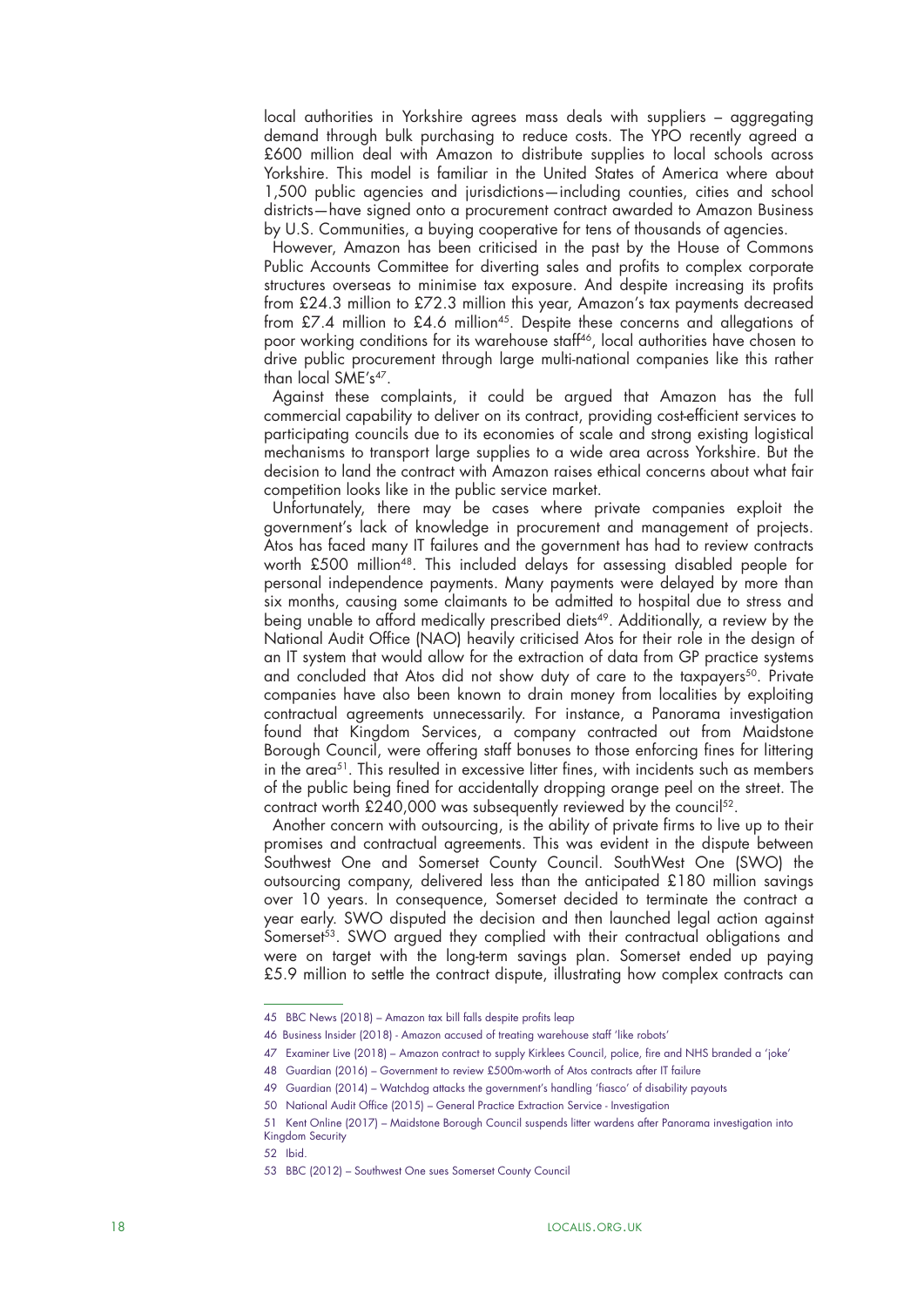result in costing councils more than they expected to save<sup>54</sup>. This is particularly pertinent as the council was in disagreement with SWO over the quality of the procurement service provided, while SWO felt they delivered on their side of the agreement.

The question is, how can local councils enter into these seemingly 'ethical' and commercially viable plans and then ensure that the private companies deliver?

# **2.5 Aggressive risk transfer**

A criticised feature of the public service market before 2010, poor practice in relation to risk transfer has further deteriorated in recent years<sup>55</sup>. Government's longstanding position is risk should sit with those best placed to manage it<sup>56</sup>. However, recent experience suggests this is often not the case. Sturgess suggests procurement teams aggressively seek to maximise risk transfer<sup>57</sup> and Rupert Soames argues it is this push for ever more liability to reside with the private sector that is creating the most difficulty in the market, not the sector's push for a higher margin. Recent insistence by government on unlimited liability has forced some providers out of the market and is still a live concern for those who remain<sup>58</sup> – "At some point in the past fifteen years government started outsourcing contracts to private companies on the basis that it was transferring risk"<sup>59</sup>. At the same time Government's own commercial operating standards remained unchanged, on paper at least<sup>60</sup>, leaving transferred risk like "hand grenades sitting in contracts"<sup>61</sup>.

Drawing on the work of Professor Gary Sturgess and interviews conducted for this research we list the variant forms of risk transfer which can become excessive in the context of local public services. The below list is not exhaustive but represent the most common forms:

- **1. Policy and political risk** private sector providers assuming the risk of legal or policy changes and changes in political leadership. In many circumstances the contracting body will also be responsible for making those changes.
- **2. Data risk** where a private sector provider is expected to take on the risk of poor quality data upon which the contracting body has based a set of outcomes, costs or volumes.
- **3. Outcome liability** the provider takes a significant proportion of their fee based on the achievement of specific outcomes measures.
- **4. Capital risk** private sector providers are expected to make a significant capital investment at the outset of a contract. This becomes a particular problem when contracting bodies insist on shorter contract lengths.

Given the difficulties associated with risk transfer it is reasonable to consider why both public and private persist in letting and bidding for contracts. Partly this can be explained by the legacy of contracting; traditionally for non-complex services where the risk is largely based on delivery. In such circumstances a contracted provider, should they find themselves for whatever reason unable to deliver, has greater flexibility. The understood priority between public and private is *continuity of service* and in this situation it is clear how a provider can be flexible to ensure it. Many contracts are still let on these terms and their relational

<sup>54</sup> BBC (2013) – [Southwest One contract dispute cost council £5.9m](https://www.bbc.co.uk/news/uk-england-somerset-23339493)

<sup>55</sup> BSA (2017) [Just Another Paperclip? Rethinking the Market for Complex Public Services](http://www.bsa-org.com/wp-content/uploads/2017/04/Just-Another-Paperclip-FINAL.pdf)

<sup>56</sup> Government Commercial Operating Standards

<sup>57</sup> BSA (2017) [Just Another Paperclip? Rethinking the Market for Complex Public Services](http://www.bsa-org.com/wp-content/uploads/2017/04/Just-Another-Paperclip-FINAL.pdf)

<sup>58</sup> Interview response

<sup>59</sup> Rupert Soames speaking at IfG event (March 2018)

<sup>60</sup> It was noted the MoD have made changes to its procurement guidance to reflect changes in risk transfer practice

<sup>61</sup> Rupert Soames speaking at IfG event (March 2018)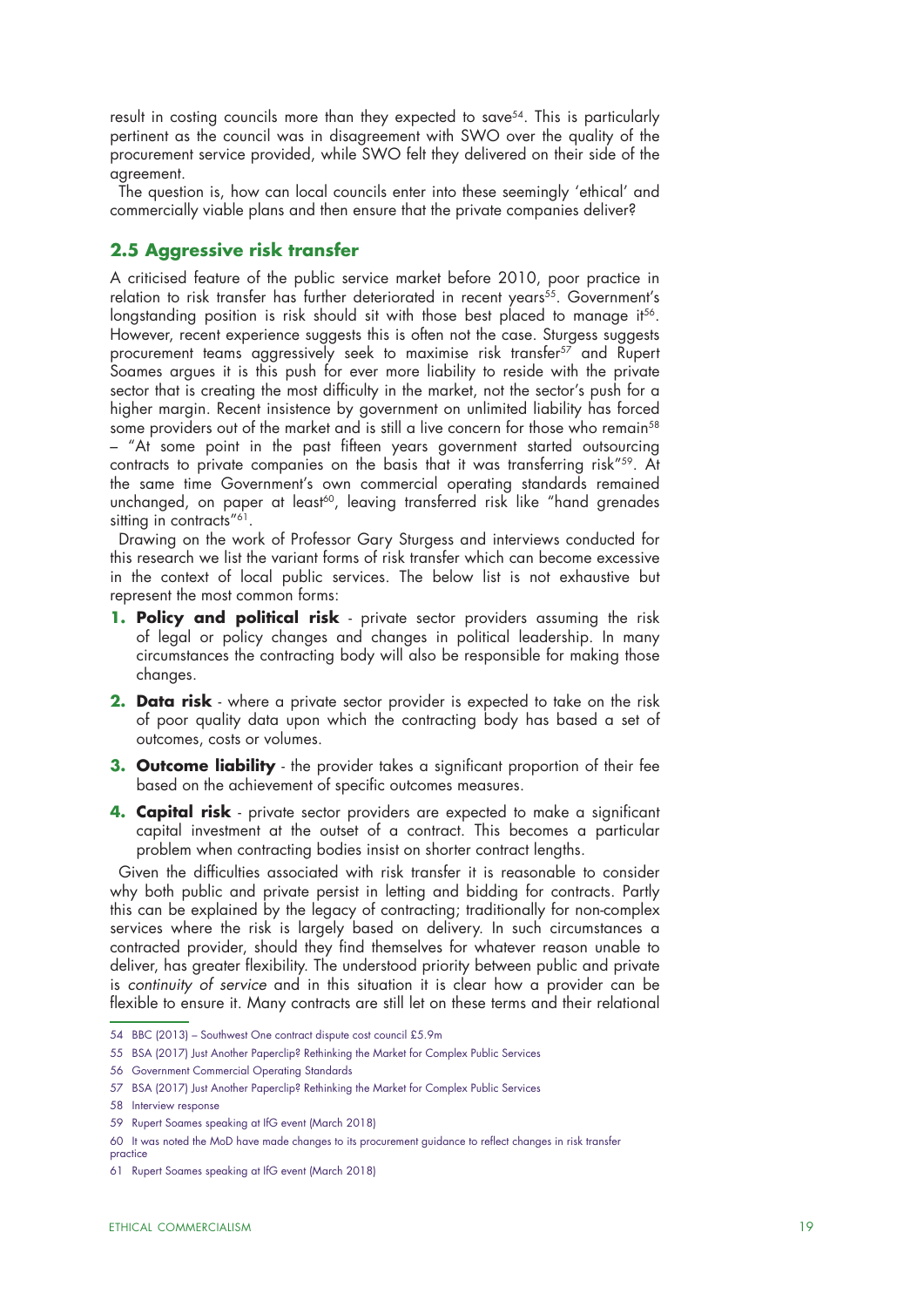aspects (personal relationships, flexibility, etc.) are highly valued. However, in recent years contracts have become more complex, encompassing a broader range of services and addressing multiple needs. In such contracts outcomes can be difficult to define, meaning it is harder to establish the precise nature of the risk being transferred. When combined with downward spending pressure on public services, the relational aspect has diminished and contracts have become more transactional. This creates a paradox; as contract complexity increases and the benefits of flexibility with it, the same complexity is designing flexibility out of the system.

Ultimate risk sits with the state of course. When a contract can't be delivered and a statutory service may not be provided because of it, the buck stops with government. In this insistence the Carillion experience should be a lesson to politicians; even if the private provider carries all the risk on paper, in the event of failure or poor performance, it is politicians who receive the difficult questions and must face the public. Aggressive risk transfer is at the extreme end of transactional behaviour and as it becomes more dominant in the contract, the space where natural obligation should reside diminishes.

# **2.6 Negative public image**

When placed alongside poor transparency (polling by Survation suggests 67%) of people in the UK want outsourcing contracts made public<sup>62</sup>), private providers can often be characterised as lacking accountability and motivated by greed. Recent history suggests this view is not without merit and unfortunately we might not be able to rely on private providers to arrest this concern. At Sturgess notes "self-interest may not be enough to prevent self-harm" when it comes to private companies trading in the public services market<sup>63</sup>. If the state has been too aggressive in seeking to transfer risk, private providers have too readily accepted poor terms and deliberately bid for contracts they knew they would struggle to deliver.

It is unlikely there will be a collective response from private providers because there are many disincentives to this sort of activity. Laws preclude organisations from pre-bid collaboration and the state has been guilty, via its own behaviour, of gaming private providers in order to drive down cost, which turns procurement into a 'race to the bottom'. In terms of publicity the best kind is usually none. Contracting bodies rarely want to advertise a deal for fear of political and public resistance. Conversely, private sector companies "are aware of their reputation with the public and some companies have it worse than others"<sup>64</sup>. Providers are unlikely to want to be associated with a firm with a bad or worse reputation than their own. This means there is a relatively small amount of information in the public domain regarding the public services market despite it constituting approximately a third of all government spending<sup>65</sup>.

This lack of information has resulted in many misconceptions and a negative perception of the public service market persists<sup>66</sup>. For example the mistrust of Private Finance Initiatives (PFI). "They (PFIs) are now what the public thinks of when they hear the word outsourcing but it just isn't the case."67 PFI contracts have become synonymous with disengaged private providers and poor value for money. However, in spite of the significant media coverage devoted to it, according to the National Audit Office (NAO), "PFI and PF2 has been used

<sup>62</sup> We Own It (2015) [New polling shows the public wants a say over outsourcing contracts](https://weownit.org.uk/blog/new-polling-shows-public-wants-say-over-outsourcing-contracts)

<sup>63</sup> BSA (2017) [Just Another Paperclip? Rethinking the Market for Complex Public Services](http://www.bsa-org.com/wp-content/uploads/2017/04/Just-Another-Paperclip-FINAL.pdf)

<sup>64</sup> Interview response

<sup>65</sup> Best Practice Group (2017) [How does our government spend £242bn of our public money a year? NAO](http://www.bestpracticegroup.com/how-does-our-government-spend-242bn-of-our-public-money-a-year-nao-report-reveals-all/)  [report reveals all](http://www.bestpracticegroup.com/how-does-our-government-spend-242bn-of-our-public-money-a-year-nao-report-reveals-all/) 

<sup>66</sup> Localis (2016) [A New Public Service Ethos](https://www.localis.org.uk/wp-content/uploads/2016/11/Localis-A-New-Public-Service-Ethos.pdf)

<sup>67</sup> Interview response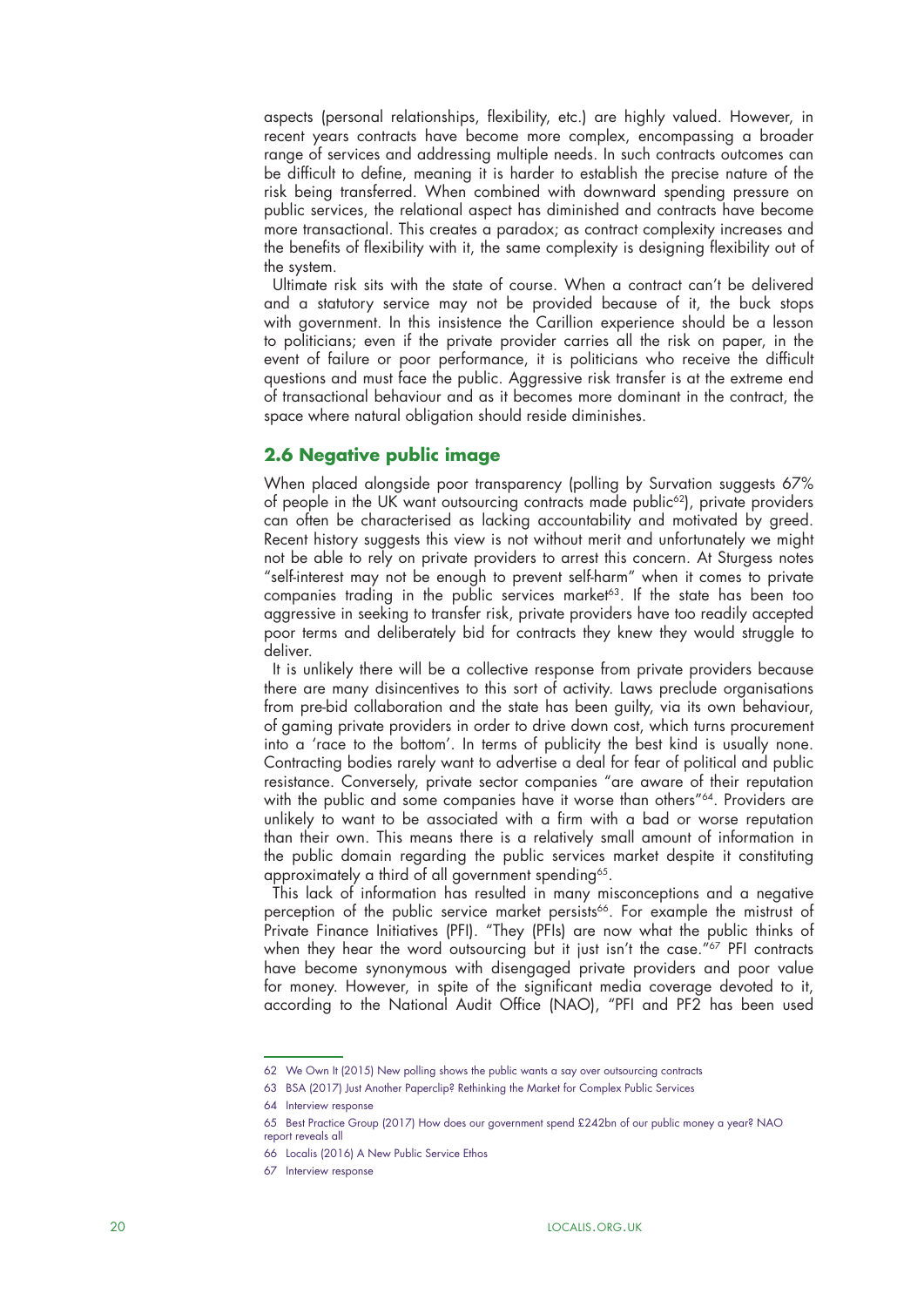much less in recent years"68. Or take the issue of profit and margins, according to Sturgess, of the five largest public services providers between 2011 and 2016, only one made a commercial return<sup>69</sup>.

# **2.7 Is profit beautiful?**

As contracts have become more transactional the relational aspects have slipped from view. Relationship and behaviours which drive negative behaviours need to be managed. In the case of the public services market the behaviour of individual executives has a significant bearing on the bidding and management of contracts and this is "subject to the limitations of the human condition"70. In short, we all make mistakes. As we have noted earlier, when dealing with poor or incomplete information and working to tight deadlines, decisions still need to be made and errors will occur. Structural and systemic factors compound this problem such as "sunk costs, a perception of first mover or last survivor advantage, unexpected changes to customer behaviour in a sudden shift from relational to transactional contracting, the bias to deal-closure embedded in bid teams, the inclination even amongst operational managers, to become caught up in 'bid fever', investor expectations of growth."71

One might argue the public sector should not be concerned with the profitability of private providers but this would be a mistake. As we have already noted, ultimate risk always sits with the state. As both buyer and regulator, government should see procurement and commissioning designed with fair risk *and fair profit* in mind. Similarly, there is clearly a role for private providers in explaining the role profit plays in a healthy market. Profit is beautiful. It drives many of the behaviours the public sector contracts out for and this needs to be better understood.

To summarise, the key issues we have identified driving trust down are the following;

- Low buyer confidence in the market to provide
- Political uncertainty around legislation, regulation and policy
- Poor understanding of the role large providers play in the wider economy, specifically curation of their own supply chain
- Declining public spending
- Aggressive risk transfer
- A poor public image of major private providers
- Poor public knowledge about the use of profit in the market

# **2.8 Accountability, transparency and obligation**

# Working measures

It is hard to come by success stories in the media where public procurement has worked flawlessly. The lack of an incentive to report on its successes is understandable. Reporting on how local residents' bins have been routinely collected for the last year in Three Rivers District Council, owing to a successful public private partnership, is not an eye-catching headline. A lack of media coverage does not make the myriad successful instances of public procurement any less of a reality. There are issues that need to be addressed but the fact remains that it is working across the country on a daily basis and makes savings

<sup>68</sup> NAO (2018) [PFI and PF2](https://www.nao.org.uk/wp-content/uploads/2018/01/PFI-and-PF2.pdf)

<sup>69</sup> BSA (2017) [Just Another Paperclip? Rethinking the Market for Complex Public Services](http://www.bsa-org.com/wp-content/uploads/2017/04/Just-Another-Paperclip-FINAL.pdf)

<sup>70</sup> Ibid

<sup>71</sup> Ibid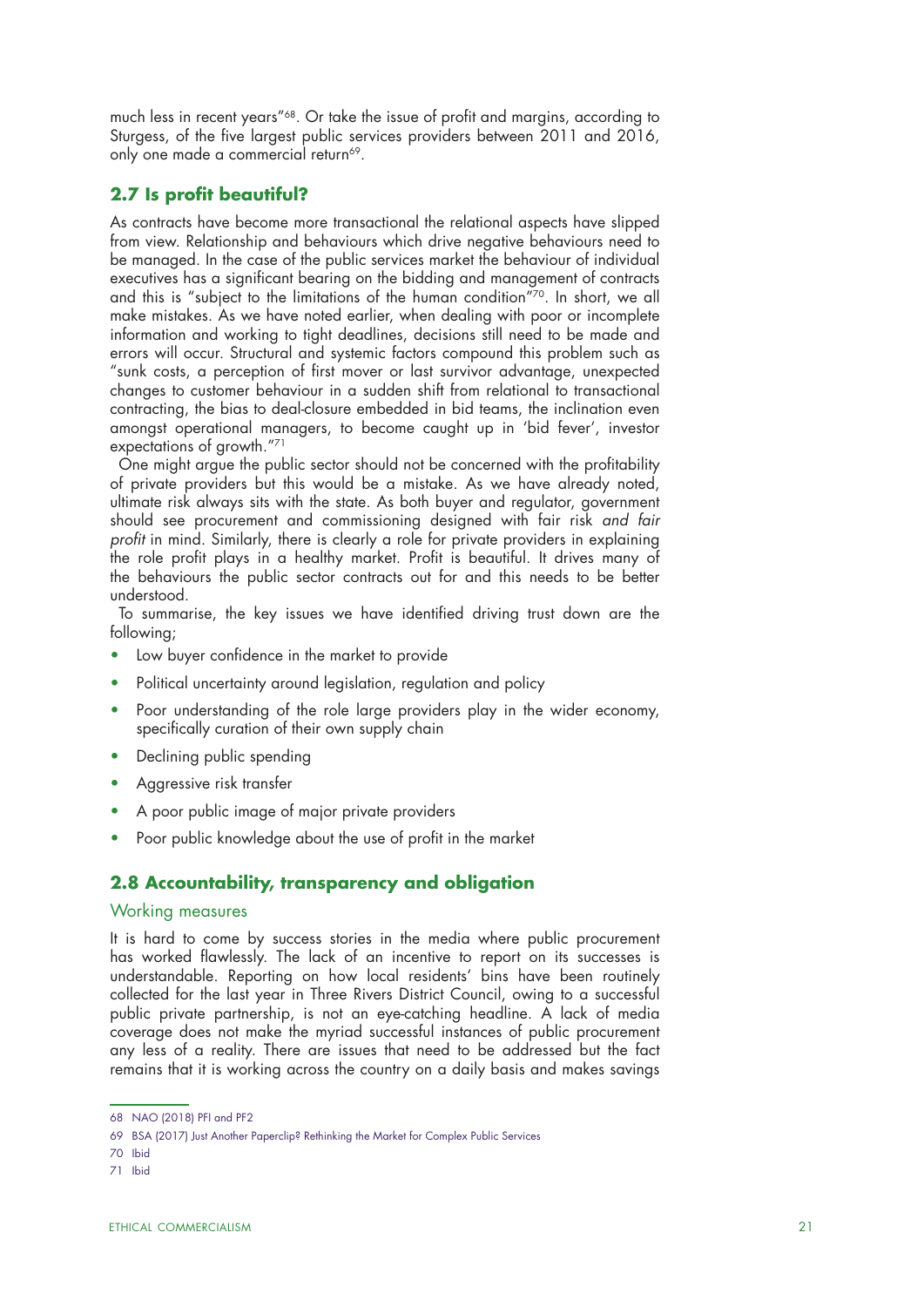of 11%72 on average. In chapter three we present two different areas of local public service outsourcing and the different options available to gauge their costeffectiveness.

# Failing measures

Carillion's fall has once again brought up the growing public discontent with the functionality of government outsourcing and where to draw the line. Beyond this recent failure there are plenty of examples, such as G4S' security failure at the 2012 Olympics<sup>73</sup> and the abandoned NHS IT upgrade<sup>74</sup> exposing flaws in the current procurement procedure. While it is also widely accepted that public outsourcing and contracting will not be going away anytime soon, there is a crisis of confidence emerging once again in the sector. Within the procurement procedure, there does not seem to be a high level of accountability or transparency, which leads to high levels of mistrust as discussed above. Another aspect that plays into recent failings in the outsourcing sector starts from the phase of writing the contract itself. As the NAO's Joshua Reddaway has noted, there does not appear to be a defined standard for what 'good' is<sup>75</sup>. Rather than both parties entering the contract taking their relationship as flexible and relational, what actually tends to happen is that structures and expectations are set in rigid terms from the beginning, which arguably sets the whole arrangement up for sadness and disappointment from the outset. Speaking of conditions that correlate with poor outsourcing results, Ed Welsh<sup>76</sup> discusses how service requirements in a contract can become complex to the point of being hard to explain in clear language. These requirements are then put forth in the contract, resulting in divergence of thought and understanding on what exactly is required and needed of each party.

# Creating the space for obligation

As one advisory panel member told us for this research, "contracts often act as a barrier rather than an incentive to joint working". A rigid contract of the type often deployed in local government service delivery – particularly in an area where real-time data collection could be difficult such as kerbside waste collection – can create barriers to common-sense, leading to an adversarial relationship developing.

Objectives for public service contracts should be agreed at the earliest possible stage, before they are codified in contractual obligation, and should give space for renegotiation. The Cabinet Office recently ran a consultation for strategic suppliers (holding contracts of over £100m with central government), acknowledging that a more collaborative approach is necessary. Too much rigidity can lead to companies "trying to make a project appear successful rather than…delivering a successful project".77

# New Approaches

It is important to note that there are new models emerging within public procurement that, if handled and publicised correctly, stand to improve the public view of outsourcing by delivering innovative services, ensuring high-quality employment growth and promoting ecological sustainability. These approaches are expanded and elaborated upon in chapter four.

<sup>72</sup> Gareth Williams speaking at IFG event.

<sup>73</sup> The Guardian (2012) [London 2012 Olympics: G4S failures prompt further military deployment](https://www.theguardian.com/uk/2012/jul/24/london-2012-olympics-g4s-military)

<sup>74</sup> The Guardian (2013) [Abandoned NHS IT system has cost £10bn so far](https://www.theguardian.com/society/2013/sep/18/nhs-records-system-10bn)

<sup>75</sup> Joshua Reddaway speaking at IFG event

<sup>76</sup> Ed Welsh speaking at IFG event.

<sup>77</sup> Cabinet Office (2018) – Strategic Suppliers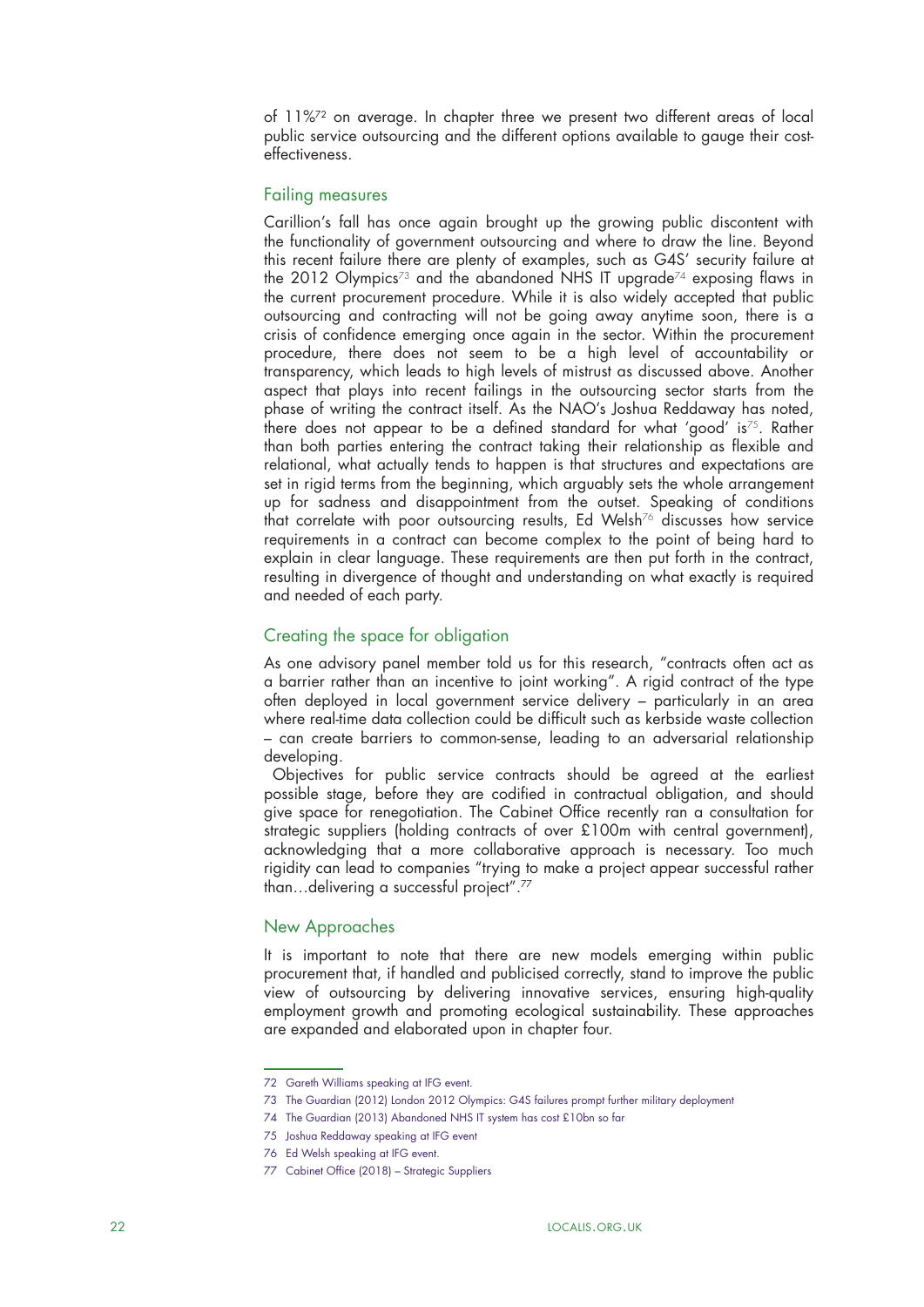#### *Procuring for innovation*

What is now clear is that there needs to be a radical restructuring regarding our approach to public procurement and government outsourcing. An area that can serve as a new approach is Public Procurement for Innovation. This has been defined by OECD as:

*'Any kind of public procurement practice (pre-commercial or commercial) that is*  intended to stimulate innovation through research and development and the market *uptake of innovation products and services'<sup>78</sup>*

There are two different possible impacts that can come out of innovation-led procurement. Firstly, the constant demand for improving services and good by the public authorities can lead to a renewal in innovation by private firms bidding on these contracts. Secondly, once these products and services are delivered they are expected to improve the productivity and proficiency of public services<sup>79</sup>. In the UK context, the main vehicle for procurement of innovation is the Small Business Research Initiative (SBRI). The programme is run by Innovate UK and provides the chance for companies to engage with the public sector in developing responses to policy and operational challenges<sup>80</sup>.

#### *Procuring for high-quality growth*

An emphasis on job quality within public contracts is needed to ensure the long-term viability of outsourcing for those whose life depends on working these contracts. There appears to be a developing 'normative consensus', at the EU level at least, in regard to the public authorities' obligation to ensure good work and fair working conditions<sup>81</sup>. The state still plays an important role in influencing the domain of job quality when they outsource certain aspects of their functionality. This can be at the level of the write up or maintaining of the contract. An example of this is ensuring a Local Living Wage in the tender.

#### *Procuring for ecological sustainability*

Green Public Procurement is another viable new approach to outsourcing. It has been defined as 'purchasing which reduces environmental impacts across product or service life cycles'<sup>82</sup>. Placed within the overall context of Public Procurement of Innovation, it is attempting to find new eco-friendly innovative answers to emerging societal and ecological challenges that reduces environmental impacts of products<sup>83</sup>.

<sup>78</sup> OECD (2017) Public Procurement for Innovation: Good Practice and Strategies

<sup>79</sup> Ville Valovirta (2015) Public Procurement for Innovation

<sup>80</sup> OECD (2017) Public Procurement for Innovation: Good Practice and Strategies

<sup>81</sup> Jaehrling (2014) ['The state as a 'socially responsible customer'? Public procurement between market-making and market](http://journals.sagepub.com/doi/abs/10.1177/0959680114535316)[embedding'](http://journals.sagepub.com/doi/abs/10.1177/0959680114535316) 

<sup>82</sup> Rainville (2017) ['Standards in green public procurement – A framework to enhance innovation'](https://www.sciencedirect.com/science/article/pii/S0959652616316997?via%3Dihub) 

<sup>83</sup> Ibid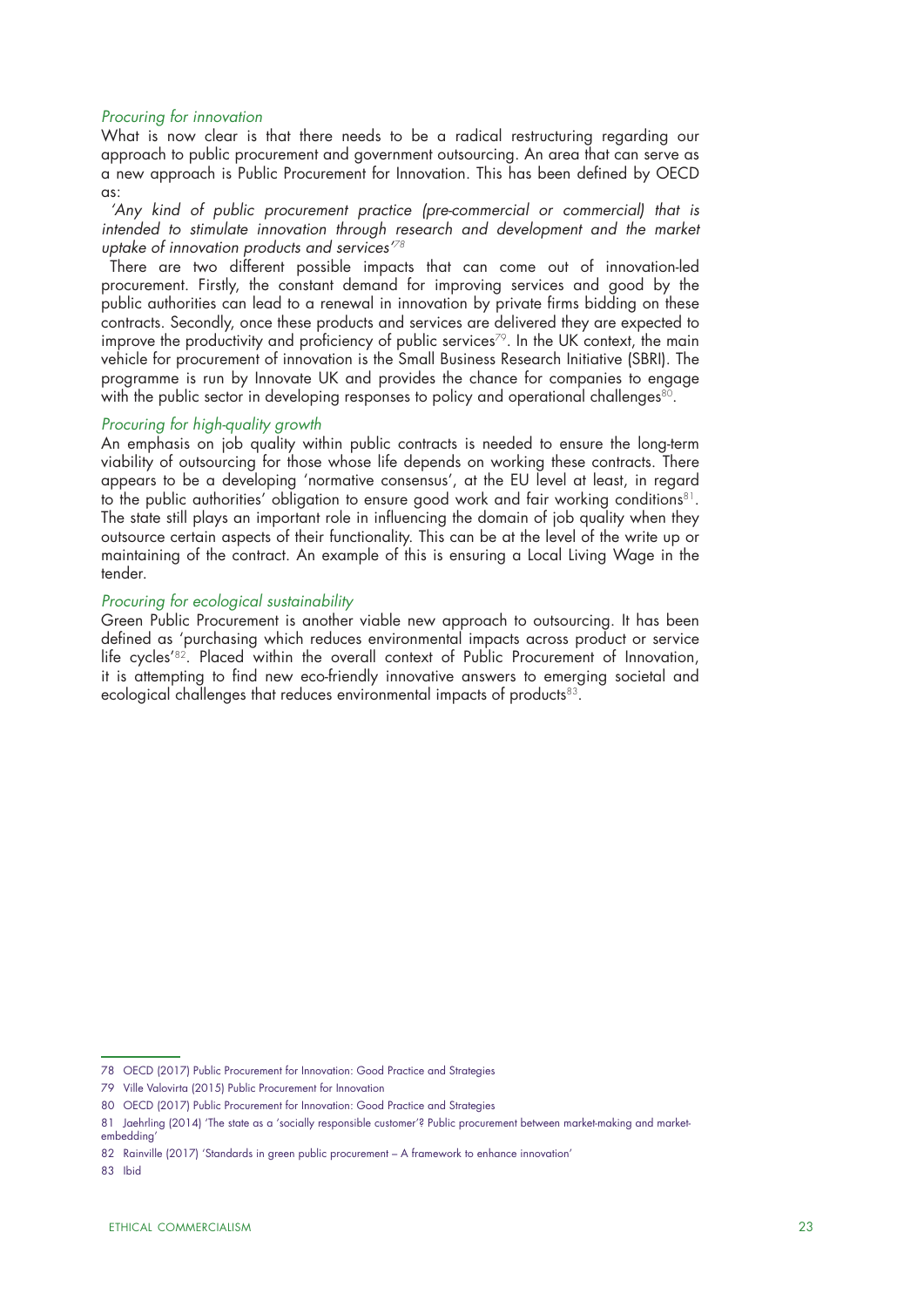# Chapter 3 – Model behaviour

Before moving onto recommendations to improve trust, it is worth providing some context on the procurement decisions faced by local government. Outlining the different models available and stressing the often negligible difference in cost between in-house and outsourced helps to dispel assumptions on why local government does or does not outsource. As our brief analysis shows, there is little difference in the price between outsourced and in-house services, as local authorities will normally choose whichever is most pragmatic and cost-effective, rather than make a decision based on the ideologically desirability of the one or the other, regardless of cost or efficacy.

The clearest outcome of our survey of a sample of two types of local government contracts, however, was the hugely disjointed and asymmetrical adoption of the local government transparency code. Local government contract data is hard to understand and spread across a range of formats and platforms. For the 'armchair auditor', the accessibility challenge this presents may well be insurmountable. Given the public's clear scepticism regarding outsourcing of public services, this is not a politically desirable state of affairs. This chapter presents our analysis of the contracts and criticisms of the transparency.

# **3.1 Focusing on two public service markets**

In trying to gauge the effectiveness of public service markets, we have conducted a data review of two important local services: road maintenance and waste collection. Waste collection is handled at district/unitary authority level; road maintenance at county/unitary. We took a sample of 98 waste collecting authorities and 65 road maintenance authorities, looking at whether or not their services are outsourced and to what degree.

Both of these areas see significant outsourcing: road maintenance is mainly outsourced while waste collection is majority in-house by a very slim margin. As the graphs below illustrate, there is more variety in the models for road maintenance contracting than waste collection.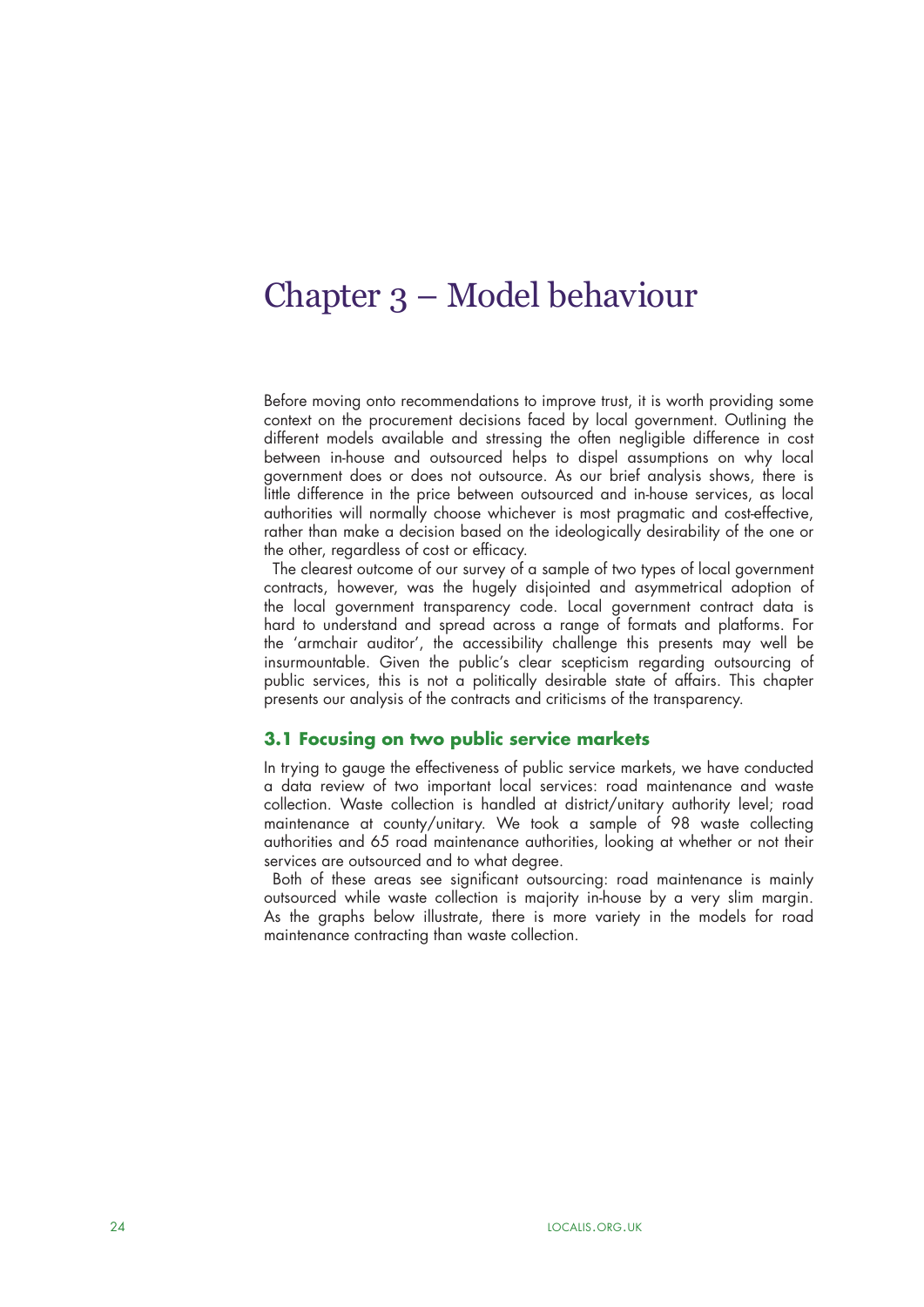

Source: Localis analysis of public contracts data

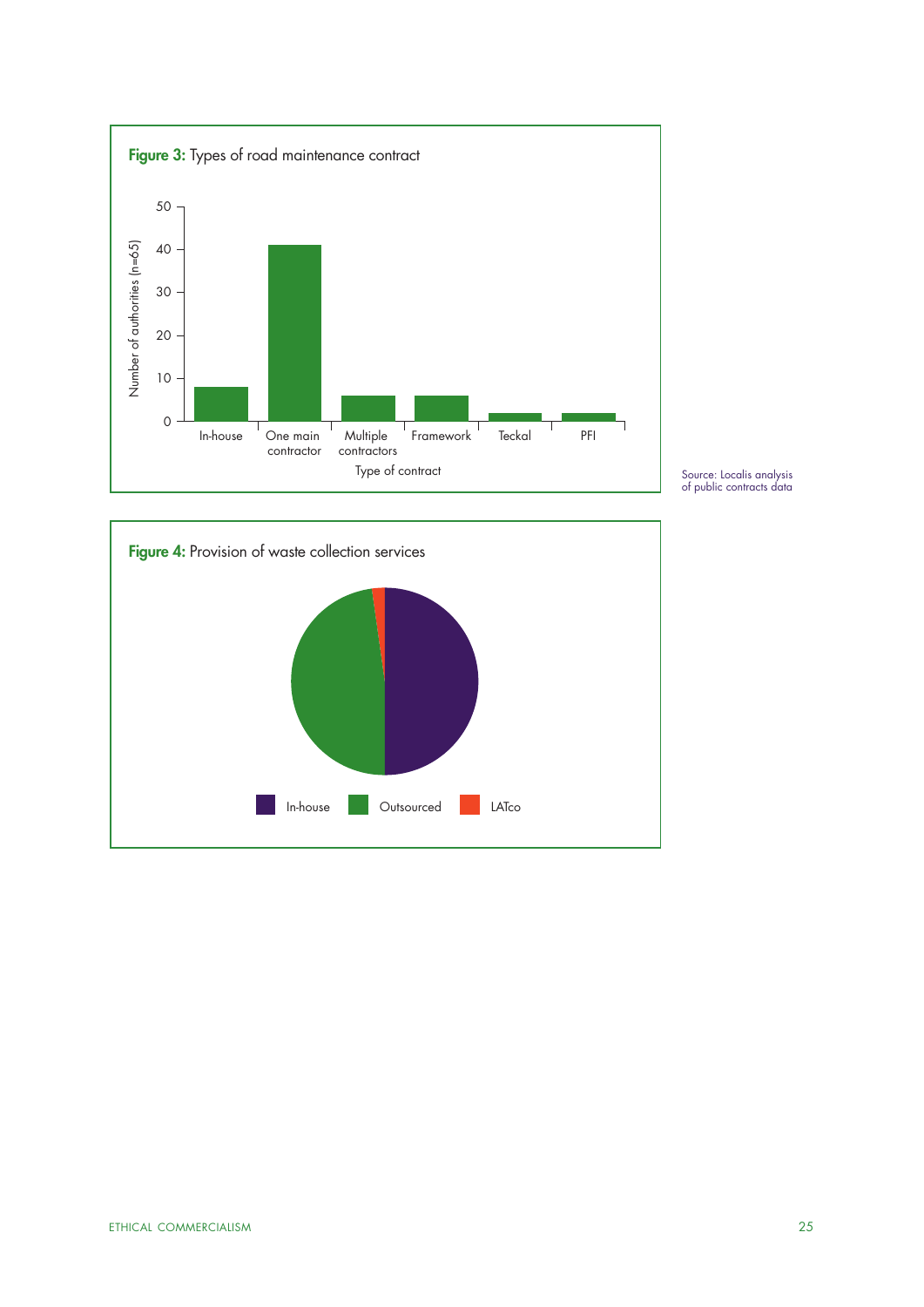Beyond the "in-house/outsourced" distinction, there are a number of different ways to go about procuring public services, the box below details these pathways for the case of highways:

# **3.1.1 Models of Procurement (Source: Highway Maintenance Efficiency Programme)**

#### In-House

The traditional model, which for road maintenance and waste collection amounts to the local authority owning its vehicles and directly employing the staff who man them. An authority may also opt for an 'In-house + top-up' model, where a contract with a private provider is used to plug gaps in the service, for example in staffing of certain aspects of delivery.

# Framework

The framework model of procurement is based around 'mini competitions', where one or more local authorities set a framework for a works programme and contracts out to multiple suppliers based on the guidelines and requirements laid out. Perhaps because laying out a framework and running the mini-competitions requires a significant degree of planning and enough market competition to warrant it, this seems to be most popular in very large authorities (like Cumbria) or among metropolitan boroughs (some Greater Manchester authorities, for example).

# Multiple Providers

An outsourcing model based around multiple providers involves the local authority making cost-effectiveness decisions on a service-by-service basis (i.e. street lighting) and contracting it out to a private provider where appropriate. This model will leave the authority with more tactile control but is also more labour-intensive and potentially expensive.

# Single/One Main Provider

The single provider model is one where all or the majority of a service area is transferred to a private provider to manage. The local authority will, as a client, retain performance management responsibilities and some of the contract management. This type of contract is exemplified in the kind of arrangements companies like Balfour Beatty, Ringway and Amey have with local authorities.

# Private Finance

For privately funded arrangements, long-tenure contracts transfer asset and service responsibility to a private provider in return for capital injection. Although the 'PFI1' deals are no longer an option for local authorities, there are some with PFI deals still in operation, for example the Island Roads PFI in the Isle of Wight.

# Teckal/LATco (Local Authority owned companies)

The so-called Teckal Exemptions allow local authorities (often as a joint venture) to establish a public sector company to provide the services in its stead. These companies can then undertake work as part of public service delivery, although this must make up the vast majority of the company's operations and the local authority or local authorities must retain 100% ownership. The waste collection company Ubico was founded by Cheltenham and Cotswold districts councils and now provides services to several other local authorities in the wider area.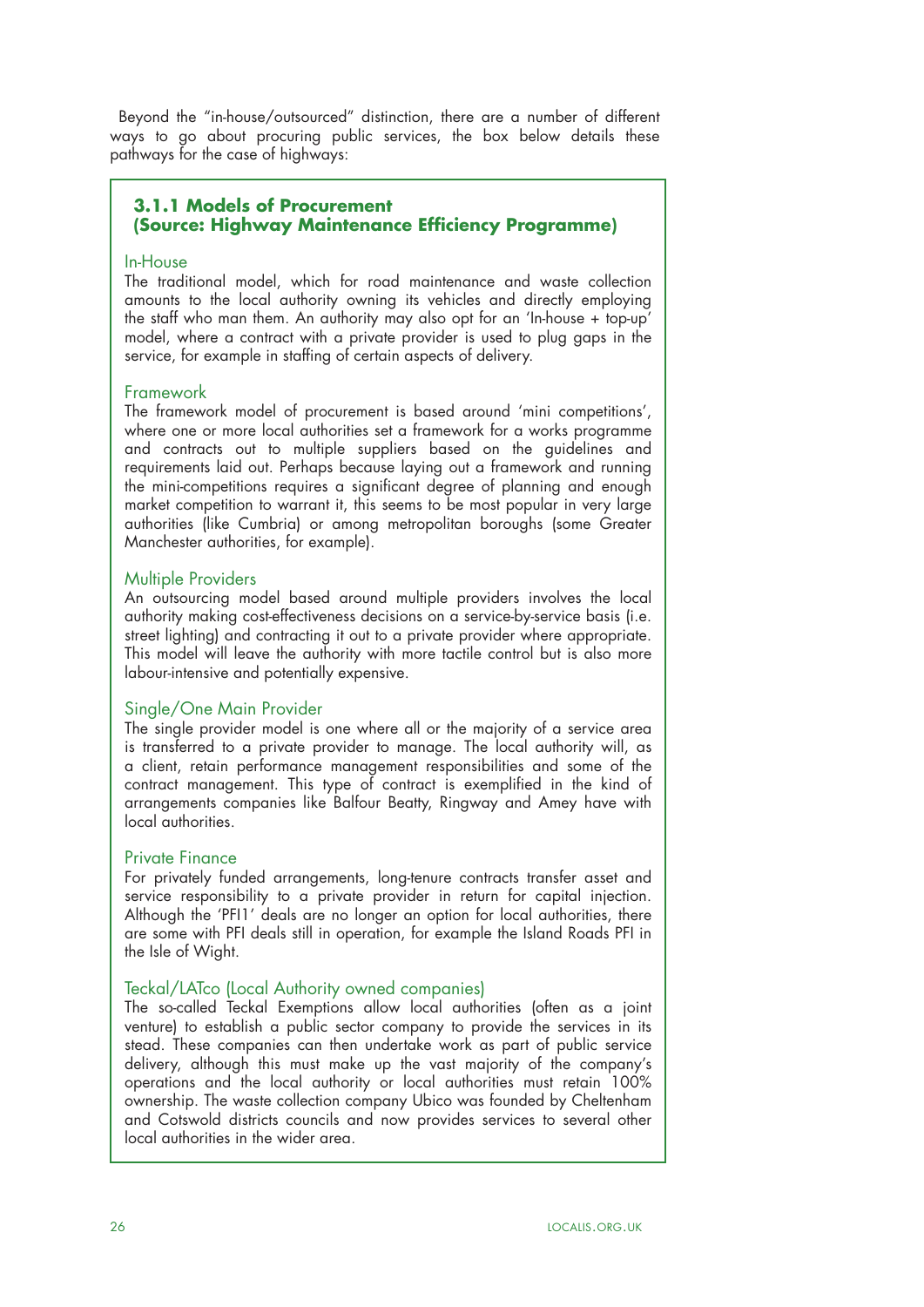

The infographic below displays the differing risk profile of these models:

Source: HMEP

# **3.1.2 Types of Contracting (Source: Tony M Porter – Trends in the Procurement Model for Highways Maintenance)**

#### Input Driven Contracts

Input driven contracts are those which focus specifically on the "what". What a contractor is to do in the form of a Works Instruction and a specified payment plan, normally on a per-hour basis. These contracts are inherently low-risk for the contractor due to their specificity, the majority of the risk remains with the authority commissioning the work.

# Output Driven Contracts

Output driven contracts specify the desired outcomes and focus on the criteria for intervention and performance standards. Most outsourcing contracts in the UK for areas like waste collection and road maintenance are of this kind. More risk is moved onto the contractor with this type of contract, due to the inclusion of standards and criteria for operation.

# Outcome Driven Contracts

Uncommon in the UK but increasingly used internationally are outcome driven contracts, where the authority specifies outcomes like 'levels of service' and 'key success factors'. Some of the more ambitious PFI deals could be construed as outcome-driven contracts, for example PFI Hospitals where the private actor built and operated the hospital.

# Single contractors are the most popular form of outsourcing

For both areas of service provision, a single contractor is the preferred outsourcing method, with the markets each showing concentration in major providers - but not total market dominance by any one company.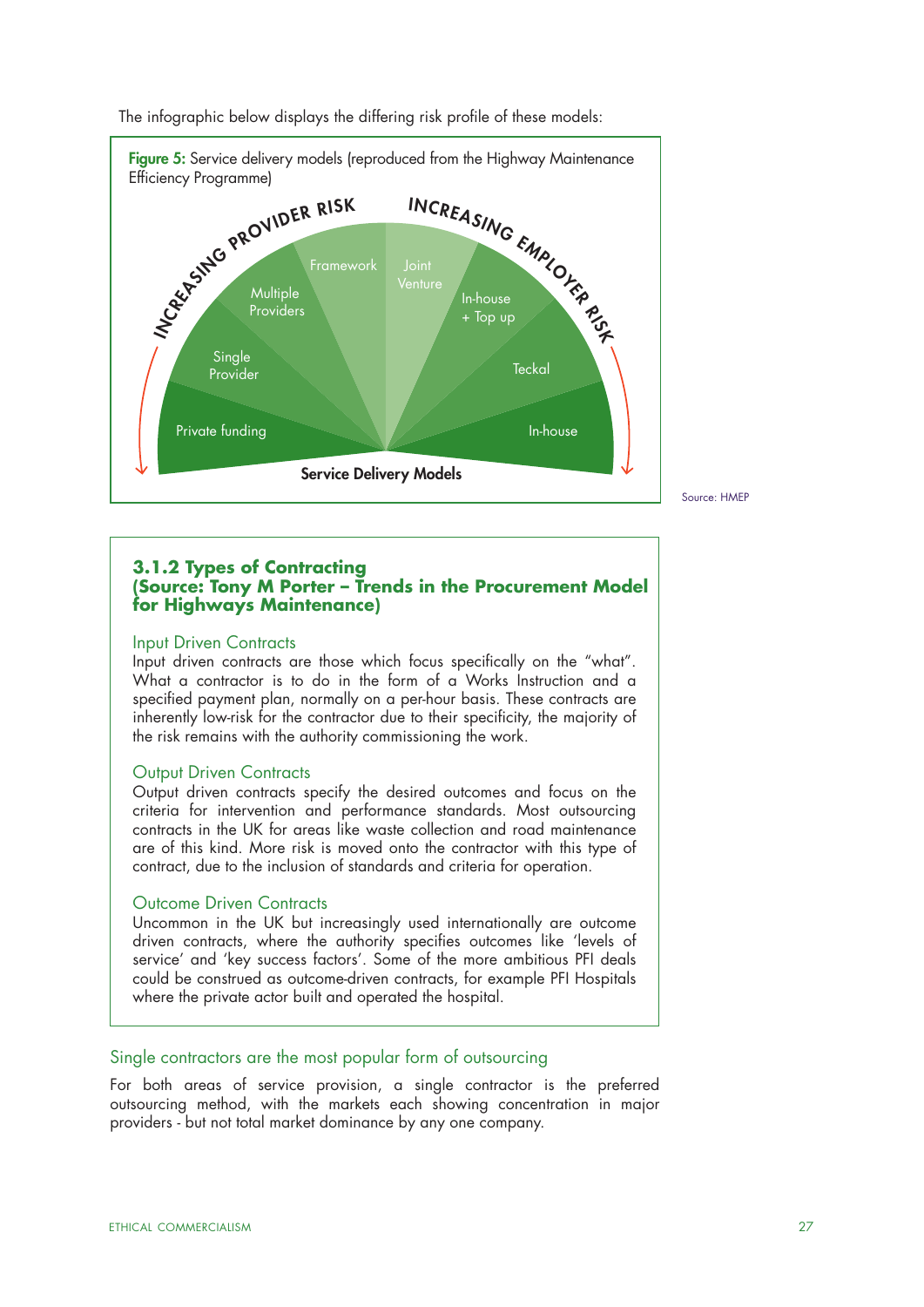# **3.2 Measuring the cost effectiveness of different models**

The two boxplots below demonstrate the similarity across most of the models of outsourcing described. The notable exception being PFI, which has fallen from popularity since the early 2000s and is not considered a viable option by most councils today.

The boxplots show the median per-head expenditure on road maintenance and waste contracts with the bold line in the centre, with the top and bottom of the boxes showing the 25 and 75 percentiles. The 'whiskers' on either side of the box represent the ten and ninety percent points. The bulk of all 65 road maintenance contracts examined fall between £20-£40 per head of population, regardless of model. The story is similar for waste contracts, with little discernible difference for the bulk of in-house or outsourced services.



Source: MHCLG Revenue Accounts, public contracts data and ONS population estimates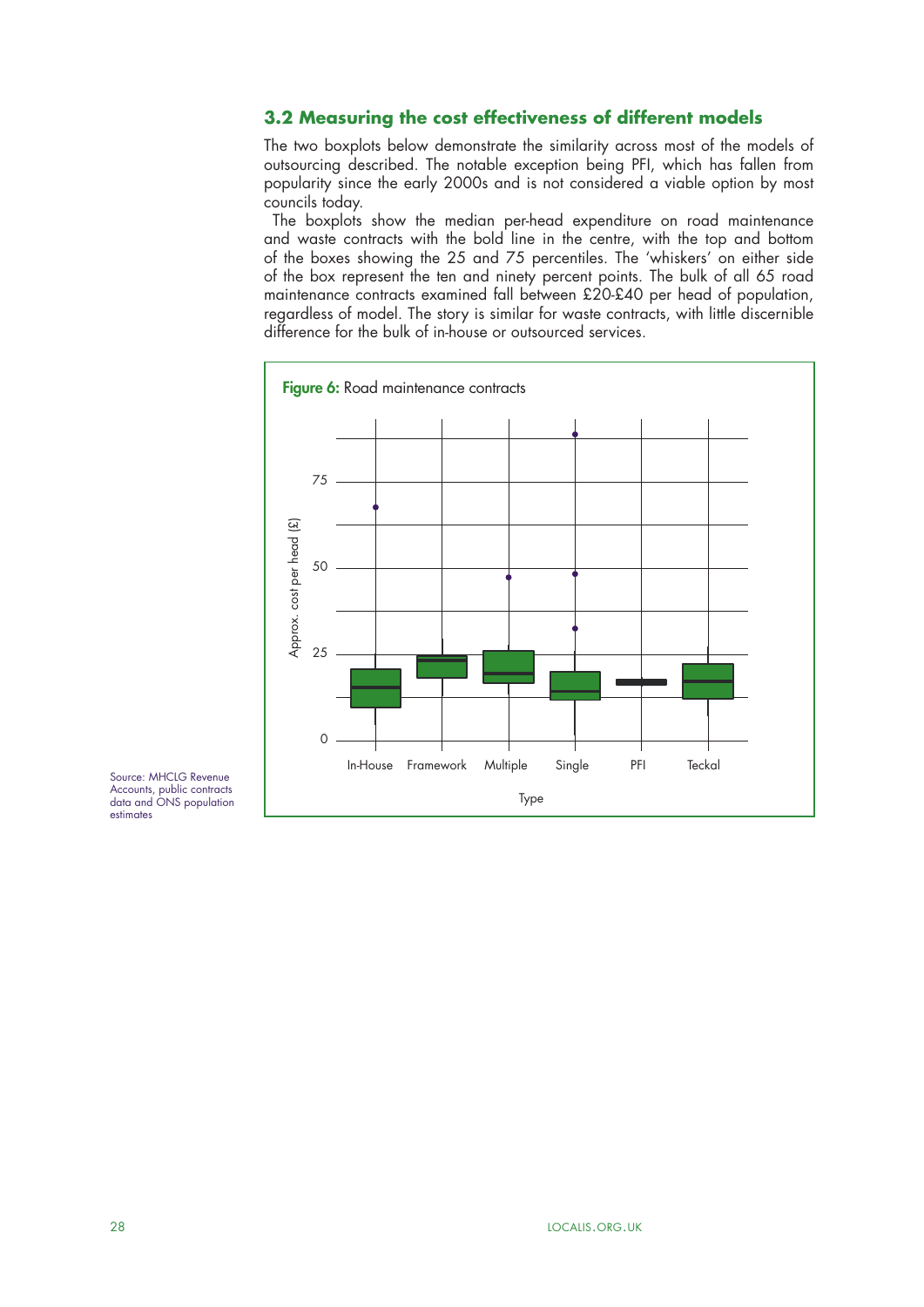

Source: MHCLG Revenue Accounts, public contracts data and ONS population estimates

Although there seem to be fewer outliers for in-house road maintenance, this may well be down to the smaller number of in-house providers, as for waste collection, there is slightly greater variation for in-house provider costs than for outsourcing.

# **3.3 No silver bullet**

Our data review provides some interesting insights into the composition of public service markets, but it does not provide an easy answer for those looking to prove or disprove the efficacy of outsourcing. Clearly, there is more to the media and public interest in outsourcing than can be explained by price alone. Any attempt to survey the market must therefore audit perceptions as well as contractual data.

| <b>Model</b>       | <b>Type/Risk Profile</b>                                              | <b>Example</b>                                                              |
|--------------------|-----------------------------------------------------------------------|-----------------------------------------------------------------------------|
| In-house           | Input (if using top-up)                                               | East Riding of Yorkshire (Road<br>Maintenance)<br>Newham (Waste Collection) |
| Framework          | Input or Output (depending<br>on framework and service<br>contracted) | Sunderland (Road<br>Maintenance)                                            |
| Multiple           | Output – although more<br>risk on authority than single<br>provider   | North Lincolnshire (Road<br>Maintenance)                                    |
| Single/One<br>Main | Output                                                                | Wiltshire (Road Maintenance)<br>Mid Suffolk (Waste Collection)              |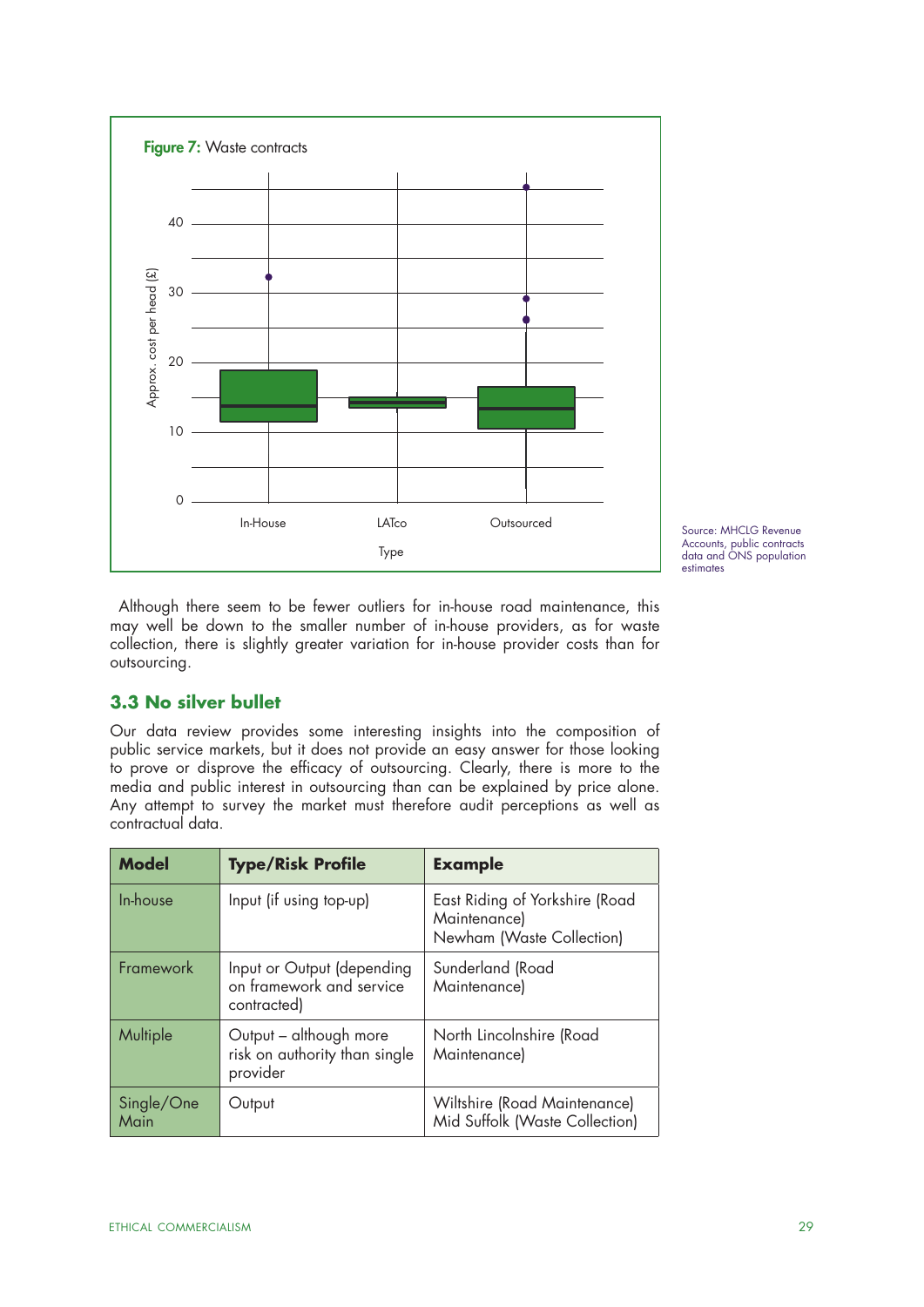| Private<br>Finance | Output/Outcome<br>(depending on the service<br>provided and terms), risk<br>overwhelmingly on the<br>provider side with these<br>deals as they may be<br>locked in. | Portsmouth - Colas PFI (Road<br>Maintenance)                                                  |
|--------------------|---------------------------------------------------------------------------------------------------------------------------------------------------------------------|-----------------------------------------------------------------------------------------------|
| Teckal             | Output (although arms-<br>length, the risk is still<br>greater for the authority<br>than with an independent<br>private company)                                    | Via Nottinghamshire (Road<br>Maintenance)<br>Liverpool Waste Management<br>(Waste Collection) |

# **3.4 Transparency in local government contracts**

Local government is under-resourced and under increasing financial strain. Time and energy of capable officers are in short supply, as are the officers themselves. This caveat must be stressed before making any point which hinges on them doing more. Nevertheless, the fact remains that the state of transparency regarding local government contracts is poor and must be improved if trust is to be restored. Widespread coverage of outsourcing failures damages trust, which in turn causes scepticism about outsourcing in general – this amounts to a cycle of outsourcing being viewed with increasing suspicion and failures picked up with ever-more voraciousness.84 An individual sceptical of outsourcing, one who views it as a process shrouded in shade and unaccountability, is highly unlikely to have their belief disproved by an attempt to investigate the current arrangement.

The local government transparency code of 2015 ostensibly ensured that the contracts register for all local authorities be publicly available - and this has been adhered to. Nevertheless, these registers are provided on a range of different portals – some for a single authority, some for multiple – each with differing syntax and structure. We question the legibility of these systems for ordinary people who may wish to know what their council is spending, who they are spending it with, and how this compares to neighbouring areas. In the next chapter, we make the argument for why this issue – which may be seen by some as trivial – is crucial to injecting some much-needed trust into the contracting-out process.

# Sharing performance data

Beyond knowing the details of who holds contracts, it is also important for public trust that people know how *well* the service is being delivered. Key Performance Indicators (KPIs) are often far too numerous in public contracts, but with a streamlined approach which identifies one or two main metrics as crucial, a public portal for comparative analysis would be relatively simple to produce and use. Continuing with the waste collection example, while it is difficult to accurately know exactly when each kerbside collection is made without adding another layer of bureaucracy to the process, a simple time quota for when collection is expected by for a whole ward could be logged by refuse teams without too much time spent. Shared with the public, this data could let people know how their council is doing but also how their experience lines up with other parts of their local authority and the wide region and beyond. Simple, broad metrics are increasingly hard to find in local government, but they are easy for workers to log and people to digest, and their publication can aid in the restoration of trust in the system.

<sup>84</sup> Van de Walle et al (2003) ['Public Service Performance and Trust in Government: The Problem of Causality'](https://www.tandfonline.com/doi/full/10.1081/PAD-120019352?needAccess=true)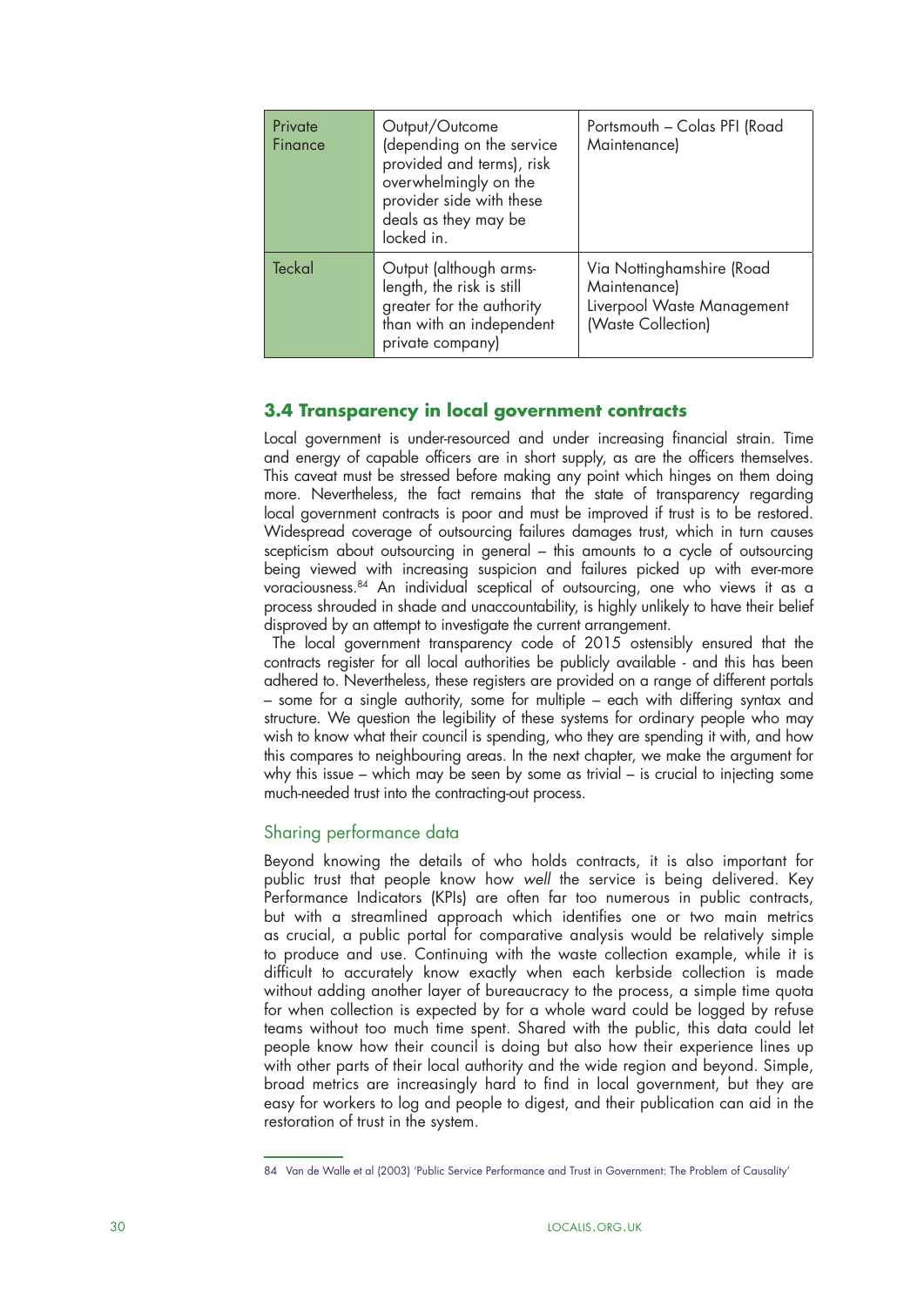# Chapter  $4$  – Changing the culture of suspicion

# **4.1 Bringing trust to the fore**

What has become abundantly clear is that things are not working out the way they should, and change is required to regain trust in the market and to better serve the British public. Yet, how is this to be done? As we have argued, policies with new approaches to the way in which public procurement is facilitated need to focus on trust. Trust between government and the private sector, public trust in government and the process of procurement. Additionally, the government needs to be honest with the public about what, when, why and how they use procurement in delivering public services. New approaches that focus on 'better contracts', in and of themselves, cannot be the answer to the problems that the sector is facing now.

The problem won't be solved by contracts. It will be solved by the behaviour of the stakeholders and mutual trust, by increasing visibility of what they are doing and agreeing on new strategies that they can work towards together. Very important within this is a need for the public to regain its sense of faith in the market, to see that it is working for their benefit. An over emphasis on contractual terms and their consequences are not to the benefit of the public consumer. People want to see things, in practice, working for them in their day-to-day lives. The idea that there is a need for a shift away from a focus on rigid contractual terms in PPP is something that is also gaining traction in academia as well<sup>85</sup>. A 2016 study undertaken at the Erasmus University Rotterdam on the impact of contract characteristics in PPP showed that contrary to previous and widespread thought, there is no substantive correlation between differing characteristics in the contract and improvement in performance or increased innovation. In fact, a bigger indicator of better performance the authors highlighted was trust between the partners in procurement procedures.

We need to remember to keep the public in mind not only when thinking of performance, but also thinking of appearance and perception. Both sides can do this by rebuilding a solid foundation of trust and working on new strategies and approaches to better deliver public services in a way that will be in line with the needs and concerns of the public and will be more visible to them in their day-today lives. This chapter aims to consider some of these approaches.

# **4.2 Improving transparency and clarity**

What companies are my local council dealing with? Who collects my bins, and how much are they paid for it? When I call the council to report a pothole, who is my message passed on to? How does all this compare to the borough

<sup>85</sup> Hans Klijn et al (2016) ['The impact of contract characteristics on the performance of public–private partnerships](https://www.tandfonline.com/doi/pdf/10.1080/09540962.2016.1206756?needAccess=true)  [\(PPPs\)'](https://www.tandfonline.com/doi/pdf/10.1080/09540962.2016.1206756?needAccess=true)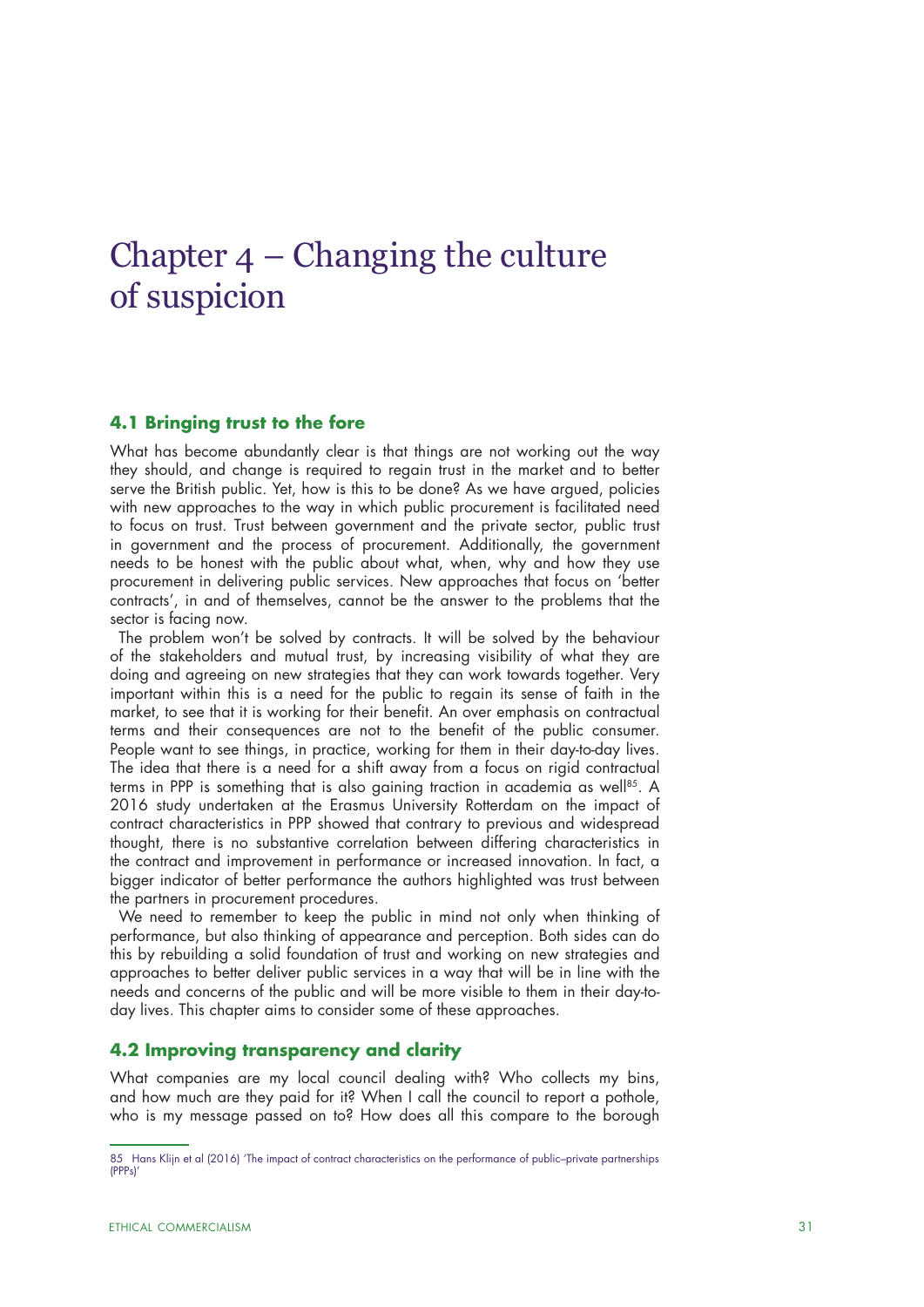next-door? These are not unreasonable questions. Yet, for the citizen seeking to answer them, there is no single place to go. Councils are obliged to publish waste contract details somewhere on their website, although there is no need to inform people of the lack of such a page if waste is handled in-house. Contract registers are provided, but there is a shocking lack of uniformity to the way the data is presented. Often a contracts register will be a spreadsheet featuring each individually-procured service and data spread over multiple columns, with little to no contextualising information.

It should not be this hard to ascertain whether Veolia or Biffa are collecting your wheelie bin. It should not be hard to see a list of the names, logos and websites of the principle suppliers for your local council. The fact that it is difficult is a huge advantage to political arguments for the total end of outsourcing, as it can be presented as being proof of these arrangements taking place in the shade. In reality, the lack of uniformity and poor presentation is more than likely down to a lack of coordination attached to the central edict that is the local government transparency code, and a lack of resources in local government itself. Nevertheless, if we are to be serious about rebuilding trust, the current state of affairs around clarity and transparency must change. Through services like Nomis UK, the ONS data explorer and Public Health England's 'Fingerprints' tool, citizens can now access clearly presented information on a range of public data. The same is needed for the outsourcing market, it must be brought into the light if it is to be trusted.

# **4.3 Improving public perception through new approaches**

Along with increasing the visibility of outsourcing, trust can also be elevated by improving the impact of public sector contracting-out. A number of new approaches are being developed here and abroad to do this. A strategic rather than specifically contractual focus on these approaches, well-publicised, can help lift the perception of commercialism in government. This section explains the three approaches outlined in section 2.7 as guiding principles for a procurement strategy which can lead to a local procurement process capable of improving places in ways beyond the scope of the contracted service itself.

# 4.3.1 Social Value Procurement

Social Value Procurement (SVP) is a concept that in many ways underpins all the new approaches discussed in this chapter. This type of procurement aims at encouraging commissioning bodies to factor in considerations pertaining to the environment, societal benefits, and economic benefits such as job quality. Moreover, the reason why SVP is all-encompassing is owing to the fact that in order to achieve these benefits there need to be high levels of innovation and eco-friendly strategic frameworks in place. In the UK, the focus on SVP and wider societal considerations in procurement procedure was legislated on in 2012 under the Social Value Act. It 'requires commissioners to consider economic, social, or environmental benefits when buying services above the OJEU threshold', and 'can be seen as a tool to promote the wider uptake of a particular approach to commissioning for best value, namely social value … the Act can be a tool to save money in the context of severe public procurement cost saving pressures<sup>'86</sup>.

<sup>86</sup> Cabinet Office (2015) [Social Value Act Review](https://assets.publishing.service.gov.uk/government/uploads/system/uploads/attachment_data/file/403748/Social_Value_Act_review_report_150212.pdf)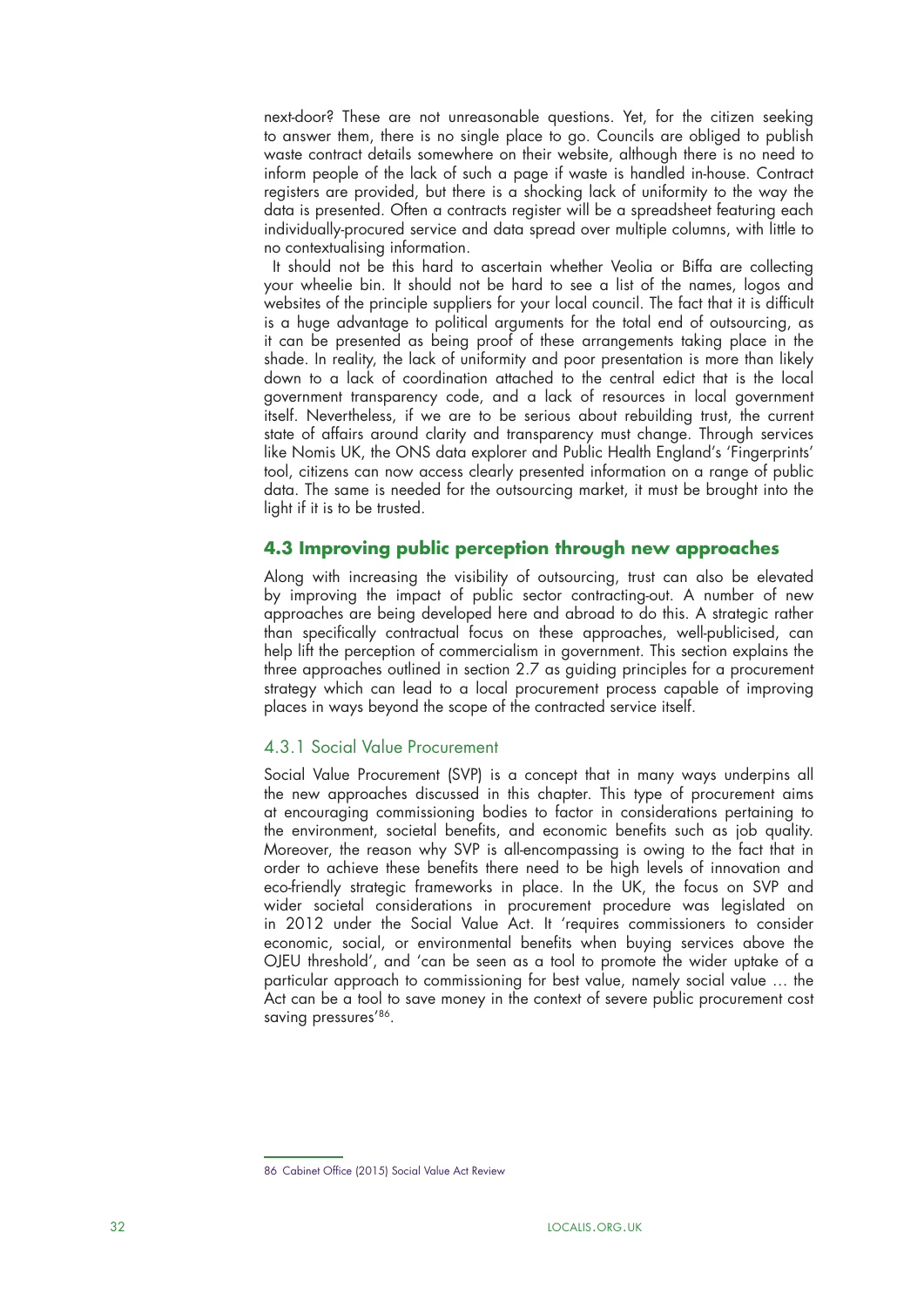#### Social Value in East Sussex

One, perhaps less obvious, approach to social value is the commissioning of services related to public health. In East Sussex, a significant sum has been spent in the community through grants.

Developing a school health improvement plan has received widespread engagement from schools, with over 183 primary and secondary schools putting forward their own initiative ideas and participating to change their health approach. Embedding whole school health improvement activities include:

- School food menu redesign
- Participating in food activities and cooking
- Daily interventions in physical activity such as the Daily Mile
- Promoting active play and playground development
- Investing in staff to deliver high quality health and wellbeing
- Engagement with parents and the wider community

A first round of grants were conditional on ensuring the pupil's voice were heard in school plans, and as a result of priorities identified by children a second round has been introduced. The second round of funding prioritised mental health and wellbeing, with an extra £196,000 aligned to support whole school plans. Nurseries have also been engaged in making a change with over 90% of nurseries in Eastbourne, Hailsham and Seaford CCG and Hastings & Rother CCG signed up to the nursery transformation programme which provides an evidence informed framework to enhance dietary and physical activities.

Identifying the economic impact of primary and secondary prevention interventions have been taken from a variety of models and tools such as the PHE cardiovascular disease prevention tool. Other measurements have considered the impact outside of health and care for instance local productivity and benefits to the local economy. East Sussex is continuing to build on the success of the 2016/17 transformation programme by embedding approaches as part of everyday activity, including the second round of school grants and the development of a health improvement grants programme for community pharmacy.

Local authorities show higher awareness of the Act and willingness to take it on in their procurement procedures than central government, yet at the same time having awareness of it is quite separate to having a developed strategy incorporating it, which many do not<sup>87</sup>. The Act has provided a 'competitive advantage' for smaller organisations in terms of boosting social value to local areas. An example of this, taken from the Social Value Act Review, is that of Station Taxis. The firm, who have been contracted by Sunderland Council, help safeguard University of Sunderland students by allowing them to use their student cards to take a taxi back to accommodation even if they do not have money to ensure their wellbeing. In addition to this, they provide a number of apprenticeships, and facilitate maths and English courses for a number of their drivers amongst a number of other things<sup>88</sup>. The Act is a necessary and important step in bringing the concept of social value into the wider context of public procurement.

<sup>87</sup> Ibid

<sup>88</sup> Ibid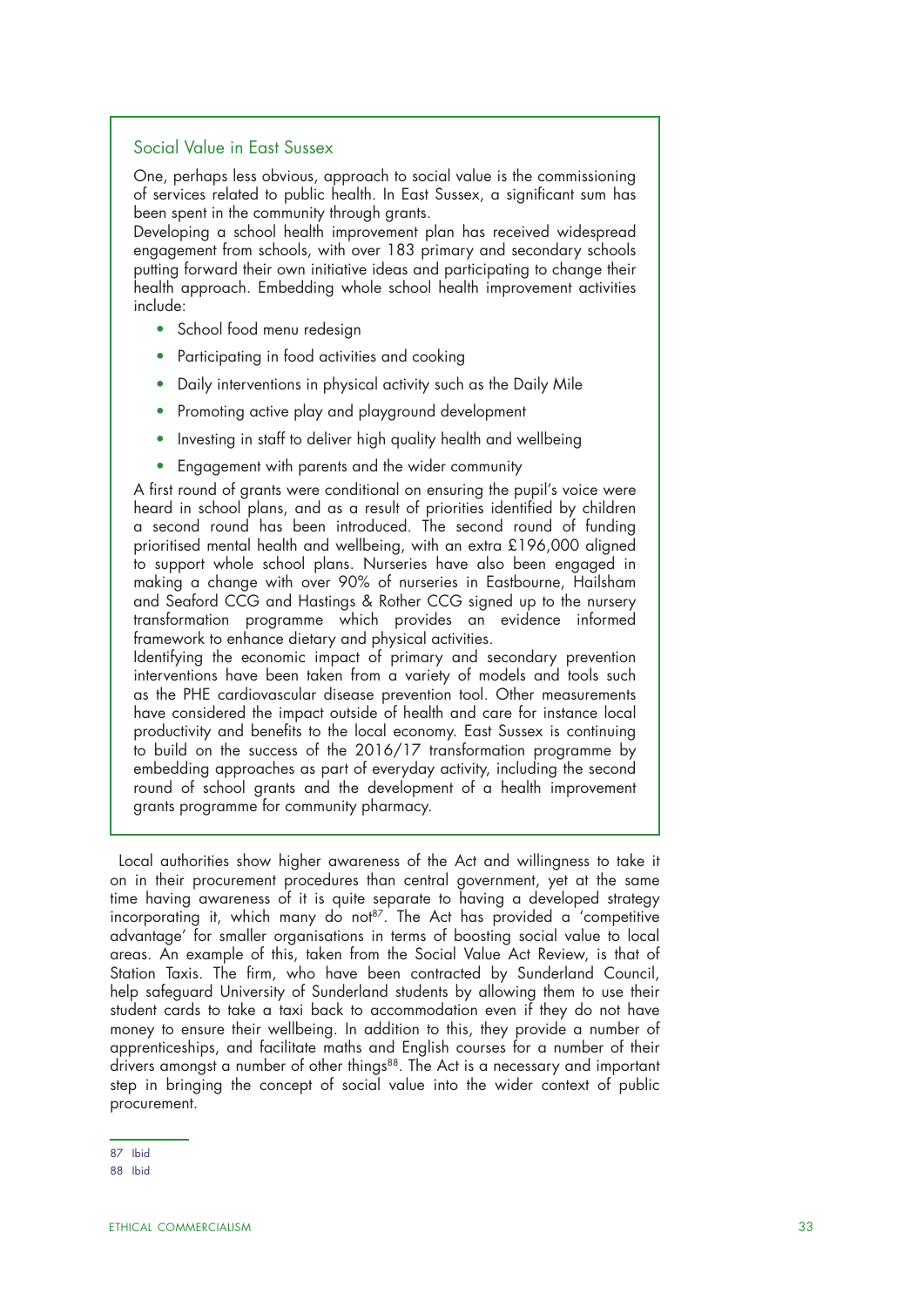In a more general sense, a manifestation of social value procurement is the ability to provide decent job quality, especially in terms of payment. If we accept the idea that a necessary condition for a flourishing society is workers having good quality wages, then it would make logical sense for public procurement guided under the principles of social value to strive for this condition. Karen Jaehrling argues that for public procurement to work in such a manner and be able to ensure good work wages and conditions, it would need to be seen as a 'market embedding tool'89. Specifically, this means creating space within the public procurement market for facilitating and providing conditions to meet these values that society is aspiring to. Viewed from this standpoint, public authorities hold major power in their ability to influence working conditions when it comes to outsourcing. This is especially true for setting the conditions that must be met when writing the contract in the tendering and bidding process.

The issue of adequate wages and job quality is something that has been discussed in our recent report, 'The Delivery of an Industrial Strategy', where we highlighted the need for local industrial strategies to address the geography of poor-quality employment by finding ways to provide better quality and greater quantity of jobs. For local authorities to redress this issue within the setting of public procurement, it is entirely conceivable for them to write strict pay clauses for potential employees within the contract being put out for tendering that the bidding private companies will have to commit to in order to win. Additionally, in order to ensure that workers are sharing in and enjoying the prosperity of their local area, local authorities should strive to fix Local Living Wages for their areas that can then be written into these contracts. Currently, while National Minimum Wage is law, the same cannot be said about the National Living Wage. Here, leaving the EU can provide an opportunity for changing this and enforcing it legally, as current EU Treaty guidelines to guarantee the right of freedom to provide services have in the past either restricted legislation or made doing so very difficult<sup>90</sup>.

<sup>89</sup> Jaehrling (2014) ['The State as a 'socially responsible customer'? Public procurement between market-making](http://journals.sagepub.com/doi/abs/10.1177/0959680114535316)  [and market-embedding'](http://journals.sagepub.com/doi/abs/10.1177/0959680114535316)

<sup>90</sup> Public Sector Blog (2015) ["Living wage" provisions in public procurement contracts](http://publicsectorblog.practicallaw.com/living-wage-provisions-in-public-procurement-contracts/)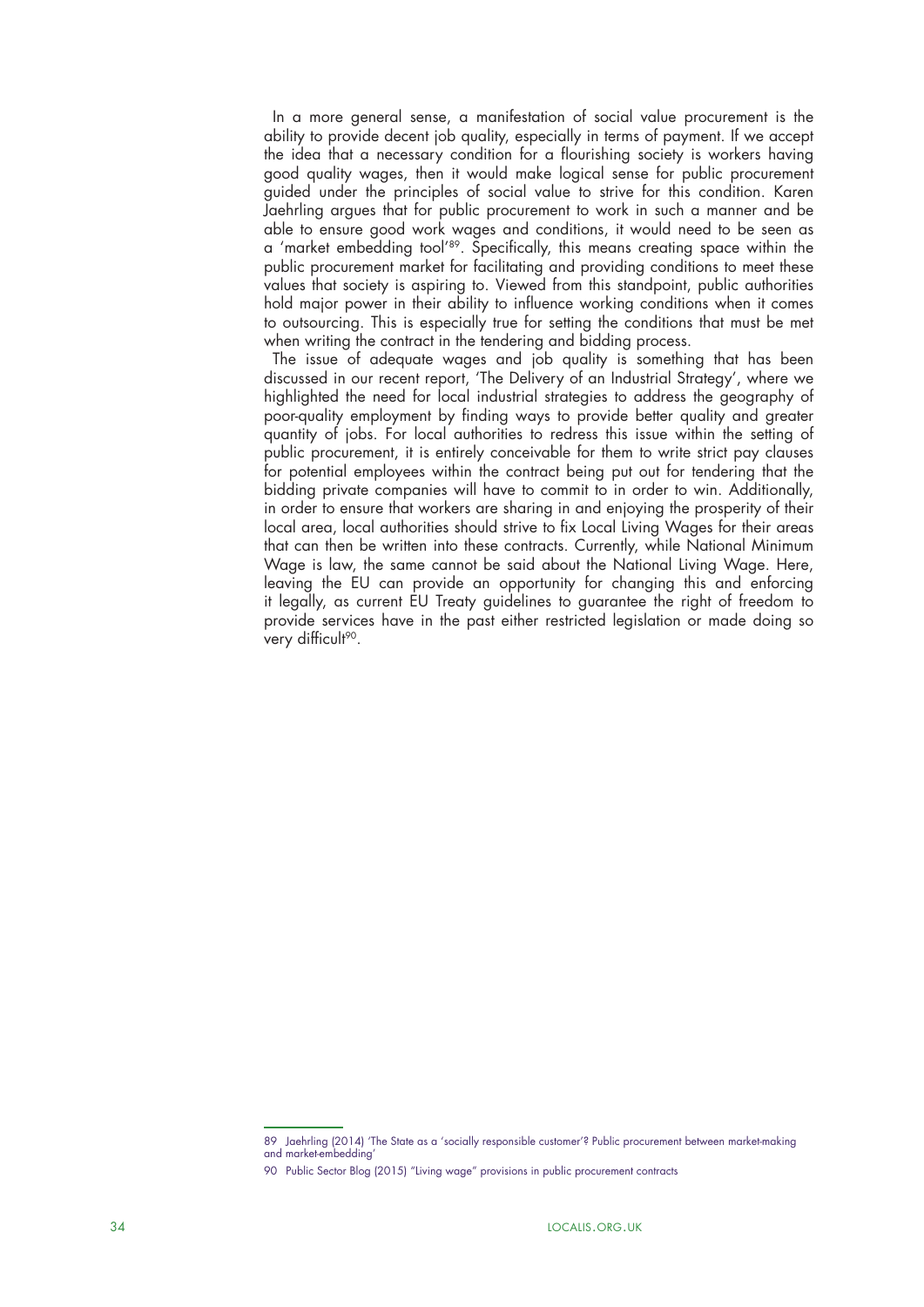

Source: Annual Survey of Hours and Earnings/Living Wage Foundation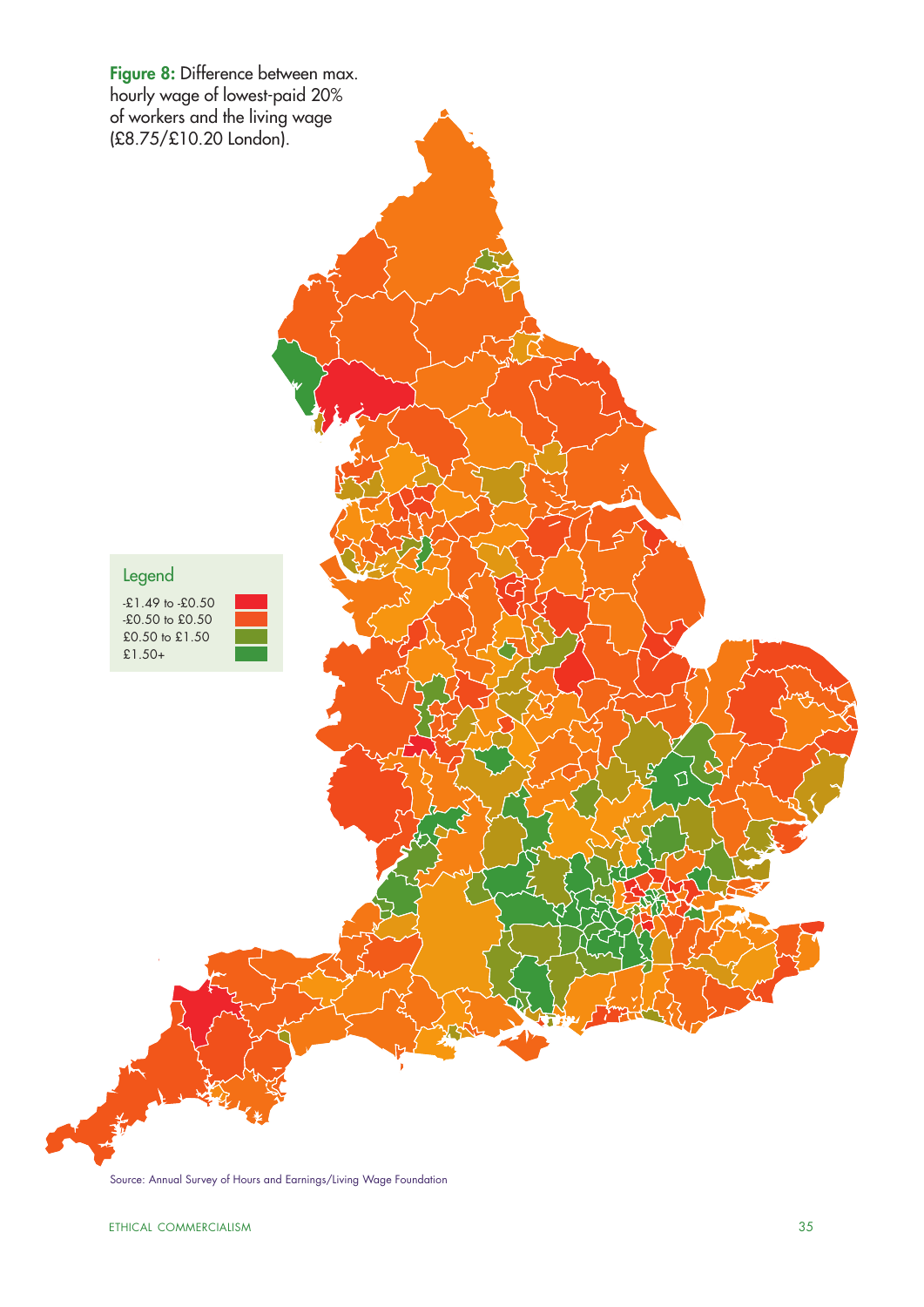#### 4.3.2 Innovation Procurement

The UK is seen as a 'first mover'91 in terms of public procurement of innovation (PPI). Indeed, the period of 2000 – 2010 was marked by a renewed push for this agenda with the launch of reports and strategies in the UK and EU to focus on using procurement as a method to promote innovation. Throughout this period, there were a number of reports published including from the Department for Trade and Industry in 2003, 'Competing the Global Economy: The Innovation Challenge', and the former Office of Government Commerce's 2004 report 'Capturing Innovation' that set out the need, the obstacles facing the public sector, and the methods through which the they can be at the forefront of innovation through public procurement.

As previously touched upon, one of the UK's strategic frameworks through which PPI and Pre-Commercial Procurement (PCP) can take place is the Small Business Research Initiative (SBRI). It is a competition-based innovation programme that provides the opportunity for companies to interact with the public sector in creating innovative solutions to societal and policy challenges. It provides full Research and Design funding, and the company is then able to keep full intellectual property rights to market the product later on more widely<sup>92</sup>. At the same time, the SBRI is considered a policy mechanism that supports development through all stages that ends with the commercial availability of the product. Furthermore, it is run under EU rules for Pre-Commercial Procurement and can be mapped to the 'Procurement of Innovation Framework' that is used throughout the EU. This means that all organisations of all sizes throughout the EU can apply for a SBRI contract<sup>93</sup>.

With the UK's impending withdrawal from the EU in March 2019, the ramifications and subsequent direction of Brexit on public procurement of innovation for the UK are yet to be seen. A briefing paper from the House of Commons library on Brexit and Public Procurement<sup>94</sup> states that immediately following the withdrawal day all EU directives, from which the UK derives its procurement regulations, will continue to apply for a period of time. At the same time, the British government is working to join the Government Procurement Agreement, which is governed by the World Trade Organisation, as an independent country.

The SBRI has put the UK is at the forefront of PCP in Europe for a while<sup>95</sup>, and the EU rules surrounding this allow for public procurers at all levels to engage with the initiative. Under the EU public procurement directives 2014/24/ EU, 2004/25/EU, 2009/81/EC, local authorities fall under the definition of contracting authorities that are governed by public law and are therefore capable of outsourcing<sup>96</sup>. Therefore, local authorities in the United Kingdom, who are responsible for their own procurement decisions, are free to use the SBRI as a tool in their procurement procedures. In their report<sup>97</sup> 'Encouraging Innovation in Local Government Procurement' the Local Government Association (LGA) highlighted the fact that there are only a few SBRI projects in local authorities, possibly owing to a lack of widespread knowledge of the initiative or PCP as a market making tool as a whole. Given the UK's departure from the EU, and how all aspects of PPI, PCP and procurement procedure in general are tied up in EU legislation, it is difficult at this point to give concrete advice on how best local authorities can apply PPI in the future. This is because the legal framework through which this is currently facilitated is subject to be changed in the coming

<sup>91</sup> Uyarra et al (2013) ['UK Public Procurement of Innovation: The UK Case'](https://www.researchgate.net/publication/267151870_UK_Public_Procurement_of_Innovation_The_UK_Case) 

<sup>92</sup> OECD (2017) Public Procurement for Innovation: Good Practice and Strategies

<sup>93</sup> Ibid

<sup>94</sup> House of Commons Library (2018) [Brexit: Public Procurement](http://researchbriefings.files.parliament.uk/documents/CBP-8390/CBP-8390.pdf) 

<sup>95</sup> Supra note 90

<sup>96</sup> Defined Term (2015) [Public Procurer](https://definedterm.com/public_procurer)

<sup>97</sup> LGA (2016) [Encouraging Innovation in Local Government Procurement](https://www.local.gov.uk/sites/default/files/documents/4.35%20Encouraging%20Innovation%20in%20LG%20Procurement_v04_0.pdf)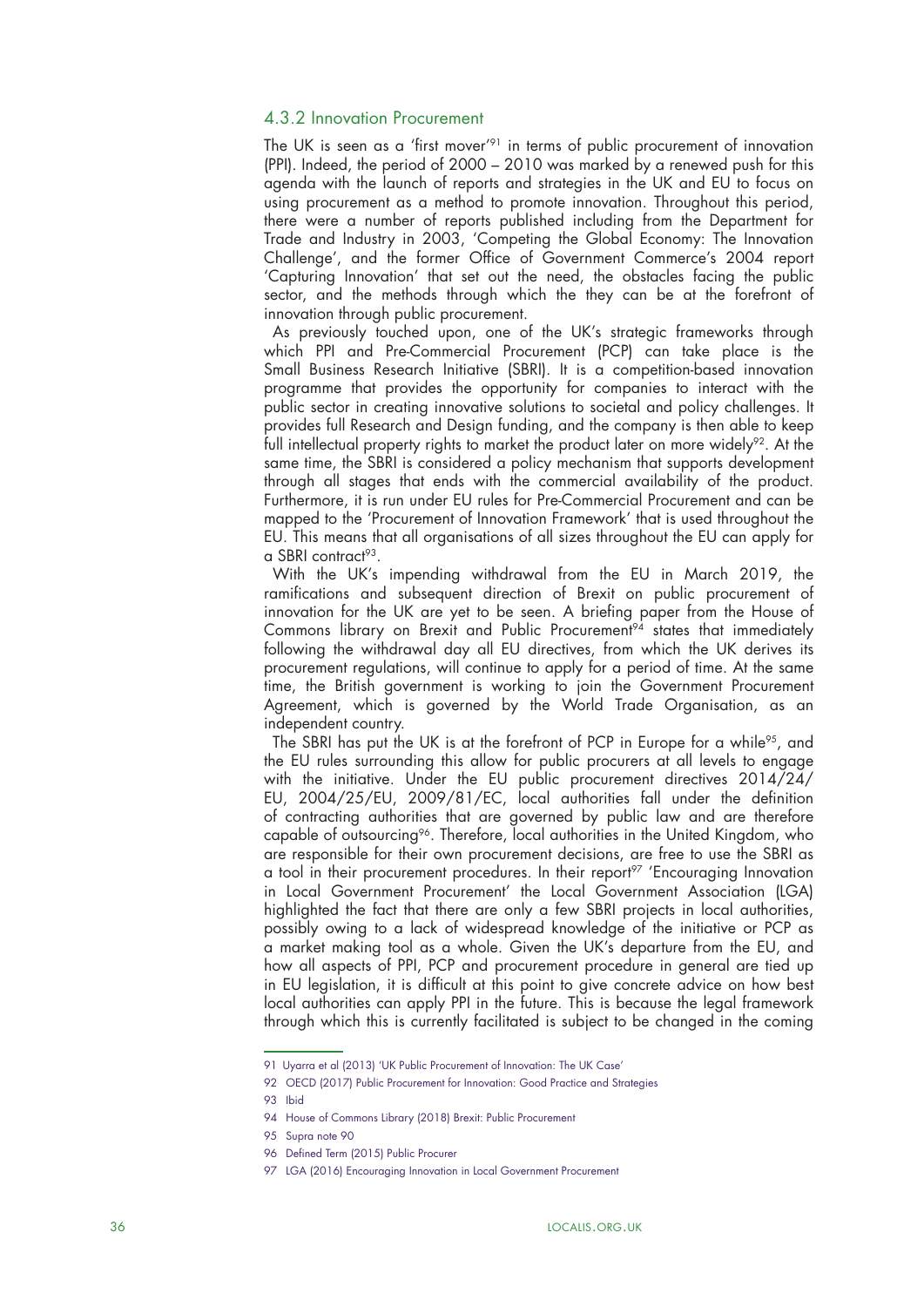years. This uncertainty has the potential to provide a point of renewal for PPI and local government, because we will have the capacity to reimagine the relationship between the two.

Within the same report the LGA drew on the need for a stronger top down leadership to overcome 'risk aversion, reject the comfort of existing solutions and embrace innovative opportunities'. In this regard, there needs to be a change in attitude in local political leadership: a shift to being open to innovation and the process of stimulating new ideas to meet the demands and challenges that come with an evolving world at the local level. While the report recognises the commitment of many local authorities to changing procurement culture to be more innovation focused, it still recognises that 'innovative procurement practices could be better integrated into social value delivery with specific social value outcomes and measures'.

Despite the fact that the UK is going to be leaving the EU, which will have inevitable, and yet unseen, consequences on procurement policy, Britain will remain a leader in best commercial practice. The fact that the UK as a whole has been a PCP pioneer in Europe is reason to have hope that we can continue to be a torch bearer for the rest of the continent. The report shines light on the way that local authorities have failed to seize the advantages of PPI as well as central government has, and provides a large overview of what needs to happen. A policy of 'wait and see around' future procurement innovation after the UK's departure from the EU would better serve the national interest than a rush to action.

#### 4.3.3 Green Public Procurement

During and beyond Brexit, the UK is expected to follow the principles of Green Public Procurement (GPP), described as 'an initiative where environmental considerations are taken into account within the procurement process'98. Government Buying Standards (GBS), which are a set of 'product specifications for public procurers ... set at 'mandatory' and 'best practice' levels'<sup>99</sup> are closely aligned to the European Commission led GPP programme. The policy framework, set by the Commission, aims to guide public authorities within the EU on how to reduce environmental impact and stimulate innovation in environmental technology100 through setting measures which require 'having clear, verifiable, justifiable and ambitious environmental criteria for products and services, based on a life-cycle approach and scientific evidence base'101. The 2014 fact sheet on GBS and GPP produced by the Department for the Environment, Food and Rural Affairs (Defra) details the relationship between the two - wherein one crucial distinction is highlighted; while the GPP criteria are simply advisory, the GBS are mandatory for all central government departments and related organisations. Moreover, the UK has joined all other 27 Member States in agreeing to the EU proposal that '50% of all tendering procedures should be 'green', where 'green' means 'compliant with endorsed common 'core' GPP criteria … The percentage would be expressed in both number and value of green contracts as compared to the overall number and value of contracts concluded in the sectors for which common 'core' GPP criteria have been identified'102. The extent to which this will be incorporated into UK law after March 2019 is yet to be seen, as Defra has not produced any position papers on the matter so far.

There are concrete examples of councils across England that have been trying to engage with more sustainable procurement in a way that also adds an element

<sup>98</sup> Department for Environment, Food & Rural Affairs (2014) [EU Green Public Procurement programme – Key facts](https://assets.publishing.service.gov.uk/government/uploads/system/uploads/attachment_data/file/324706/EU_Green_Public_Procurement_programme_-_Key_facts.pdf)

<sup>99</sup> Department for Environment, Food & Rural Affairs (2014) [Sustainable procurement tools](https://www.gov.uk/guidance/sustainable-procurement-tools)

<sup>100</sup> European Commission (2016) [Public Procurement for a Better Environment](http://ec.europa.eu/environment/gpp/gpp_policy_en.htm)

<sup>101</sup> European Commission (2018) [GPP Criteria: Background and Approach](http://ec.europa.eu/environment/gpp/gpp_criteria_en.htm)

<sup>102</sup> Supra note 98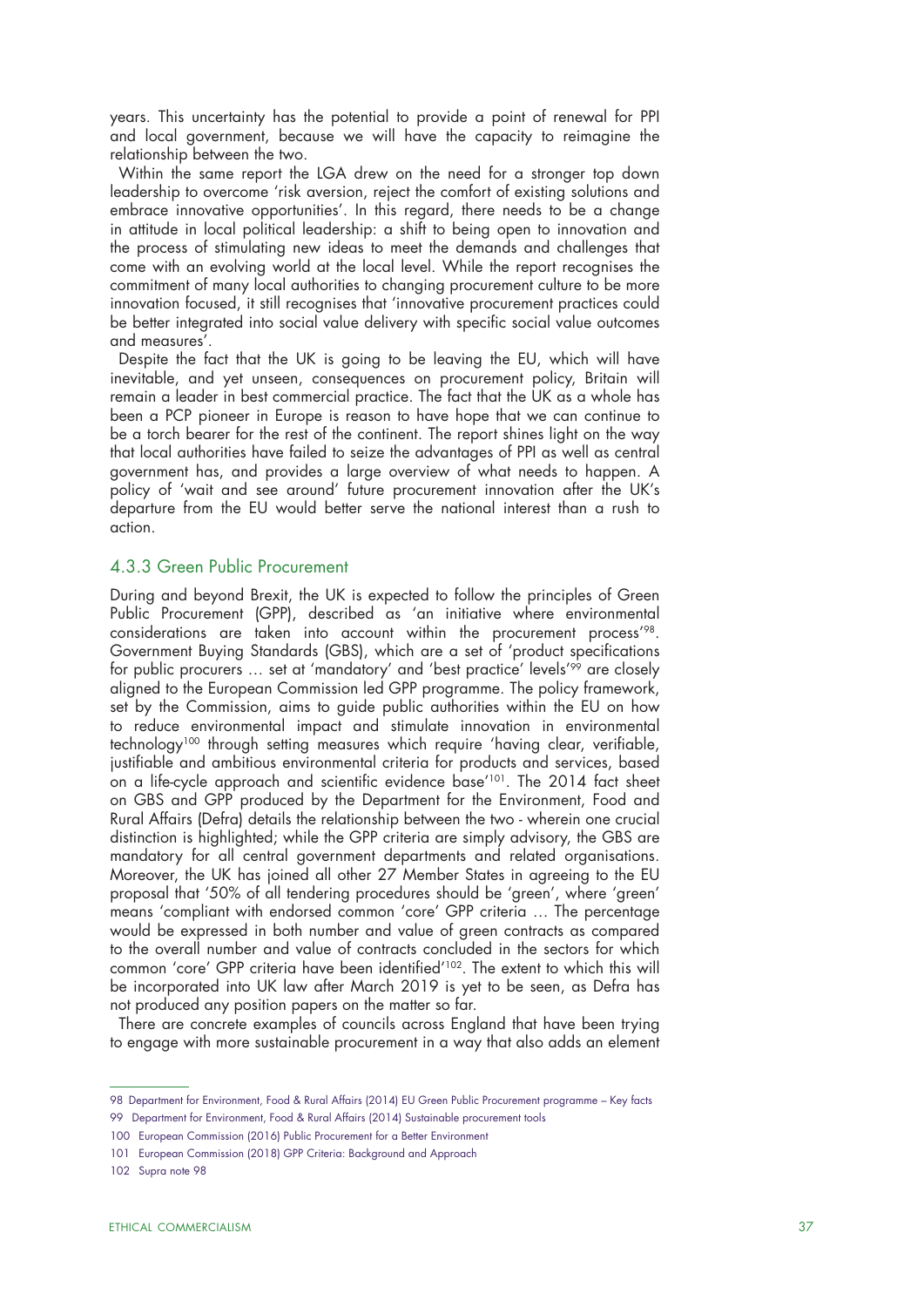of social value to the local area. For example, Hackney Council<sup>103</sup> has a list of purchasing policies on their website that detail three conditions that heavily influence the procurement process. These include the need for goods and services to be environmentally and ethically sound, help boost and add value to the local economy, and be based on the best value with pricing, quality performance, availability, environmental sustainability, and safety conditions. In today's society it is quite hard not to pay attention to issues of environmental sustainability, given a renewed and heavy focus on the topic of climate change. Given this, local government can apply this in a number of ways - and not only in a structured, top-down, policy driven manner. Just as with the case of Hackney, councils across the country can incorporate sustainability and social value considerations for the local community into their procurement procedures.

As they are public authorities, local authorities and councils are considered public procurers who can engage with the EU's GPP policy. This can be seen with the case of East Ayrshire Council whose case has been exemplified by the European Commission as the UK's first example of their GPP policy in practice<sup>104</sup>. The Hungry for Success initiative aimed to promote healthy eating and nutritionally enriching school meals in the area through changing the council's procurement practices to reflect Soil Association guidelines on sustainable food<sup>105</sup>. The procurement objectives 'were to transform the menus on offer to reduce reliance on processed food and ensure good nutritional standards. At the same time, reductions in packaging and a switch to organic produce were intended to reduce the environmental impact of school meals'106.

In practical terms of the criteria used, the contract was divided into nine different areas dealing with the supply of meat, fish, poultry, vegetables, milk, dried goods, fruit, cheese, and eggs. Furthermore, within the technical specifications of the tendering process, bidders are required to submit detailed specifications regarding their approach to organic certification, compliance with animal welfare standards, clear details of sourcing, production and transport arrangements. In the award criteria, 'use of resource' accounted for 10% of the consideration in the most economically advantageous tender. 'Use of resource' refers to the supplier's proposal for reduction in environmental impacts, contribution to sustainable development, and contribution to recycling amongst other things.

The results of this showed this approach by the council meant that 'for every £1 spent through this approach brought up to £6 back to the local community through employment, environmental, health and social benefits…The uptake of school meals has also increased since the introduction of the strategy – contrary to a national trend downwards'107. The example of East Ayrshire Council shows a working example of a council in the UK that applies GPP policy to their procurement procedures, which has brought widespread benefit to the local community, businesses, and environment. Clearly, the situation of each council is different, but the example is indicative of it being run and working well by and for local councils in the country. Engaging in these practises and keeping the public well-informed of their existence can boost local patriotism and perceptions of the council and its suppliers.

<sup>103</sup> Hackney Council (2016) [Purchasing Policies and Standards](https://hackney.gov.uk/purchasing-policies)

<sup>104</sup> European Commission (2012) [GPP: A Collection of Good Practices](http://ec.europa.eu/environment/gpp/pdf/GPP_Good_Practices_Brochure.pdf)

<sup>105</sup> Food for Life (2018) [Whole Setting Approach](https://www.foodforlife.org.uk/about-us/transforming-food-culture/whole-setting-approach)

<sup>106</sup> Supra note 102

<sup>107</sup> Ibid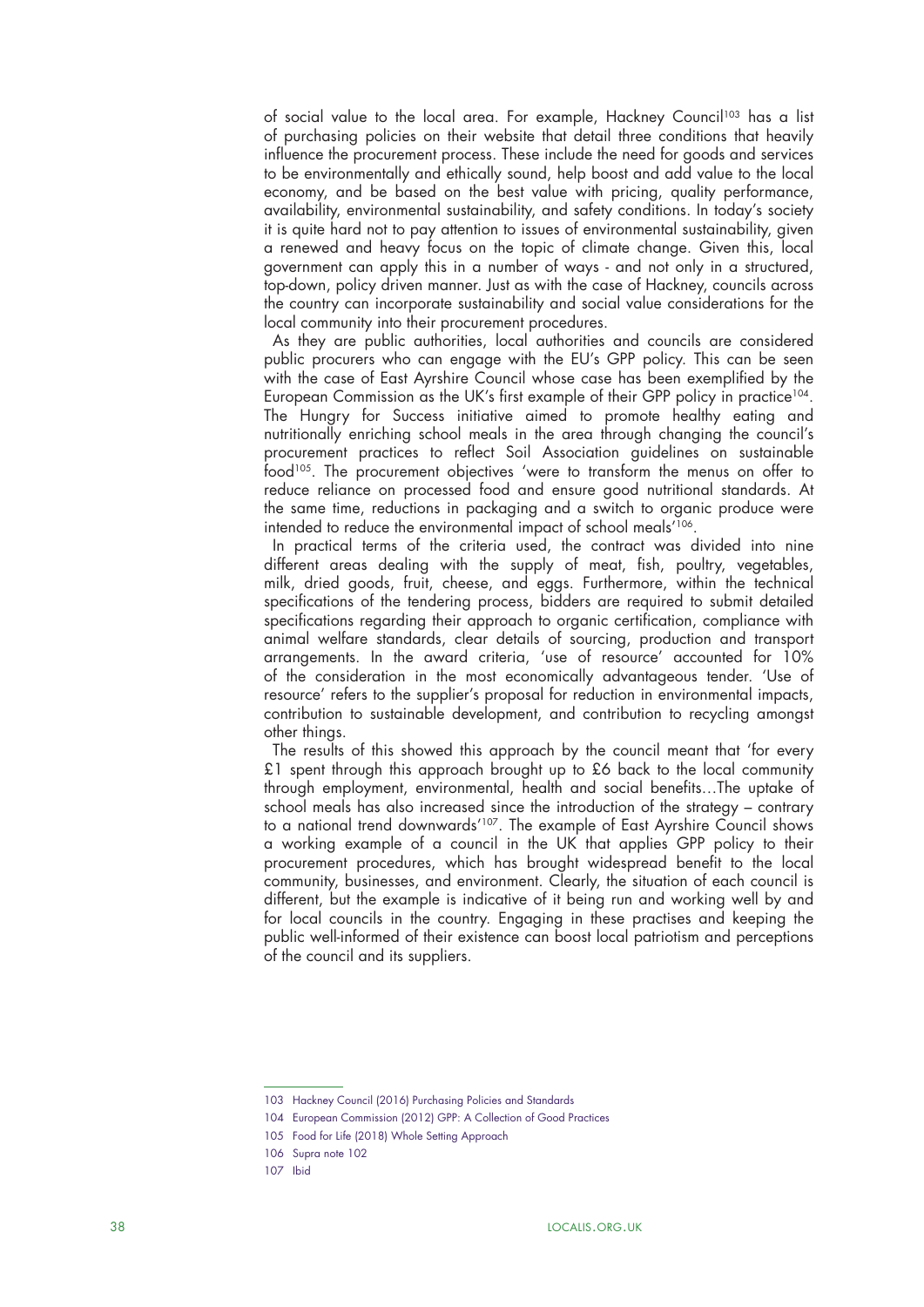# **4.4 Recommendations**

We summarise below our recommendations to central and local government.

- Local authorities should develop procurement strategies in collaboration with neighbouring authorities and the private sector to outline the key goals for service delivery, sustainability and innovation
- Local authorities should co-brand all contracted-out services with the service provider to stress partnership and promote knowledge of the everyday effectiveness of many contracted services.
- Local authorities should be encouraged and incentivised to employ relationship managers on the demand-side, in recognition of the importance of long-term relationship building to developing mutual trust.
- Relationship managers should be given leeway to overrule the need to publish all contracts on ContractFinder - under conditions where awarding an existing provider would work to strengthen the bond between the provider and the local area.
- Cabinet Office guidelines for procurement should be refocused away from rigidity and towards flexibility, giving both sides greater room to manoeuvre.
- The Local Government Association should oversee the development of a single platform for local government contracts data – using as a basis for imitation Nomis UK, the ONS data explorer and Public Health England's 'Fingerprints' tool.
- This platform should also be inclusive of any relevant Key Performance Indicators of the service.
- When Britain leaves the European Union, local authorities should be allowed to give preferential treatment to employers paying the living wage in their area.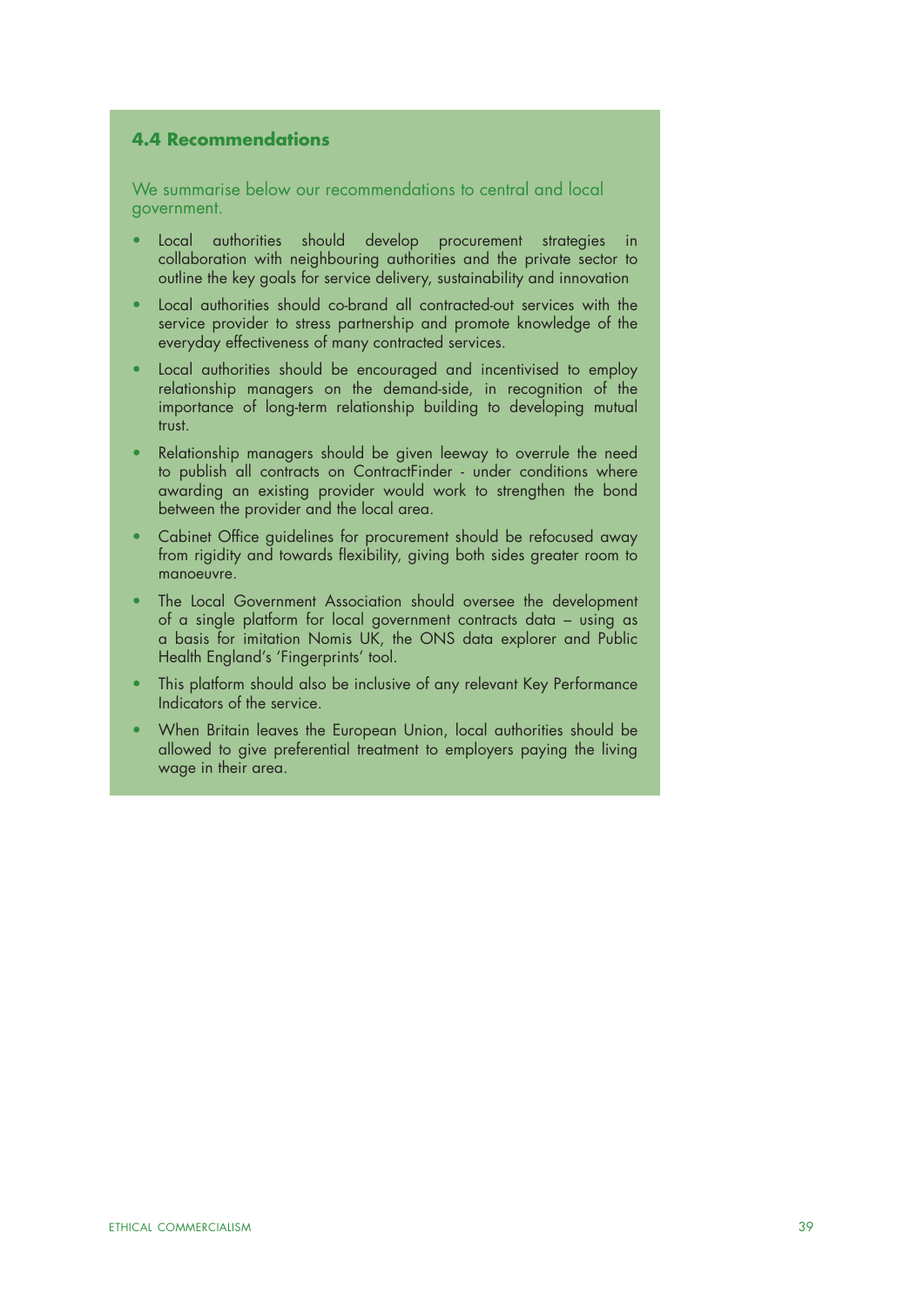# About The Norse Group

The Norse Group is leading the way as an exponent of partnership working and ethical commercialism. Formed in 1988, the Group is publicly owned and shares the same values as local authorities. We operate what we call 'public-public' partnerships and guarantee we fully understand the pressure on the public purse and know the steps to take to ensure key services run more efficiently.

We provide a broad range of services from professional asset management to environmental services and are acknowledged as the largest local authority trading company in the country. Our 'insourcing' business model is a world away from the traditional, prescriptive supplier/client relationship as both sides adopt mutually agreed and shared values, objectives and outcomes.

# **Geoff Tucker**

Group Director

- T: 07850 637780
- E: geoff.tucker@norsegroup.co.uk

ncsgrp.co.uk

# About C.Co

C.Co is a subsidiary of the Chartered Institute of Public Finance and Accountancy (CIPFA). The C.Co team are working across the UK, supporting all parts of the public sector to explore options, design solutions and make evidenced based decisions that contribute to the advancement and wellbeing of society

The C.Co team are passionate about public services and work with public sector partners to create dynamic and forward thinking organisations that really deliver for people. We provide practical advice on growth and commercial strategies, public service reform and new delivery models.

If you are a public service organisation and would like to share insight or learn more around how we can support you, please get in touch.

# **Richard Harrison**

Managing Director

C.Co, CIPFA's Consultancy Service CIPFA, The Quadrant, Sealand Road, Chester, CH1 4QR

- E: Richard.harrison@wearec.co
- T: 07422 509007

WeAreC.Co

# **Natalie Abraham**

Operations Director

- E: natalie.abraham@WeAreC.Co
- T: 07834686136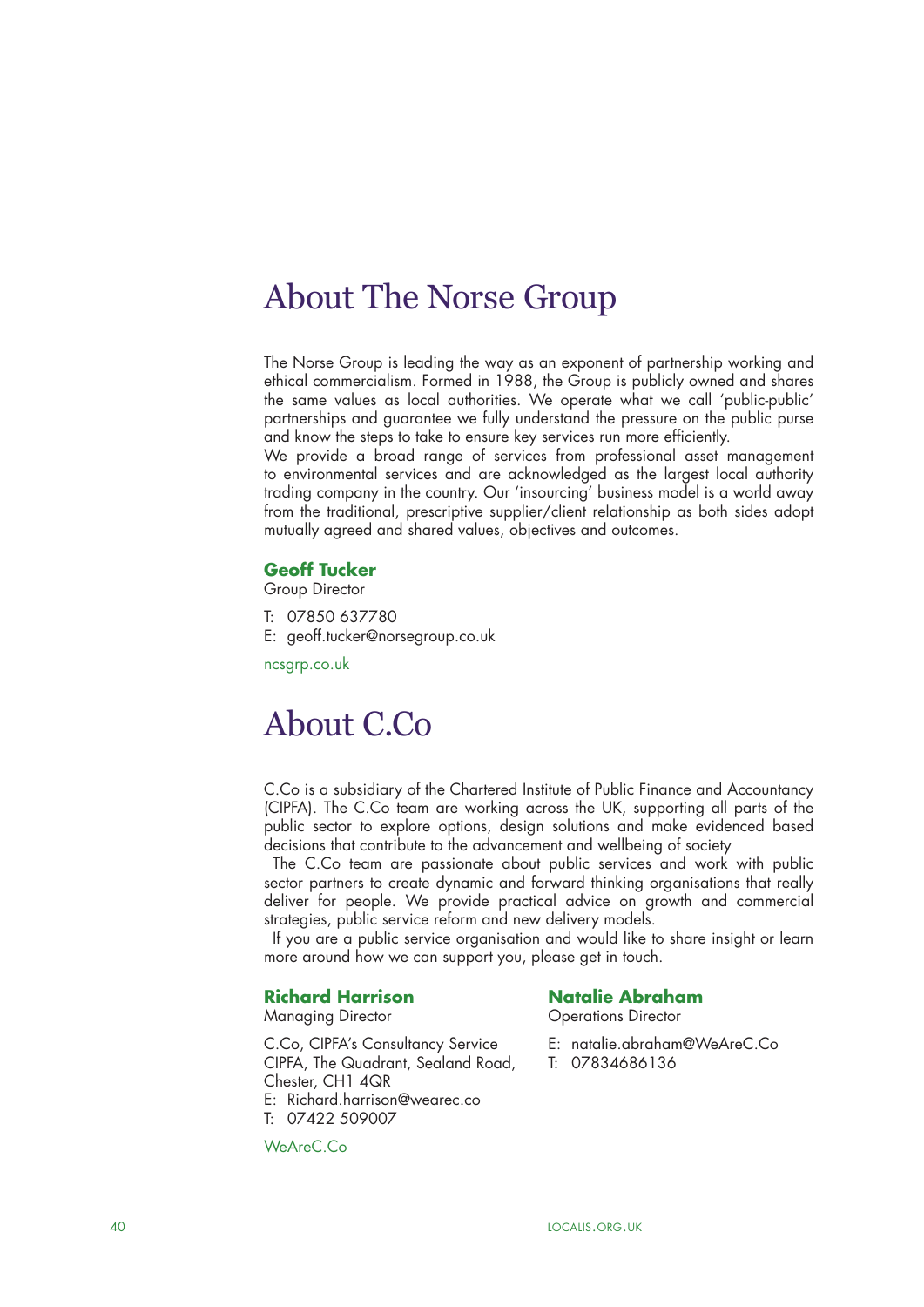